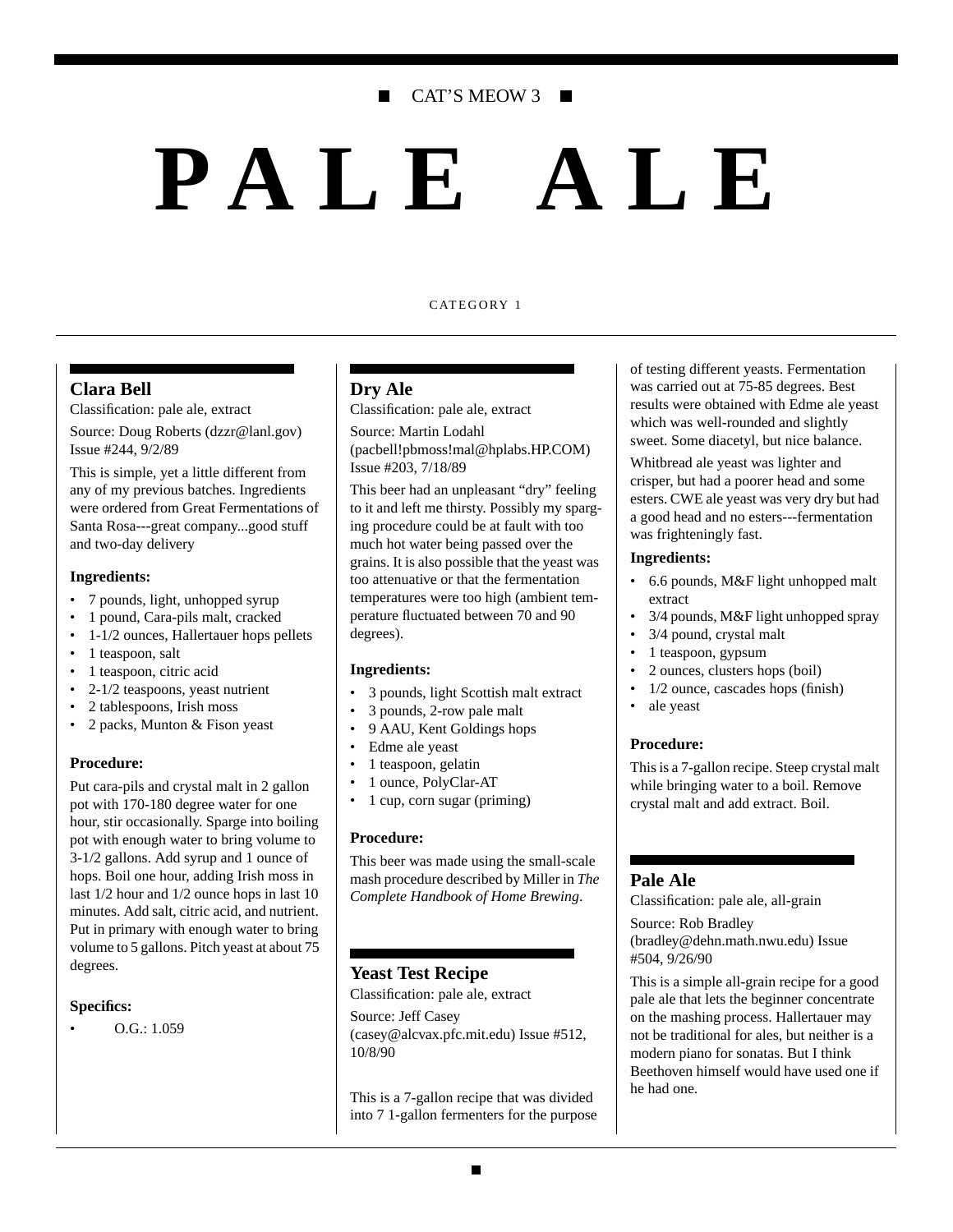# **Ingredients:**

- 7-8 pounds, English 2-row malt
- 1/2-1 pound, crystal malt
- 3 ounces, Fuggles hops (boil)
- 3/4 ounce, Hallertauer hops (finish)
- ale yeast

# **Procedure:**

You'll get good yield and lots of flavor from English malt and a 1-stage 150 degree mash. In the boil, I added the finishing hops in increments: 1/4 ounce in last 30 minutes, 1/4 ounce in last 15 minutes, and 1/4 ounce at the end (steep 15 minutes) don't have to be Fuggles; almost any boiling hops will do, I usually mix Northern Brewer with Fuggles or Goldings (just make sure you get .12-.15 alpha) Conversion will probably only take 60 minutes rather than 90.

Depending on when you stop the mash your gravity may vary as high as 1.050. That's a lot of body!

# **Specifics:**

- O.G.: up to 1.050
- F.G.: up to 1.020

# **Pale Ale**

Classification: pale ale, all-grain

Source: Alex Jenkins

(atj@mirror.tmc.com) Issue #57, 1/24/89

Notice that I screwed up the hops: Clusters are for bittering, and Willamette (or Fuggles) for aromatic.

# **Ingredients:**

- 5 pounds, pale malt
- 1 pound, crystal malt
- 1 teaspoon, gypsum
- 3-1/2 pounds, pale dry extract
- 1-1/3 pounds, light brown sugar
- 1 ounce, Willamette hops (boil)
- 1-1/2 ounces, Hallertauer hops
- 1 teaspoon, Irish moss
- 1 ounce, Clusters hops pellets
- Red Star ale yeast

# **Procedure:**

Mash pale malt, crystal malt, and gypsum in 2-3/4 gallons of 170 degree water; this should give initial heat of 155 degrees (pH 5.0). Maintain temperature at 140-155 degrees for 2 hours. Sparge. To wort, add extract and brown sugar. Boil with Willamette hops. After 15 minutes add Hallertauer and Irish moss. Dry hop with clusters and steep. When cool, add wort to carboy and pitch yeast.

*The posted recipe called for 4 pounds of dry extract with 2 cups reserved for priming. This seemed excessive and a good way to get exploding bottles, so we reduced the amount of extract to 3-1/2 pounds and assumed that standard priming techniques would be used, maybe replacing corn sugar with 3/4 to 1 cup of malt extract. -Ed.*

# **Specifics:**

- $\bullet$  O.G.: 1.048
- F.G.: 1.011
- Primary: 23 days

# **Too Sweet Ale**

Classification: pale ale, extract

Source: Bill Pemberton (flash@virginia.edu) Issue #398, 4/13/90

This produced a wonderful beer, except that it was just too sweet for my likings. I shouldn't complain too much, all my friends thought it was great! I tried several variations of this, and all worked out well, but were too sweet for me. Several people suggested cutting back on the crystal and I may try that. I have also tried using a lager yeast to create a steam beer.

# **Ingredients:**

- 1/2 pound, crystal malt
- 3.3 pounds, unhopped amber extract
- 3.3 pounds, unhopped light extract
- 1-1/2 ounces, Northern Brewers hops (boil)
- 1/4 ounce, Cascade hops (finish)
- Whitbread ale yeast

# **KGB Bitters**

Classification: pale ale, extract

Source: Andy Wilcox

(andy@mosquito.cis.ufl.edu) Issue #415, 5/9/90

Water was filtered with a simple activated carbon system. This seems to make a big difference. Amateur judge commented, "Beautiful color. A bit under carbonated. Great hop nose and finishes very clean. Good balance with malt and hops, but lighten up on finishing hops a bit and it's perfect. Very marketable."

# **Ingredients:**

- 1 can, Alexanders Sun Country pale malt extract
- 3.3 pounds, Northwestern Amber malt extract
- 1/2 pound, dark crystal malt
- 3 ounces, CFJ-90 Fresh hops
- 1/4 teaspoon, Irish moss
- ale yeast

# **Procedure:**

Start grains in brewpot with cool water. Remove when boil commences. Add malt extract and 1-1/2 ounce of hops. Boil 1 hour. Strain out boiling hops and add 1/2 ounce more hops and Irish moss. Boil 5 minutes. Remove from heat and add another 1/2 ounce of hops. Steep 10 minutes and cool. Strain wort into primary fermenter with cold water to make 5 gallons. Add final 1/2 ounce of hops.

# **Pale Ale #2**

Classification: pale ale, all-grain Source: Todd Enders Issue #417, 5/15/90

# **Ingredients (for 2 gallons):**

- 2-1/2 pounds, pale ale malt
- 2/5 pound, 80L crystal malt
- 1/2 ounce, Perle hops (7.6 alpha) (boil)
- 1/2 ounce, Perle hops (finish)
- Wyeast #1028: London Ale

# **Procedure:**

Recipe makes 2 gallons. Mash in 5 quarts water at 140 degrees, maintain temperature of 150-152 degrees for 2 hours. Mash out 5 minutes at 168 degrees. Sparge in 2-1/2 gallons at 160 degrees. Boil 90 minutes. Add boiling hops 45 minutes into boil.

# **Specifics:**

- O.G.: 1.041
- $FG: 1.010$

# **Pale After Math Ale**

Classification: pale ale, extract Source: Ken van Wyk (ken@oldale.pgh.pa.us) Issue #418, 5/16/90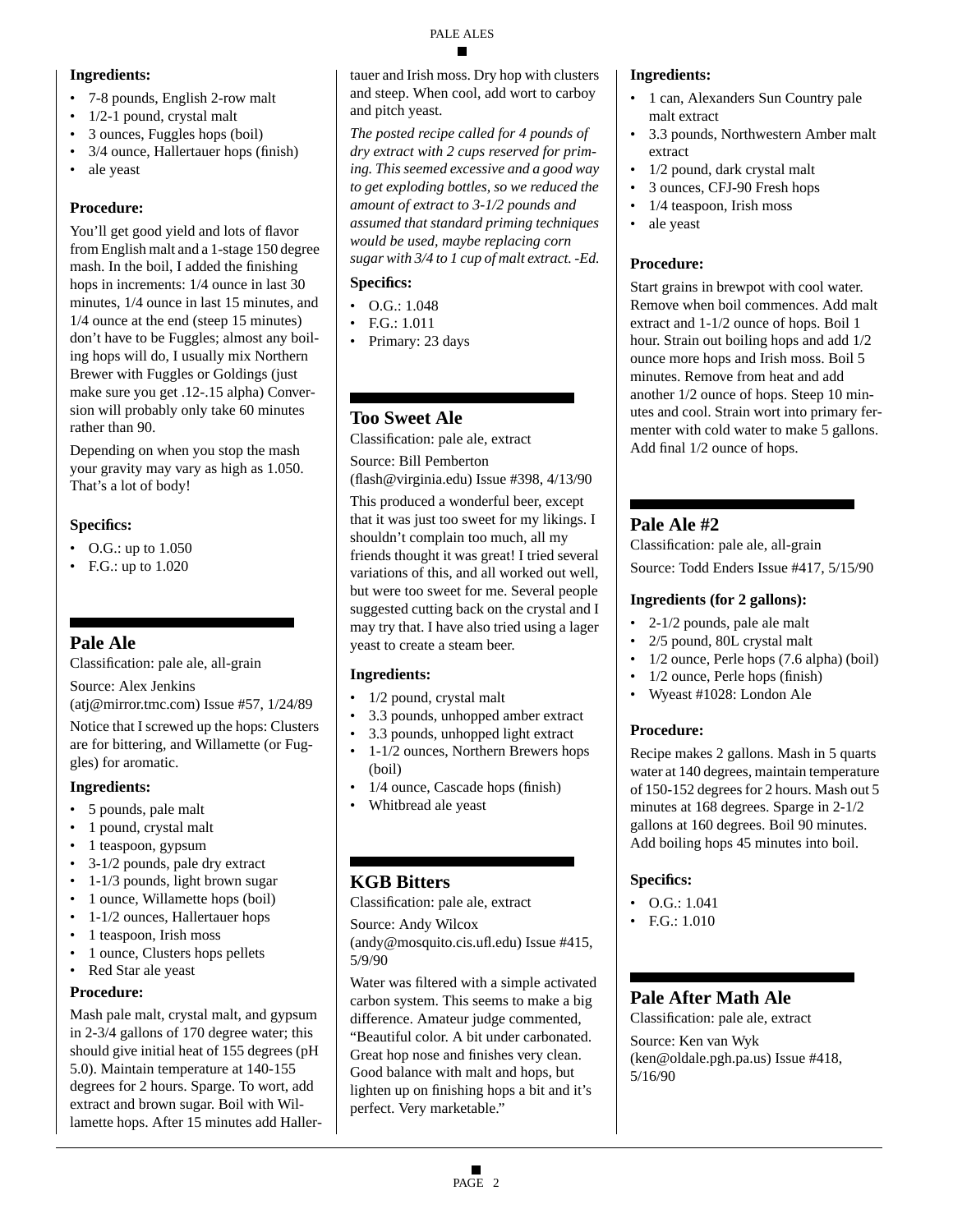# **Ingredients:**

- 6.6 pounds, American classic light extract
- 1 pound, crystal malt
- 2 pounds, British pale malt
- 3 ounces, Fuggles leaf hops
- 1 ounce, Cascade leaf hops
- 2 teaspoons, gypsum
- 1/2 teaspoon, Irish moss
- 1 pack, MEV high-temperature British ale yeast

### **Procedure:**

Mash grains at 155 degrees. Sparge with 170 degrees water. Boil, adding extract and boiling hops; the hops were added in stages, 1 ounce at 50 minutes, 1 ounce at 30 minutes, and 1 ounceat 20 minutes. The Cascade hops were sprinkled in over the last 10minutes of the boil.

# **Specifics:**

- $\bullet$  O.G.: 1.054
- F.G.: 1.018

# **The Drive Pale Ale**

Classification: pale ale, extract

Source: Dave Baer (dsbaer@Sun.COM) Issue #73, 2/13/89

This is a pale ale recipe I used for my class. I used M&F pale extract and grains were for demonstration more than flavor. I suggest doubling grain quantities if you want to get something out of them.

### **Ingredients: (for 10 gallons)**

- 6.6 pounds, light, unhopped malt extract
- 5 pounds, light dry malt extract
- 2 cups, corn sugar
- 3/4 cup, medium crystal malt
- 1/4 cup, black patent malt
- 3-3/4 ounce, Cascade hops pellets (4.4 alpha)
- 1-1/5 ounce, Willamette hops pellets (4.0 alpha)
- Whitbread ale yeast

# **Procedure:**

This is a 10-gallon recipe; cut ingredients in half for 5 gallons. Steep grains in a mesh bag until water reaches boiling. Remove grains. Follow standard extract brewing process, adding extract and Cascade hops. I boiled the wort in an 8-gallon pot and

added 4 gallons of cold water. Pitch yeast at about 80 degrees. I fermented this in a 20-gallon open container for 4 days, then racked to glass carboys for 24 days.

# **Specifics:**

- $O.G.: 1.047$
- F.G.: 1.010
- Primary ferment: 4 days
- Secondary ferment: 24 days

# **Killer Party Ale**

Classification: pale ale, extract

Source: A.E. Mossberg (aem@mthvax.miami.edu) Issue #95, 3/7/89

This recipe comes from Craig McTyre at Wine & Brew By You. The Lyle's syrup is available in many grocery stores, usually located near the pancake syrup. BrewMagic is some sort of yeast nutrient/ additive. It is available from Wine & Brew By You.

# **Ingredients:**

- 2 cans, Pilsner/Lager or American light malt
- 15 cups, corn sugar
- 2 jars, Lyle's golden syrup (22 oz.)
	- 2-1/2 ounces, Hallertauer hops
- 2 pounds, flaked maize
- 1 pack, BrewMagic yeast

# **Procedure:**

In 1 gallon water, boil malt, golden syrup, sugar and 1-1/2 ounce hops for 8 minutes. Add remaining hops and boil another 2 minutes. Pour into primary fermenter with 2 gallons water.

Bring another gallon of water to a boil and add flaked maize. Turn off heat and 1/3 pack of BrewMagic. Let sit 10 minutes. Add another 1/3 pack of BrewMagic. Let sit 10 more minutes.

Strain maize into primary fermenter, and rinse with cold water. Discard maize. Fill primary to 5 gallon mark.

# **Specifics:**

- $\bullet$  O.G.: 1.090
- F.G.: 1.015

# **Summer Pale Ale**

Classification: pale ale, all-grain

Source: Jackie Brown (Brown@MSUKBS.BITNET) Issue #134, 4/24/89

This ale is light in color, but full-bodied. If you want an amber color, add a cup of caramel malt. I get a strong banana odor in most of my ales (from the Edme I believe) which subsides after 2-3 weeks in the bottle. If you don't have the capacity for 9 pounds of malt, you could substitute some extract for the pale malt. Just thinking about this makes me want to speed home and have a cool one.

# **Ingredients:**

- 8 pounds, 2-row pale malt
- 1 pound, Munich malt
- 1/2 cup, dextrin malt
- 1 teaspoon, gypsum
- 20 grams, Nugget leaf hops (14 alpha)
- 15 grams, Brambling leaf hops
- pinch, Irish moss
- 1 pack, Edme ale yeast

# **Procedure:**

Use the standard temperature-controlled mash procedure described in Papazian. Use a 30 minute protein rest at 122 degrees, 20 minutes at 152 degrees, and 20 minutes at 158 degrees. Sparge with 4 gallons of 180 degree water. Boil 1 hour with Nugget hops. Add Irish moss in last 10 minutes. Remove from heat and steep Brambling hops for 15 minutes. Cool wort and pitch.

# **Specifics:**

- O.G.: 1.045
- F.G.: 1.015

# **Perle Pale**

Classification: pale ale, all-grain Source: Doug Roberts (roberts%studguppy@lanl.gov) Issue #378, 3/15/90

Perle pale was a beautiful light-golden ale, crisp yet full-bodied.

# **Ingredients:**

- 8 pounds, Klages malt
- 1 pound, flaked barley
- 1/2 pound, toasted Klages malt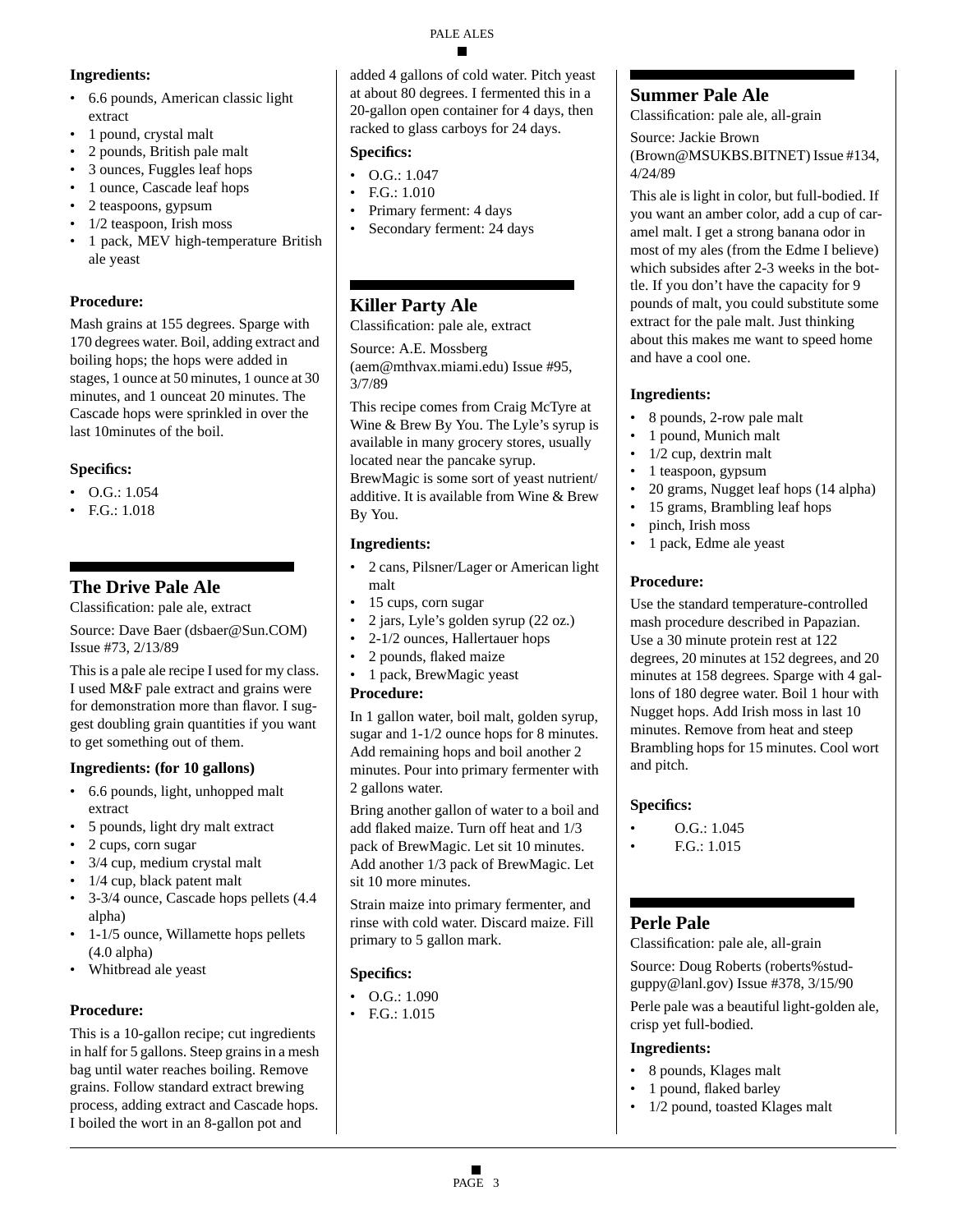- 1/2 pound, Cara-pils malt
- 1-1/2 ounces (12.4 AAUs), Perle hops (boil)
- 1/2 ounce, Willamette hops (finish)
- 1 teaspoon, gypsum
- 1/2 teaspoon, Irish moss
- 14 grams, Muntona ale yeast

# **Procedure:**

The 1/2 pound of Klages malt was toasted in a 350 degree oven for 10 minutes. The mash was done using Papazian's temperature-controlled method. The Willamette hops are added after the boil, while chilling with an immersion chiller. The yeast is rehydrated in 1/2 cup of 100 degree water.

# **Mild Ale**

Classification: mild ale, all-grain, brown ale

Source: Darryl Richman

(darryl@ism.isc.com), Issue #371, 3/5/90

This is the only beer I can make 10 gallons of on my stove. I mash and boil 5 gallons and then add 5 gallons of cooling water. The Wyeast makes this a beer a bit sweet and rich beyond its gravity.

Emphasis is on the malt, with crystal and chocolate bringing up the rear; hops were noticeable, but not in the foreground.

# **Ingredients:**

- 5 pounds, Klages 2-row malt
- 4 pounds, mild malt
- 2 pounds, crystal malt (80L)
- 1/2 pound, English pale malt
- 1/2 pound, flaked barley
- 1/5 pound, chocolate malt
- 1 ounce, Willamette leaf hops (5.9%) alpha)
- 1/8 ounce, Cascade leaf hops (6.7%) alpha)
- 1/8 ounce, Eroica leaf hops (13.4%) alpha)
- 1/2 ounce, Willamette leaf hops (finish)
- yeast

# **Procedure:**

Water was treated with 2 gm each MgSO4, CaSO4, KCl, and CaCO3. Mash grains in 3 gallons of water at 134 degrees. Hold 120-125 degrees for 55 minutes, raise to 157 degrees for 55 minutes. Raise to 172 degrees for 15 minutes. Sparge with 5-3/4 gallons water. Boil 15 minutes. Add bittering hops. Boil 55 minutes. Add finishing

hops and boil 5 more minutes. Chill and pitch with Sierra Nevada or Wyeast Northern Whiteshield yeast. Ferment and bottle or keg.

# **Specifics:**

- O.G.: 1.031
- F.G.: 1.011

# **India Pale Ale**

Classification: India pale ale, I.P.A., allgrain

Source: Todd Enders (enders@plains.nodak.edu) Issue #402, 4/19/90

If you haven't tried mashing yet, you really should. You can start small and grow as equipment and funds permit. Also, by starting small, you don't have a large sum invested in equipment if you decide mashing isn't for you.

# **Ingredients: (for 2 gallons)**

- $\bullet$  2-1/2, pounds pale malt
- 5 ounces, crystal malt (80L)
- 5.5 AAUs, bittering hops (1 ounce of 5.5% Willamette)
- 1/2 ounce, finishing hops (Willamette)
- Wyeast #1028: London ale

# **Procedure:**

This is a 2-gallon batch. Mash in 5 quarts 132 degrees (140 degree strike heat). Adjust mash pH to 5.3. Boost temperature to 150 degrees. Mash 2 hours, maintaining temperature at 146-152 degrees. Mash out 5 minutes at 168 degrees. Sparge with 2 gallons of 165 degree water. Boil 90 minutes, adding hops in last hour. Add finishing hops 5 minutes before end of boil. Ferment at 70 degrees, 6 days in primary, 4 days in secondary.

# **Specifics:**

- O.G.: 1.043
- F.G.: 1.008
- Primary ferment: 6 days
- Secondary ferment: 4 days

# **Special Bitter**

Classification: pale ale, E.S.B., bitter, extract

Source: Chuck Cox (bose!synchro!chuck@uunet.UU.NET) Issue #556, 12/18/90

# **Ingredients: (for 10 gallons)**

- 15 pounds, pale unhopped dry extract
- 2 pounds, crystal malt
- 1 pound, flaked barley
- 1 pound, pale malt
- 1 teaspoon, gypsum
- 1/2 teaspoon, salt
- 1 teaspoon, Irish moss
- 4-1/2 HBUs, Fuggles hops (boil)
- 14 HBUs, Northern Brewer hops
- 5 HBUs, Cascade hops (boil)
- 5 HBUs, Cascade hops (boil)
- $1/2$  ounce, Fuggles hops (finish)
- 1 ounce, East Kent Goldings hops
- 26 grams, Fuggles hops (dry hop)
- 40 grams, East Kent Goldings (dry)
- Young's yeast culture • beechwood chips

# **Procedure:**

This is a 10-gallon partial mash recipe. Use standard procedures, brewing about 7 gallons of wort in a 10-gallon kettle, followed by a 7- gallon primary and 2 5-gallon secondaries, then keg (or bottle).

# **1990 Christmas Ale**

Classification: pale ale, all-grain, holiday beer, christmas ale

Source: Chuck Cox (bose!synchro!chuck@uunet.UU.NET) Issue #556, 12/18/90

# **Ingredients: (for 9 gallons)**

- 9.9 pounds, pale unhopped liquid extract
- 6.6 pounds, liquid wheat extract
- 3 pounds, honey
- 1 pound, flaked barley
- 1 pound, pale malt
- 1 pound, malted wheat
- 10 grams, orange peel
- 1 teaspoon, gypsum
- 1/2 teaspoon, salt
- 1 teaspoon, Irish moss
- 14 HBUs, Chinook hops (boil)
- 7 HBUs, Northern Brewer (boil) • 1 ounce, Kent Goldings (finish)

PALE ALES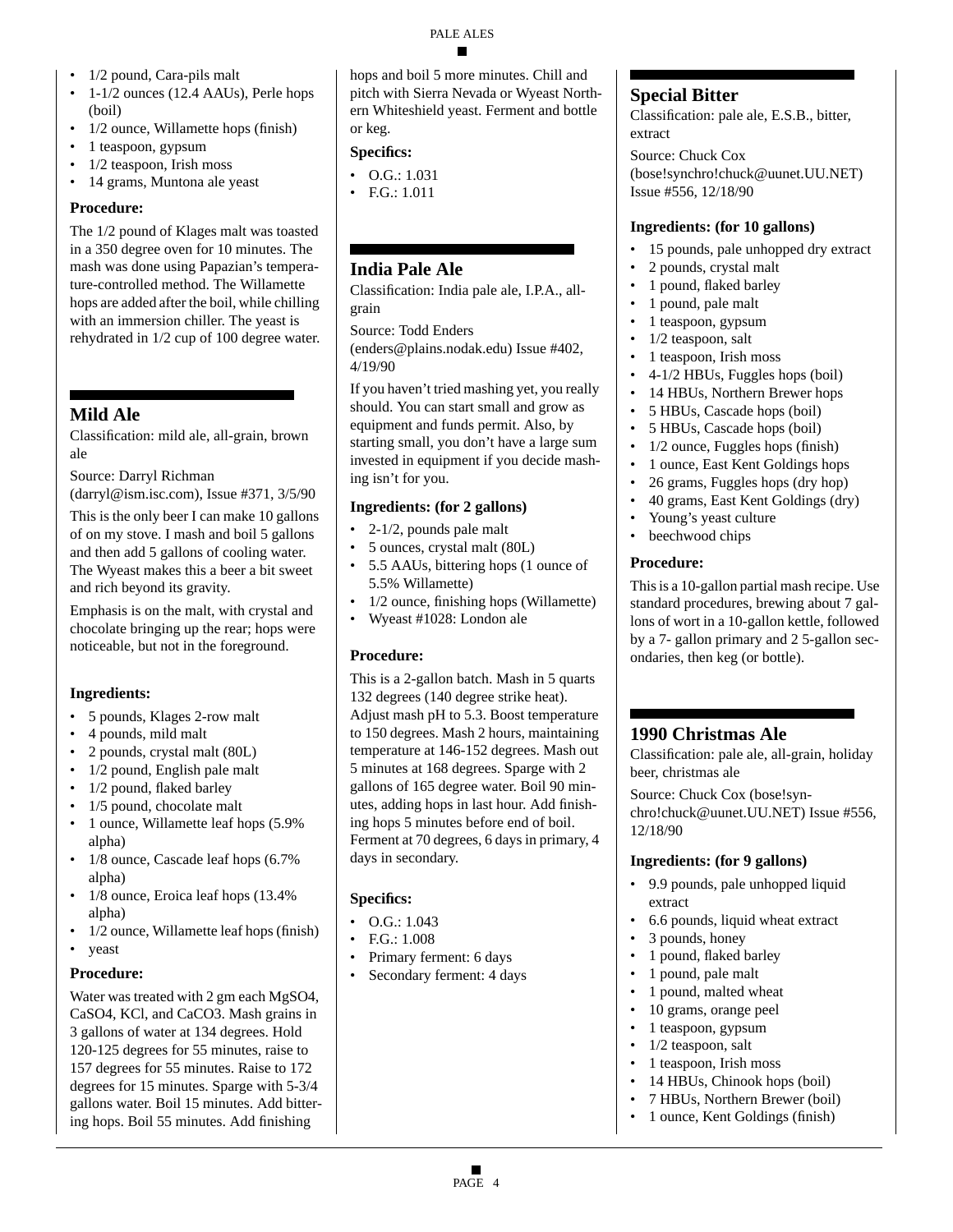- 1 ounce, Cascade hops (finish)
- Young's yeast culture

### **Procedure:**

This is a 9-gallon partial mash recipe. Use standard procedures, brewing about 7 gallons of wort in a 10-gallon kettle, followed by a 7-gallon primary and 2 5-gallon secondaries, then keg (or bottle).

# **Decent Extract Pale Ale**

Classification: pale ale, extract

Source: Florian Bell

(florianb%tekred.cna.tek.com) Issue #72, 2/11/89

This brew results in a chill haze, which I don't pay any attention to since I don't care (I don't wash my windshield very often either). I am so impressed with this ale that I can't seem to make enough of it. This is a good pale ale, but not an excellent pale ale. It lacks sweetness and aroma.

### **Ingredients:**

- 7 pounds, Steinbart's amber ale extract
- 1 pound, cracked crystal malt
- 1/8 pound, cracked roasted malt
- 2 ounces, Cascade or other strong hops
- 1/2 ounce, Kent Goldings hops
- yeast

# **Procedure:**

Add cracked grains to 2 gallons cold water. Bring to boil and promptly strain out grains. Add extract and Cascade hops. Boil 30 minutes. Add Kent Goldings hops in last five minutes.

# **Hot Weather Ale**

Classification: pale ale, partial mash

Source: Florian Bell

(florianb%tekred.cna.tek.com) Issue #132, 4/19/89

This turned out refreshing, light in body and taste, with a beautiful head (I used 1 cup corn sugar in priming).

### **Ingredients:**

- 3 pounds, pale malted barley
- 3 pounds, Blue Ribbon malt extract
- 2 ounces, Willamette hops
- 1/2 ounce, Kent Goldings hops
- 1 pack, Red Star ale yeast

• 1 cup, corn sugar (priming)

### **Procedure:**

Mash the 3 pounds of plain malted barley using the temperature-step process for partial grain recipes described in Papazian's book. Boil 30 minutes, then add the Blue Ribbon extract (the cheap stuff you get at the grocery store) Add Willamette hops and boil another 30 minutes. Add Kent Goldings in last 5 minutes. When at room temperature, pitch yeast. Ferment at about 68 degrees using a 2-stage process.

# **Really Incredible Ale**

Classification: pale ale, all-grain

Source: T. Andrews (ki4pv!tanner@bikini.cis.ufl.edu) Issue #225, 8/11/89

The wheat helps make a beer very suitable to a warm climate. This has been a hot summer; it has topped 100 degrees (in the shade) several times.

### **Ingredients:**

- 5-7 pounds, pale malt
- 3 pounds crystal malt
- 2 pounds wheat
- 2 ounces Northern Brewer hops
- 1 ounce Hallertauer hops
- 1/2 ounce Cascade hops
- yeast

# **Procedure:**

Mash all grains together. Add Northern Brewer at beginning of boil. Boil 90 minutes. During last 1/2 hour, add the Hallertauer hops. In last 15 minutes add the Cascade.

# **British Bitter**

Classification: pale ale, extract, bitter

Source: Fred Condo (fredc@pro-humanist.cts.com) Issue #528, 10/31/90

This really shouldn't be too highly carbonated. This is a well-balanced brew with good maltiness and bitterness. It was good when fresh, albeit cloudy, but this is okay in a pale ale. After 2 months of refrigeration, it is crystal clear and still delicious! (And there's only 1 bottle left.) By the way, Munton & Fison yeast is very aggressive--

- fermentation can be done in 24-72 hours. I hope you like this as much as I do.

### **Ingredients:**

- 5 to 6 pounds, Alexander's pale malt extract
- 1/2 pound, crystal malt, crushed
- 10 ounces, dextrose (optional)
- 1-1/4 ounces, Cascade hops (boil)
- 1/4 ounce, Cascade hops (finish)
- Munton & Fison ale yeast
- corn sugar for priming

#### **Procedure:**

Steep crystal malt and sparge twice. Add extract and dextrose and bring to boil. Add Cascade hops and boil 60 minutes. In last few minutes add remaining 1/4 ounce of Cascade (or dry hop, if desired). Chill and pitch yeast.

### **Specifics:**

- O.G.: 1.058
- F.G.: 1.022
- Primary: 4 days

# **Six Cooks Ale**

Classification: pale ale, extract

Source: Jeffrey Blackman (blackman@hpihouz.cup.hp.com) Issue #528, 10/31/90

This is more hoppy than most of the Old Style/Schaefer persuasion seem to prefer. If you think it's too much, cut back.

### **Ingredients:**

- 10 pounds, English pale malt (DME) extract
- 4 ounces, Cascade hops pellets (boil)
- 2 ounces, Hallertauer hops pellets (finish)
- 4 teaspoons, gypsum
- 2 packs, Edme ale yeast
- 1-1/2 cups, corn sugar (priming)

# **Procedure:**

This recipe makes 10 gallons. Bring 3 gallons of water to a boil. Add 4 teaspoons of gypsum, four ounces of hops, and 10 pounds of the DME extract. Bring to boil. Boil 45 minutes. Add 2 ounces of Hallertauer hops in last 1 minute of boil. Strain wort into large vessel containing additional 7 gallons of water (we used a 55 gallon trash can). Allow wort to cool and siphon into 5-gallon carboys. Add yeast.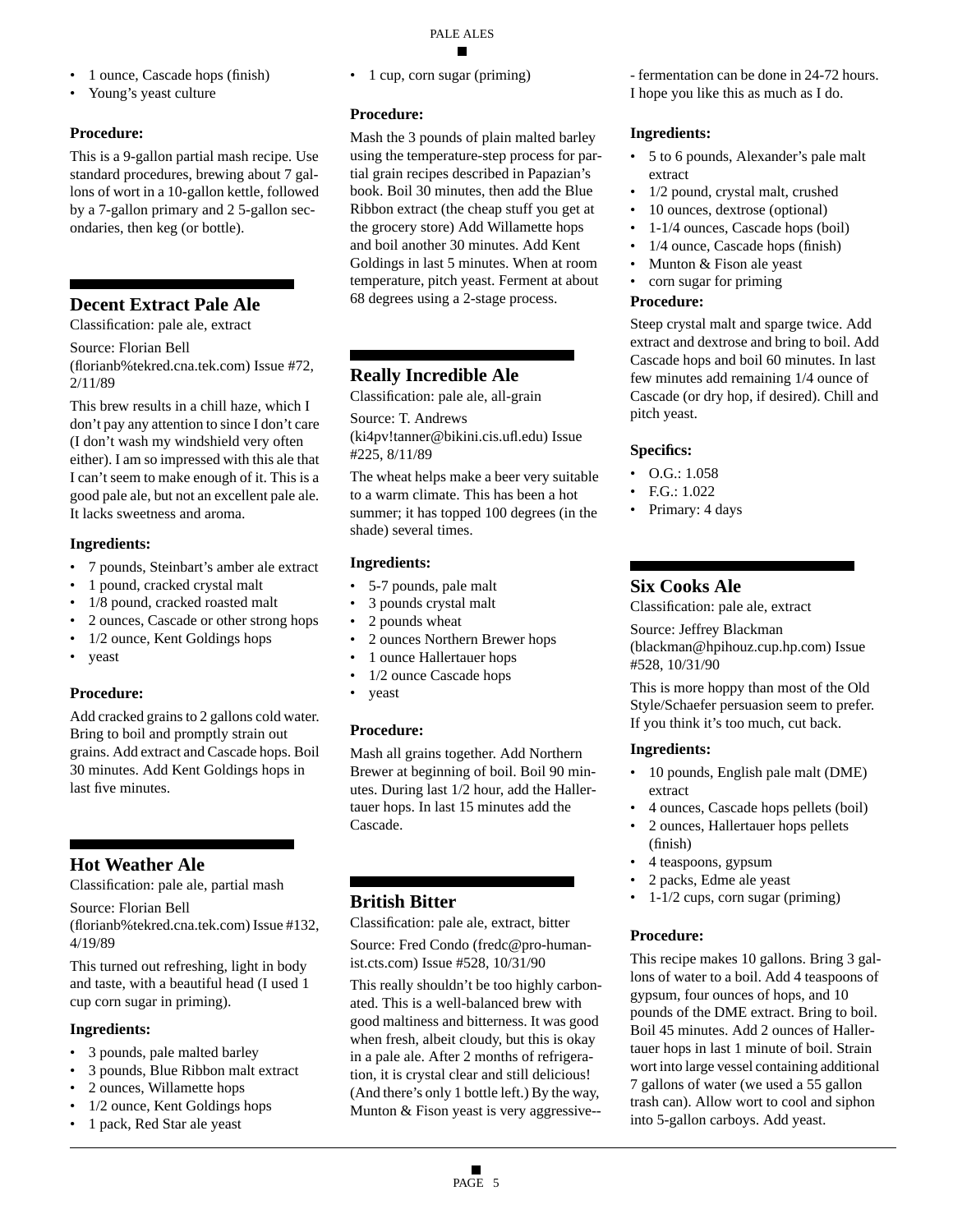*Caveat Brewor: Trash cans are generally not food-grade plastic, digest wisdom calls for avoiding non-food-grade plastic. Brewer discretion is advised. -Ed.*

#### **Specifics:**

- O.G.: 1.030
- F.G.: 1.007
- Primary: 3 weeks

### **Bass Ale**

Classification: pale ale, all-grain, Bass Ale

Source: Rob Bradley (bradley@math.nwu.edu) Issue #528, 10/31/90

I'm a hophead (as you may have guessed). Purists may object to brown sugar in beer, but a careful tasting of Bass reveals brown sugar or molasses in the finish---not as strong as in Newcastle, but present. British malt, in particular, can easily stand up to a bit of sugar, both in flavor and in gravity.

### **Ingredients:**

- 6-7 pounds, pale malt (2-row)
- 1 pound, crystal malt
- 1 pound, demarara or dark brown sugar
- 1 ounce, Northern Brewer hops (boil)
- 1 ounce, Fuggles hops (boil 30 min.)
- 1/2 ounce, Fuggles hops (finish)
- ale yeast

### **Procedure:**

This is an all-grain recipe---follow the instructions for an infusion mash in Papazian, or another text. The Northern Brewer hops are boiled for a full hour, the Fuggles for 1/2 hour, and the Fuggles finishing hops after the wort is removed from the heat, it is then steeped 15 minutes.

# **Carp Ale**

Classification: pale ale, extract, Bass Ale

Source: Gary Mason (mason@habs11.enet.dec.com) Issue #529, 11/2/90

This is based on Russ Schehrer's Carp Ale from the 1986 Zymurgy special issue. The beer has a light hops flavor and could use some work on the mouth feel. It is also a bit cloudy.

### **Ingredients:**

- 3 pounds, Munton & Fison light DME
- 3 pounds, M&F amber DME
- 1 pound, crystal malt
- 2.6 ounces, Fuggles hops (4.7% alpha= 12.22 AAU)
- 1 ounce, Kent Goldings hops (5.9% alpha  $= 5.9$  AAU)
- pinch, Irish moss
- 1 pack, Brewer's Choice #1098 (British ale yeast)

### **Procedure:**

Break seal of yeast ahead of time and prepare a starter solution about 10 hours before brewing.

Bring 2 gallons water to boil with crushed crystal malt. Remove crystal when boil starts. Fill to 6 gallons and add DME. After boiling 10 minutes, add Fuggles. At 55 minutes, add a pinch of Irish moss. At 58 minutes, add Kent Goldings. Cool (I used an immersion chiller) to about 80 degrees. Pitch yeast and ferment for about a week. Rack to secondary for 5 days. Keg.

### **Specifics:**

- F.G.: 1.016
- Primary: 7 days
- Secondary: 4 days

# **Samuel Adams Taste-Alike**

Classification: pale ale, extract

Source: Gene Schultz (gschultz@cheetah.llnl.gov) Issue #652, 6/5/91

Very similar in taste, body, and color (where did the red come from?) to Samuel Adams, but just a hint of the flavor of Anchor Steam Beer.

### **Ingredients: (for 4 gallons)**

- 3.75 pounds, Cooper's Ale kit
- 1 pound, Crystal malt
- 3/4 pound, Saaz hops (boil)
- 3/4 ounce, Saaz hops (finish)
- Yeast from ale kit

### **Procedure:**

Steep one pound of crystal malt for 30 minutes in 2 quarts of water heated to 170 degrees. Strain out grains. Add the syrup from the kit, water, 3/4 ounce of Saaz hops and boil for 60 minutes, then remove the heat and added 3/4 ounce of Saaz hops for

finishing. Although I am a fanatic for liquid yeast, I (grimaced and) added the dry Coopers yeast supplied with the kit to the cooled wort in the primary. I transferred to secondary after two days. All fermentation was at approximately 60 degrees. I primed with 5/8 cup of corn sugar.

#### **Specifics:**

Primary: 2 days

# **Frane's House Ale**

Classification: pale ale, all-grain Source: Jeff Frane (70670.2067@compuserve.com) Issue #740, 10/8/91 Yummy.

### **Ingredients:**

- 9 pounds, British ale malt
- 1/2 pound, British crystal
- 2 ounces, Flaked barley
- 3/4 ounce, Eroica hops
- 1 ounce, Mt. Hood hops
- WYeast American Ale yeast

### **Procedure:**

Mash with 3-1/2 gallons of water at 155 degrees (our water is very soft; I add 4 grams gypsum and 1/4 gram epsom salts in mash; double that in the sparge water) for 90 minutes or until conversion is complete. Sparge to 6 gallons, boil 90 minutes. After 15 minutes, add 3/4 ounce Eroica hops. At end of boil, add 1 ounce Mt. Hood hops. Ferment at 65 degrees with WYeast American Ale yeast (in starter). Bottle two weeks later, drink one week later.

### **Specifics:**

Primary: 2 weeks at 65 degrees

# **Brew Free or Die IPA**

Classification: pale ale, extract

Source: Kevin L. McBride (gozer!klm@uunet.UU.NET) Issue #741, 10/9/91

After one week in the keg the beer was clear, carbonated, and very drinkable although it had a very noticeable alcoholic nose. After 2 weeks the beer was incredibly smooth, bitter, and wonderfully aromatic.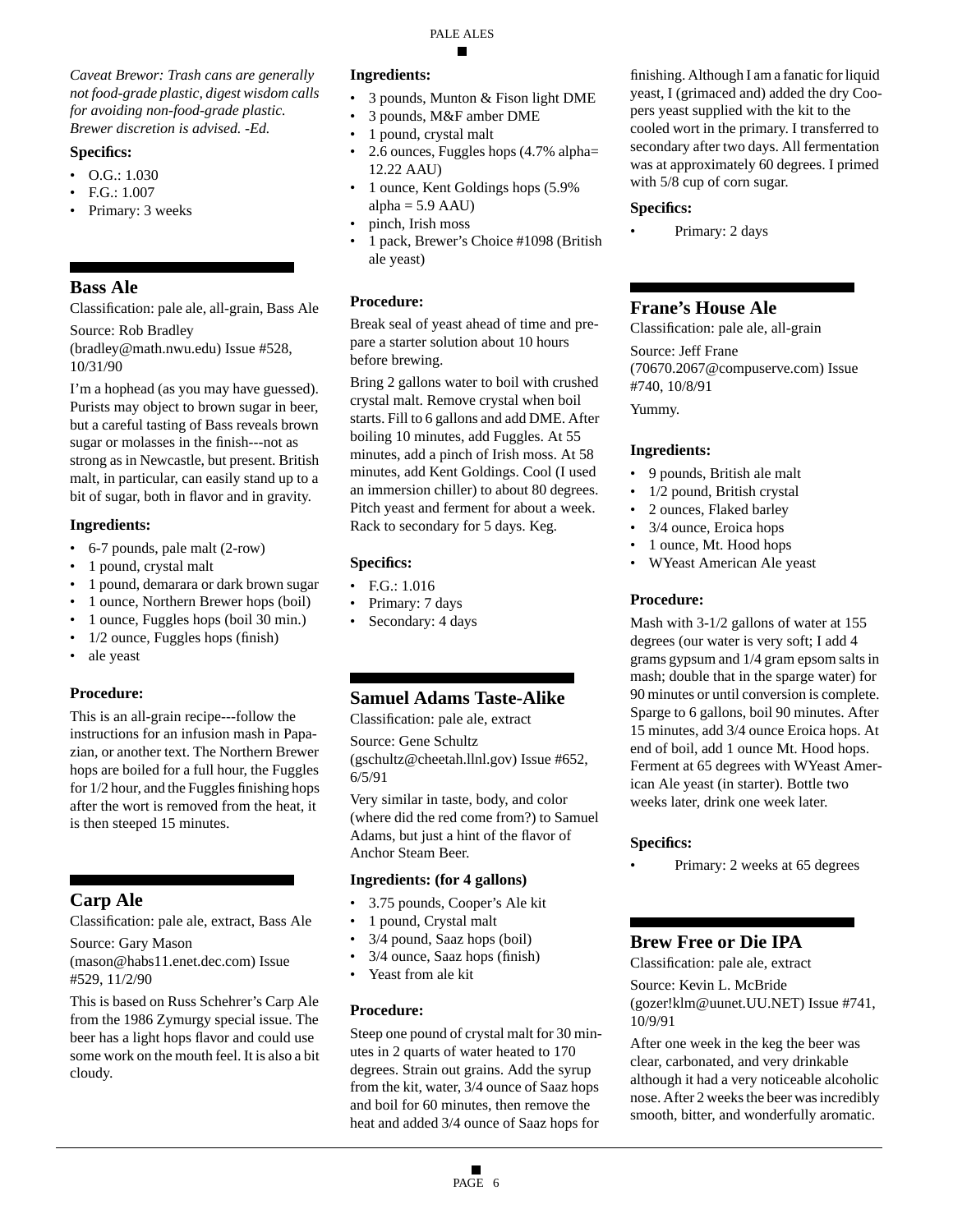Several friends raved about this beer including one who lived in England for a while said that this was one of the best IPAs he's ever had and definitely the best homebrew he's ever had. After 2-1/2 weeks it was all gone because we drank the whole thing.

#### **Ingredients:**

- 4 pounds, Munton and Fison light DME
- 4 pounds, Geordie amber DME
- 1 pound, crushed Crystal Malt
- 1-1/2 ounces, Cascade leaf hops (boil 60 minutes)
- 1-1/2 ounces, Cascade leaf hops (finishing)
- 1 teaspoon, Irish Moss
- Wyeast #1056 Chico Ale Yeast (1 quart starter made 2 days prior)

### **Procedure:**

Add the crystal malt to cold water and apply heat. Simmer for 15 minutes or so then sparge into boiling kettle. Add DME, top up kettle and bring to boil. When boil starts, add boiling hops and boil for 60 minutes. 10 minutes before end of boil add 1 teaspoon of Irish Moss.

When boil is complete, remove heat, add finishing hops and immediately begin chilling wort. Strain wort into fermenter and pitch yeast starter. Primary fermentation took about 4 days. Let the beer settle for another 2 days and then rack to a sanitized, primed (1/3 cup boiled corn sugar solution) and oxygen purged keg and apply some CO2 blanket pressure.

### **Specifics:**

- O.G.: 1.055 (didn't measure, just a guess)
- F.G.: 1.012
- Primary: 6 days
- Secondary: 1 week (in keg)

# **Number 23**

Classification: pale ale, extract

Source: John S. Watson

(watson@pioneer.arc.nasa.gov) Issue #747, 10/24/91

This a report on my second use of "maltose" (a cheap rice malt available from most Oriental Markets). In the previous attempt ("Number 17", see HBD #541 or The Cat's Meow:) there were a few problems. It was also my first attempt at culturing yeast (from a Sierra Nevada Pale

Ale), and for various reasons, it didn't work very well. The other problem was I used to much maltose, about 40%, which made the result a little too light. This time I decided to use about 20% maltose, which IMHO, is just about right. I've also since perfected yeast culturing. The result is a nice thirst quenching, summer ale, which, with my favorite pizza, is heaven\*2. Taste: Excellent!

### **Ingredients:**

- 4 pounds, plain light malt extract syrup
- 1.1 pounds, (750 grams) Maltose
- 2/3 ounce, Chinook Hops, flower, (boil)
- 1/3 ounce, Cascade Hops, flower, (finish)
- 1/2 ounce, Cascade Hops, pellets, (dry hopped in secondary)
- Ale Yeast, cultured from Sierra Nevada Pale Ale,
- Corn sugar (3/4 cup) at bottling

### **Procedure:**

About a week before, make a starter from 2 bottles of Sierra Nevada Pale Ale. Use about 4 tablespoons of plain light malt extract syrup and a couple of hop pellets. Boil major ingredients, ala Complete Joy of Home Brewing, in 2 gallons of water. (60 minute boil). Add 1/3 ounce Chinook hops at start of boil, 1/3 ounce Chinnook at 30 minutes and 1/3 ounce of Cascade hops in the last two minutes of the boil. Then combine with 3 gallons of ice cold tap

water (which was boiled the previous night, and cooled in the freezer) in a 7 gallon carboy. Ferment in primary for a week. Put 1/2 ounce of Cascade pellets in bottom of secondary and rack beer into secondary. Bottle three weeks later.

### **Specifics:**

- O.G.: 1.036 at 74 degrees
- F.G.: 1.006 @ 69 degrees
- Primary: 1 week
- Secondary: 3 weeks

# **Striped Cat I.P.A.**

Classification: pale ale, extract, I.P.A., India pale ale

Source: Mark Stevens (stevens@stsci.edu) Issue #754, 11/14/91

I ave made this twice and both times it turned out fine. Nicely hoppy.

### **Ingredients:**

- 6 pounds, pale dry extract
- 1 pound, amber dry extract
- 1 pound, crystal malt
- 3/4 pound, toasted pale malt
- 1/4 pound, pale malt
- 1 ounce, Bullion hops (8.2 alpha)
- 1/2 ounce, Brewers Gold hops (7.5 alpha)
- 1 ounce, Cascade hops (4.2 alpha)
- 2 tsp., gypsum
- $1/4$  tsp. Irish moss
- 1 pack, Wyeast #1098
- $1/2$  cup, corn sugar for priming
- handful steamed oak chips

### **Procedure:**

Procedure is that described by Papazian...steep grains, boil 1 hour (boil Brewers Gold and Bullion). Remove from heat and add the cascades. Cool wort. Pitch yeast.

#### **Specifics:**

- O.G.: 1.068
- F.G.: 1.020
- Primary: 4 days
- Secondary: 10 days

# **Crying Goat Ale**

Classification: pale ale, all-grain

Source: Bob Jones

(BJONES@NOVA.llnl.gov) Issue #785, 12/19/91

This is a big, hoppy brew, loaded with aromatic cascade hop fragrance. It has that front of the mouth bitterness that can only be achieved with dry hoping, so don't skip it if you really want to duplicate this flavor profile.

### **Ingredients: (for 11 gallons)**

- 19 pounds, 2 row Klages
- 3 pounds, Munich malt
- 2 pounds, 40L crystal malt
- 1-1/2 pounds, 2 row Klages, toasted (see below)
- 2 pounds, wheat malt
- 2 ounces, Northern Brewer hops (AA 6.9)
- 6 ounces, Cascade hops (AA 5.1)
- 1 teaspoon, Gypsum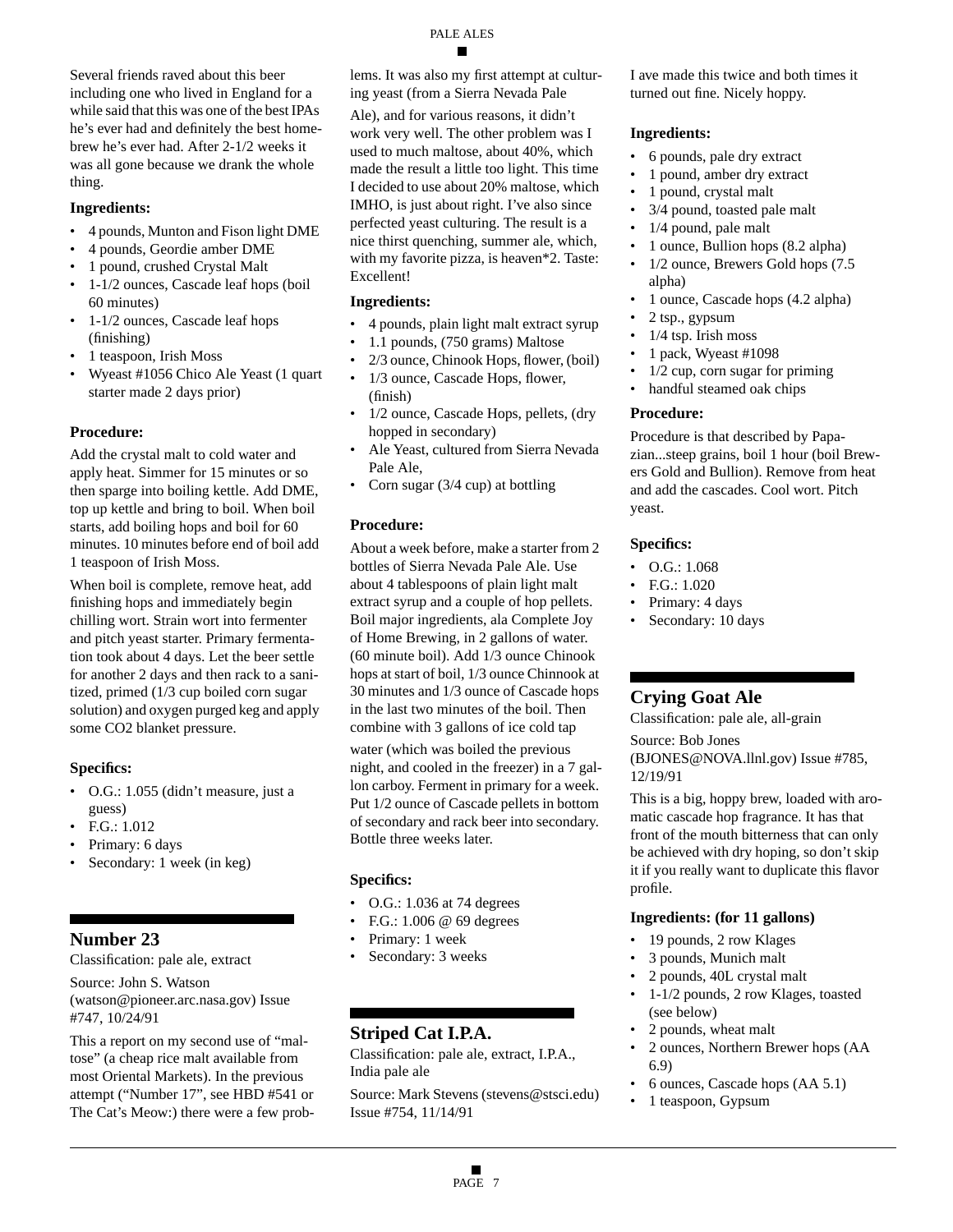#### • 2 teaspoon, Irish moss Chico Ale yeast (Wyeast 1056)

• 1-1/2 cups, corn sugar to prime

### **Procedure:**

Toast 1-1/2 pounds of 2 row Klages malt in oven at 350 degrees for 40 minutes. Allow to age a couple of weeks before use. Treat mash water with 1 teaspoon of gypsum. Mash grains in a single temperture infusion for 90 minutes at 155 degrees. Mash out for 10 minutes at 170 degrees. Sparge with 11 gallons of 168 degree water. Bring to a boil and boil for 90 minutes. Add 2 ounces of Northern Brewer hops at 10 minutes into the boil. Add Irish Moss in last 30 minutes of boil. Turn off heat and add 2 ounces of Cascade hops for a 10 minute steep. Chill. Pitch yeast. After one week, rack to secondary and add 4 ounces of Cascade hops. Bottle or keg when ferment is complete.

### **Specifics:**

- $\bullet$  O.G.: 1.070
- F.G.: 1.020
- Primary: 1 week at 65-68 degrees F.

# **Double Diamond**

Classification: pale ale, all-grain, Double Diamond

Source: Brian Glendenning

(bglenden@NRAO.EDU) Issue #581, 2/14/91

My notes say that it was close in flavour but a bit light in both colour and body compared to the real thing.

### **Ingredients:**

- 9 pounds, Pale ale malt
- 1 pound, crystal malt
- 3/4 pound, Brown sugar
- 1/2 pound, malto-dextrins (or  $3/4$ # cara pils)
- 2 ounces, Williamette (60m)
- 1/2 ounce, Williamette Whitbred dry yeast

# **Procedure:**

This is an infusion mash at 156 degrees. Sparge, and add brown sugar, and maltodextrins. Bring to boil and add 2 ounces Williamette hops. After 60 minutes, turn off heat and steep 1/2 ounce Williamette hops for 10-15 minutes.

# **Specifics:**

- O.G.: 1.051
- F.G.: 1.010

# **Bass Ale**

Classification: pale ale, extract, Bass Ale Source: Ron Ezetta (rone@badblues.wr.tek.com) 1/15/92

I did a side by side comparison last night. The real Bass is slightly darker, more malty and more bitter with less hop flavor than I remember. I suspect that my sample bottle of Bass was not freshest (but that's one of the reasons we homebrew!). The homebrew Bass has significantly more fuggle hop aroma and flavor. I'd like to think that my version is a "Northwest style" Bass. To better approach the real Bass, eliminate the 1/2 ounce of fuggles for the 10 minute boil, and steep the finish hops for 5 minutes. I would also try 80L crystal.

# **Ingredients:**

- 7 pounds, Steinbart's American Light Extract
- 1 pound, Crystal malt 40L
- 1 pound, Dark brown sugar ; be damned German purity law!
- 1 ounce, Northern Brewer (60 minute boil)
- 1 ounce, Fuggle (30 minute boil)
- 1/2 ounce, Fuggle (10 minute boil)
- 1/2 ounce, Fuggle (15 minute seep)
- yeast

# **Procedure:**

Steep crystal malt and remove grains before boil begins. Add malt extract and brown sugar. Bring to a boil and boil for 60 minutes. Add 1 ounce Northern Brewer at beginning of boil, 1 ounce of Fuggle at 30 minutes and 1/2 ounce of Fuggle for the last 10 minutes. Turn off heat and add final 1/2 ounce Fuggle. Let steep for 15 minutes. Cool. Pitch yeast.

# **Specifics:**

• O.G.: 1.048

# **India Pale Ale**

Classification: pale ale, all-grain, India pale ale, I.P.A.

Source: Josh Grosse (jdg00@amail.amdahl.com) 2/13/92

I've fallen head over heels in love with 1059 American Ale Yeast. I find it gives wonderful pear and rasberry aromatics, and if I have a carboy filled to the shoulder, I \*don't\* need a blow-off tube. It gives a very gentle fermentation with a relatively short thick kraeusen. Worts in the 1.050's take 5-6 days. I get the same type of fermentations at 60 F or 72 F.

It does take this yeast a little while to clear. I find it clears faster in the bottle than in the secondary, so I only use a secondary for a few days as my "dry hop tun".

### **Ingredients:**

- 9 pounds, Pale Malt
- 3/4 pound, Crystal Malt
- 1/2 pound, Carapils Malt
- $\cdot$  1--1/2 ounce, (4.9%) Kent Goldings (60 Minutes)
- 1--1/2 ounce, (4.9%) Kent Goldings (15 Minutes)
- 1/4 ounce, Kent Goldings (dry)
- 1 teaspoon, Irish Moss (15 Minutes)
- 2 teaspoons, Gypsum
- 2 ounces, Oak Chips
- Wyeast 1059 American Ale

# **Procedure:**

Mash Pale malt at 153 F for 30-60 minutes. Test after 30 minutes. Add Crystal and Carapils and mash-out at 168 F for 10 minutes. Sparge. Bring to boil. In a saucepan, boil the oak for no more than 10 minutes, then strain the liquid into your boiling kettle. Boil the wort, adding boiling hops after 30 minutes and the flavor hops and Irish Moss after 75 minutes. Chill and pitch a quart of 1059 starter. Dry hop in the secondary fermenter. The beer will clear in the bottle.

# **Specifics:**

- Primary: 7 days
- Secondary: 5 days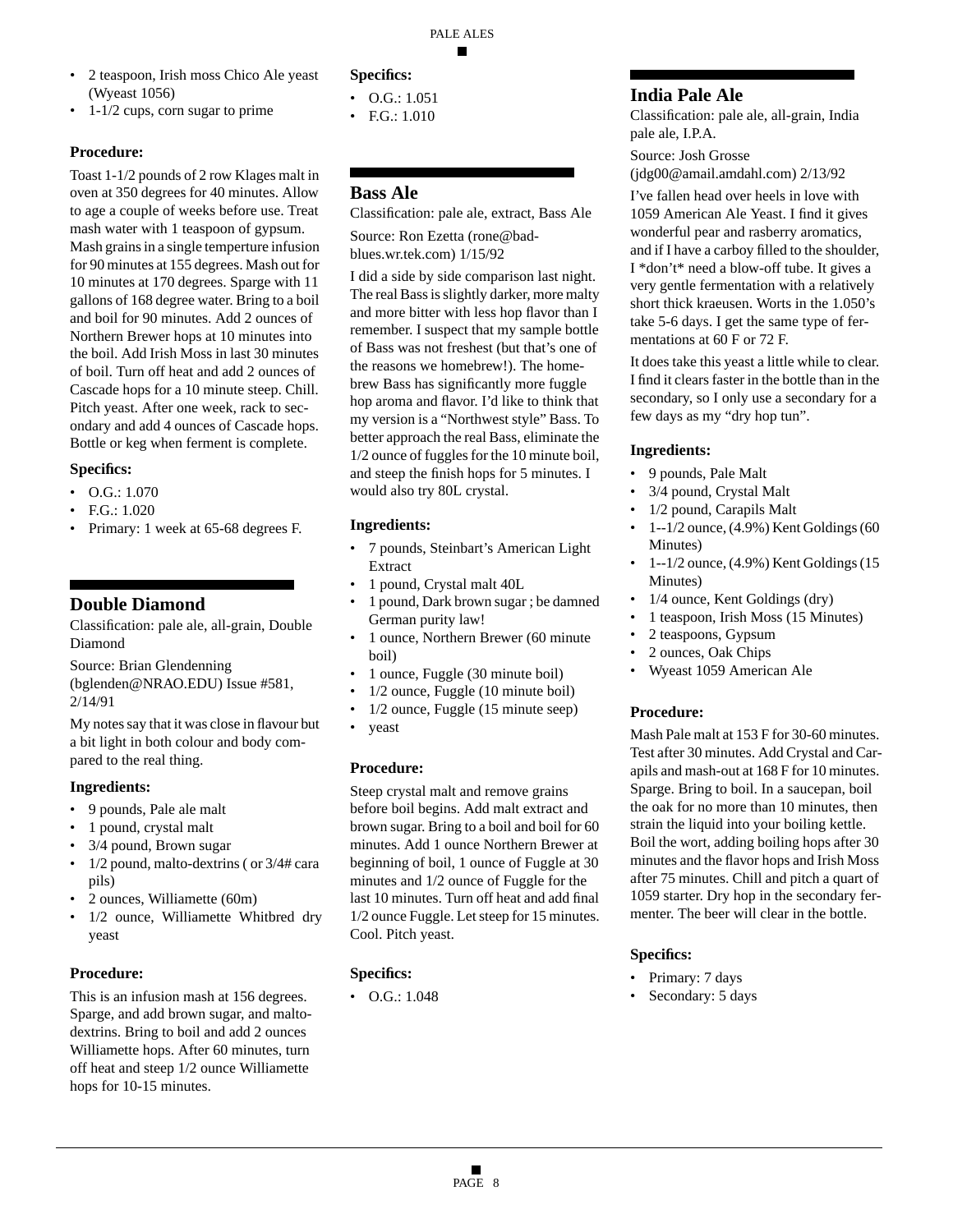# **Mom's Special Ale**

Classification: pale ale, extract

Source: Steve McRuiz (stevem@tulsa.com), The Brewery, 12/2/96

I used cinnamon sticks in the fermenter, but they didn't come out in the taste much at all, so I don't consider it a spice beer.

This beer came out really good after only 2 weeks in the bottle. Balanced pretty nicely. I was actually going for a McNally's type Irish ale with some cinnamon spice added, but the cinnamon is just barely present (you wouldn't know it was there unless you knew it was in the ingredient list).

It's just barely fruity, definitely not estery. The Morgan's Caramalt contributed greatly to the colour, a deep reddish, with a touch of copper. Slightly alcoholic finish. Makes for hoppy-tasting burps, too. Nice, full bodied beer. After 4 weeks, it just keeps getting better.

# **Ingredients:**

- 6 lbs. English Light syrup malt extract
- 2 lbs. English Light dry mail extract
- 2.2 lbs. Morgan's Master Blend Caramalt syrup malt extract
- 1 lb. 80 L. crystal malt
- 2.5 oz. Fuggle hops (boil)
- 1 oz. Challenger hops (finishing)
- 1 oz. Perle (7.3% alpha) hops (aromatic)
- 1 tsp. Irish Moss
- Wyeast #1968 London ESB yeast
- 10 cinnamon sticks (4"-5")
- .75 cup corn sugar (priming)

# **Procedure:**

Place 80 L. crystal malt in straining bag and suspend in 3 gallons cold water, bring to boil. Once water comes to boil, remove spent crystal malt grains and feed to awaiting birds outside. Add all syrup and dry malt extracts, along with Fuggle hops for the boil. Boil for 30 minutes, then stir in Irish moss. Boil for an additional 25 minutes, then stir in Challenger hops. Boil for 5 more minutes, then remove pot from flame. Cool until 100 degrees F., then mix into fermenter holding 2 gallons cold water, top until 5 gallons total capacity. Pitch with Wyeast #1968 yeast. Add cinnamon sticks to primary fermenter and let sit for 2 weeks. Rack to secondary fermenter

and dry hop with Perle hops (pellets), let sit for 1 week. Prime with corn sugar and bottle.

# **Specifics:**

- OG: 1.066
- FG: 1.022
- $6\%$  abv

# **American I.P.A.**

Classification: pale ale, all-grain, India pale ale, I.P.A., Liberty Ale

Source: (Jim Busch, ncdstest@nssdca.gsfc.nasa.gov) r.c.b., 2/13/92

Think Liberty on this one. Enjoy.

# **Ingredients:**

- 90-92%, 2 row pale malt
- 8-10%, Crystal 40
- 1-1.5 ounce, Whole Cascade 60 minute boil
- 1 ounce, Cascade 30 minutes
- 2 ounces, Cascade added a handful at a time the last 15 minutes-last 2 min.
- American, London, British or German Ale yeast (or any cultured ale you like)

# **Procedure:**

Mash in at 123 degrees for 30 minutes. Raise to 153 degrees for 60 minutes. Mash off at 172 for 10 minutes. Ferment at 60-68 degrees. Dry hop with 1 ounce whole Cascades, preferably in secondary but primary will work.

# **Taking Liberty Ale**

Classification: pale ale, all-grain, India pale ale, I.P.A., Liberty Ale

Source: Rick Larson

(rick.larson@adc.com) Issue #823, 2/13/92

In the 1990 Special Zymurgy Issue on Hops, Quentin B. Smith recommends Chinook at 24 BU, Cascade at 12 BU, Cascade at 9 dry hopped (total 45BU). OG=1.062. Later, he wins first place in the Pale Ale catagory in the 1991 AHA Nationals with a recipe that uses 14 pounds Klages, 4 oz 40L crystal, 4 oz 90L crystal (and of course different hops :-). This had a OG=1.062 and TG=1.010. He mashed all grains for 90

minutes at 150F. Mashed off at 170F, sparged with 170F water.

# **Ingredients:**

- 14 pounds, Klages, 2-row Malt
- 4 ounces, 40L Crystal Malt
- 4 ounces, 90L Crystal Malt
- 1/2 ounce, Chinook (12%), 60 minutes
- 1 ounce, Cascade (5.5%), 30 minutes
- 2 ounces, Cascade (5.5%), dry hopped
- 1 teaspoon, Irish moss, 15 minutes
- Wyeast 1056 American ale
- 3/4 cup, corn sugar to prime

# **Procedure:**

Mash all grains for 90 minutes at 150F, adjust PH as needed. Mashed off at 170F, sparged with 170F water. This has a total BU of 43.7. If you don't reach around 1.060, adjust the dry hopping accordingly.

# **Snail Trail Pale Ale**

Classification: pale ale, all-grain, India pale ale, I.P.A.

Source: Josh Grosse

(joshua.grosse@amail.amdahl.com) Issue #824, 2/14/92

I've been busy trying to make the perfect IPA. Here's my latest recipe.

# **Ingredients:**

- 9 pounds, Pale Malt
- 3/4 pound, Crystal Malt
- 1/2 pound, Carapils Malt
- $\cdot$  1--1/2 ounce, (4.9%) Kent Goldings (60 Minutes)
- $\bullet$  1--1/2 ounce, (4.9%) Kent Goldings (15 Minutes)
- 1/4 ounce, Kent Goldings (dry)
- 1 teaspoon, Irish Moss (15 Minutes)
- 2 teaspoons, Gypsum
- 2 ounces, Oak Chips
- Wyeast 1059 American Ale

# **Procedure:**

Mash Pale malt at 153 F for 30-60 minutes. Test after 30 minutes. Add Crystal and Carapils and mash-out at 168 F for 10 minutes. Sparge. Bring to boil. In a saucepan, boil the oak for no more than 10 minutes, then strain the liquid into your boiling kettle. Boil the wort, adding boiling hops after 30 minutes and the flavor hops and Irish Moss after 75 minutes. Chill and pitch a quart of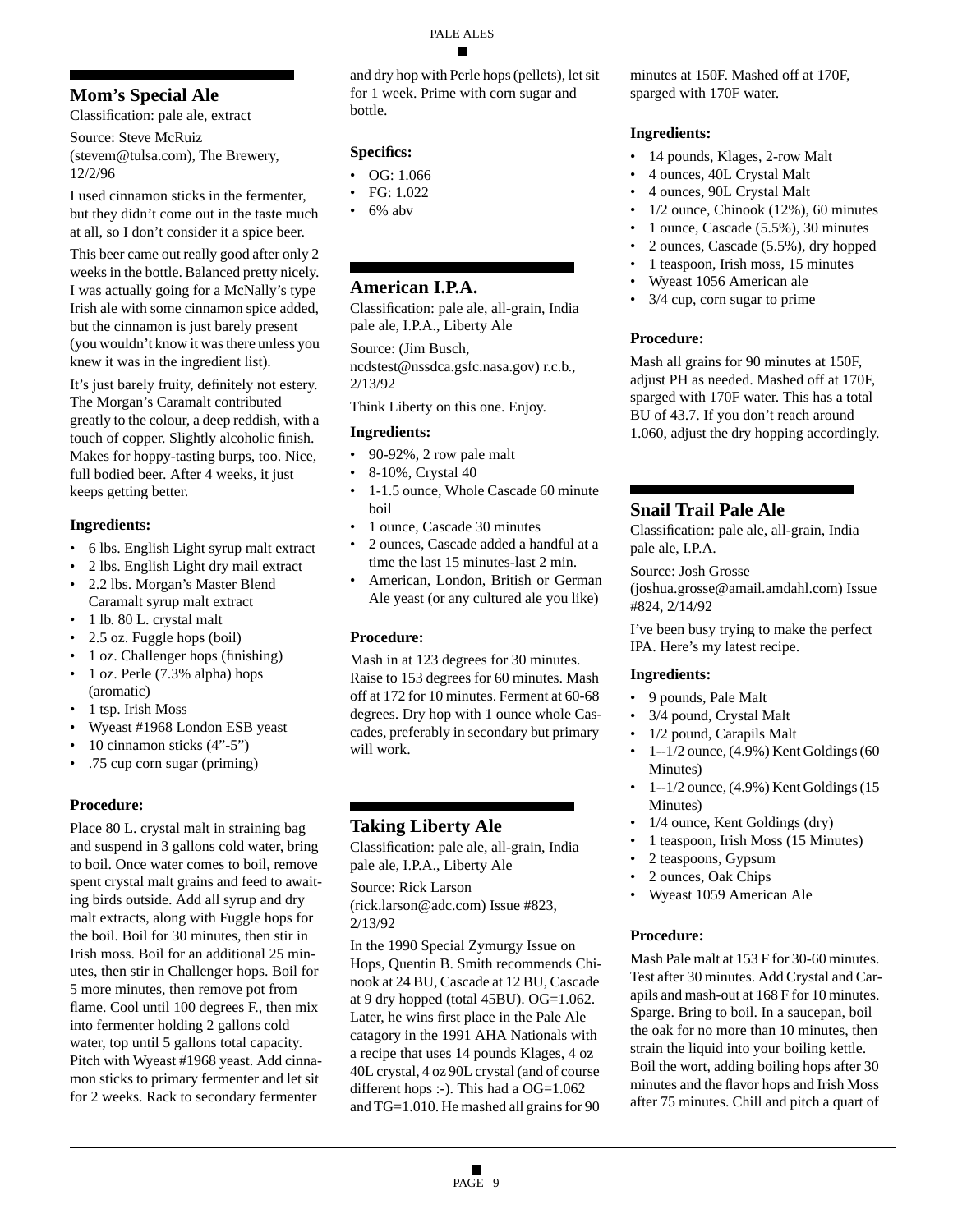1059 starter. Dry hop in the secondary fermenter. The beer will clear in the bottle.

### **Specifics:**

- O.G.: 1.056
- F.G.: 1.022
- Primary: 7 days
- Secondary: 5 days

# **Full Sail Ale**

Classification: pale ale, extract, Full Sail Ale

Source: Gene Schultz

(gschultz@cheetah.llnl.gov) Issue #825, 2/17/92

About four years ago I ordered a bottle of Full Sail Ale while having lunch in Portland, Oregon. Full Sail was the most expensive beer on the menu, and I figured that at \$2.75 a bottle I didn't have much to lose. Several others who were with me did the same, and were pleasantly surprized--- Full Sail offers a reasonably complex (a hint of sweetness along with medium strong hops and a rich malty flavor) taste and aroma in a medium-bodied ale.

Since I first tasted this ale, I had to rely on others making trips to the Northwest to bring back six packs of this ale. A few months ago, I visited the Hood River Brewing Company in Hood River, Oregon. I was able to get enough information to experiment with a homebrew recipe for Full Sail Ale. My first experiment turned out remarkably similar to the real thing in body, aroma, and flavor.

# **Ingredients:**

- 7 pounds, Australian Light Malt Syrup
- 3/4 pound, Light Crystal Malt
- 2--1/4 ounce, Nugget Hops  $(1-3/4)$ ounce for boiling, 1/2 ounce for finishing)
- 2 teaspoons, Gypsum
- 1 ounce, Dextrin Malt
- 3/4 cup, Corn Sugar (priming)
- Wyeast London Ale Yeast

# **Procedure:**

Crack and steep crystal malt at 155 - 170 F for about 45 minutes in 1/2 gallon of water. Add extract, gypsum, dextrin and 2 gallons of water. Bring to boil, then add 1 3/4 oz. hops. Boil for 45 minutes, then add 1/2 oz. hops at the end of the boil for 15 minutes.

# **Specifics:**

- O.G.: 1.045
- F.G.: 1.020
- Primary: 3-5 days
- Secondary: 7-14 days

# **Bass-Alike**

Classification: pale ale, extract, Bass Ale

Source: Herb Peyerl (Herb.Peyerl@novatel.cuc.ab.ca) r.c.b., 2/24/92

This was a little hoppy for my taste. I'd probably cut out the 1/4 ounce of Goldings at the end...

Other than that, it made an incredible likeness of Bass ale and have had several friends comment on how much like Bass it really is...

# **Ingredients:**

- 2 pounds, light DME
- 3 pounds, plain light malt extract
- 2 ounces, roast barley
- 8 ounces, crushed crystal malt
- 2 ounces, Fuggles (pellets)
- 1 ounce, Goldings (pellets)
- 1/4 ounce, Goldings (pellets)
- 1/2 ounce, Goldings (pellets)
- Ale yeast (I used Edme but wanted to try Wyeast)
- gypsum and Irish moss, if necessary

# **Procedure:**

This is a 5 gallon batch. Boil up a couple of gallons of water, add DME and LME, fuggles, and 1 ounce of goldings. Make tea out of roast barley, and strain into main boiler. Make tea out of crystal malt and strain into main boiler. (Half way through boil add local water ingredients and Irish moss if required). After boil, add 1/2 ounce of Goldings, cover and let stand for 15 minutes. Pour into primary, make up to 5 gallons and pitch yeast. Rack and add 1/4 ounce Goldings and complete fermentation.

# **Specifics:**

- O.G.: 1.031
- F.G.: 1.010
- Primary: 4 days
- Secondary: 2 months (I was too lazy to bottle)

# **Brewhaus I.P.A.**

Classification: pale ale, all-grain, India pale ale, I.P.A.

Source: Ron Downer, Brewhaus

This beer is best when consumed young. It will acquire a drier character as it ages.

# **Ingredients:**

- 11 pounds, 2-Row Klages Malt
- 1 pound, crystal malt (40 Lovibond)
- 1/2 pound, toasted malt (see below)
- 1/2 teaspoon, gypsum (to harden water)
- Lactic Acid (enough to bring mash water to pH 5.2)
- 2 ounces, Northern Brewer hops (7.1% alpha - boil)
- 1 ounce, Cascade hops (6.0% alpha finish)
- 1/4 ounce, Fuggle or Styrian Golding hop pellets (dry hop)
- 1 ounce, Oak Chips (optional)
- Ale yeast
- 1 teaspoon, gelatin finings
- 1 teaspoon, Irish Moss

### **Procedure:**

Toasted Malt: Spread 2-row Klages on cookie sheet and toast at 350 degrees until reddish brown in color. Mash grain in 12 quarts mash water (treated with gypsum and lactic acid) at 154 degrees until conversion is complete. Sparge with 170 degree water to collect 6 gallons. Bring wort to boil and boil for 15 minutes before adding hops. Add 1/2 of boiling hops. Boil for 30 minutes and add remaining boiling hops. Boil for another 45 minutes and add Irish moss. Boil for a final 30 minutes. Total boiling time is 2 hours. Cut heat, add aromatic hops, and let rest for 15 minutes, or until trub has settled. Force cool wort to yeast pitching temperature. Transfer to primary fermenter and pitch yeast. Add dry hops at end of primary fermentation. Transfer to clean, sterile carboy when fermentation is complete. Boil oak chips for one minute to sterilize and add chips and gelatin to carboy. Age until desired oak flavor is achieved. Allow bottled beer to age two weeks before consuming.

# **Specifics:**

• O.G.: 1.058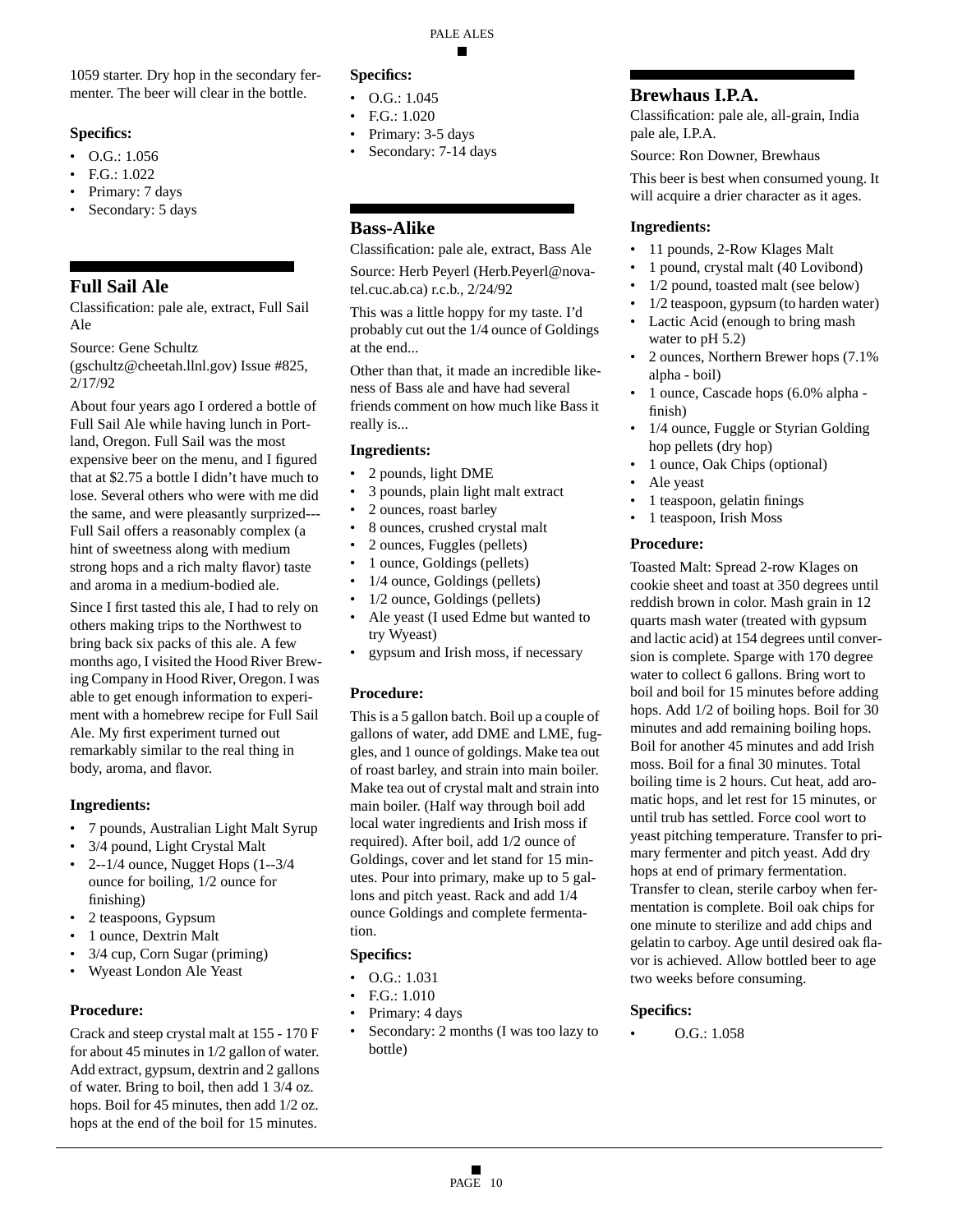# **Draught Bass**

Classification: pale ale, all-grain, Bass Ale

Source: Pete Young

(pyoung%axion.bt.co.uk) Issue #596, 3/14/91

Gallons are British Imperial gallons, which equal 1.2 U.S. gallons. Quantities will need to be adjusted if you use U.S. gallons. The recipe comes from Dave Line's *Brewing Beers Like Those You Buy*. Water for bitter brewing means hard water. If you're on soft water (your kettle doesn't fur up) then add some water treatment salts or even a couple of spoonfulls of plaster of paris. Invert sugar is sugar that has been cooked for a couple of minutes over a low flame. I just use the sugar (normally a soft brown suger, not that 'orrible white granulated.) I use isinglass finings instead of Gelatine, it's less messy and does the same job (slightly more expensive though). Isinglass apparently comes from the sexual organs of certain fish. Makes you wonder what else the ancient brewers tried!

### **Ingredients: (6 gallons---5 Imperial gallons)**

- 7 pounds, crushed pale malt
- 8 ounces, crushed crystal malt
- 3 imperial gallons, water for bitter brewing (hardened)
- 2 ounces, Fuggles
- 1 ounce, Goldings for 30 minutes
- 1/2 ounce, Goldings for 15 minutes
- 1/4 ounce, Goldings for 10 minutes
- 1 teaspoon, Irish moss
- 1 pound, invert sugar
- 2 ounces, yeast
- 1/2 ounce, gelatin
- 2 ounces, soft dark brown sugar

### **Procedure:**

Raise the temperature of the water to 60C and stir in the crushed malts. Stirring continuously, raise the mash temperature up to 66C. Leave for 1 1/2 hours, occasionally returning the temperature back to this value. Contain the mashed wort in a large grain bag to retrieve the sweet wort. Using slightly hotter water than the mash, rinse the grains to collect 4 gallons (UK) (20 litres) of extract. Boil the extract with the fuggles hops and the first batch of goldings for 1 1/2 hours. Dissolve the main batch of sugar in a little hot water and add this during the boil. Also pitch in the Irish moss as directed on the instructions. Switch off the heat, stir in the second batch of goldings and allow them to soak for 20 mins. Strain off the clear wort into a fermenting bin and top up to the final quantity with cold water. When cool to room temperature add the yeast. Ferment 4-5 days until the specific gravity falls to 1012 and rack into gallon jars or a 25 litre polythene cube. Apportion gelatine finings and the rest of the dry hops before fitting airlocks. Leave for 7 days before racking the beer from the sediment into a primed pressure barrel or polythene cube. Allow 7 days before sampling.

### **Specifics:**

• O.G.: 1.045

# **Mo' Better Bitter**

Classification: pale ale, extract

Source: Peter Glen Berger, (pb1p+@andrew.cmu.edu) 4/1/92

This is assertive and full-bodied, but drinkable by all. Keep the fermentation temperature relatively high, around 68-70 fahrenheit, as a nice dicetyl is necessary to round this out.

### **Ingredients:**

- 3 pounds, M&F dry light malt extract
- 3 pounds, M&F dry amber extract
- 1--1/2 pounds, Laaglander dry light extract
- 1/2 pound, cracked toasted 2--row malt
- small handfull, roasted barley
- 1 ounce, Galena hops 8% alpha (boil)
- 1 ounce, Fuggles hops 4% alpha (boil)
- 1/2 ounce, Fuggles (finish)
- Wyeast Irish ale yeast

### **Procedure:**

Substitute boiling hops at will, as long as you end up with 12 HBU. The roasted barley is to add a hint of red color and just a touch of flavor; if you despise the taste of roasted barley use chocolate malt instead. The toasted barley is essential. I used Wyeast Irish, but London ale would probably be even better. I wish I had dry hopped this batch with an extra 1/2 ounce of Fuggles.

# **Liberty Ale**

Classification: pale ale, extract, Liberty Ale, India pale ale, I.P.A.

Source: Caitrin Lynch (lun6@midway.uchicago.edu) Issue #841, 3/11/92

About a month ago, I asked for suggestions on how to duplicate Liberty Ale. This recipe is based on Jim Busch's suggestions. Everyone who replied emphasized dry hopping and Cascade hops. This seems to have done the trick.

My best beer ever, and IMHO better than most beer available in the local store (cheaper too). I attribute the success of this beer entirely to the use of liquid yeast, or perhaps also merely to changing yeast. Previous brews were marred by a slight tang, which I eventually traced to the yeast

(thank you Jack Schmidling). The American ale yeast made all the difference in the world. Everyone should at least try it, if only in the spirit of fun. After all, thats why I brew in the first place.

My next brew will be similar but I am aiming for an English bitter. I plan to use the same recipe, only more bittering hops, and subsituting Kent Goldings for the cascade.

### **Ingredients:**

- 5--1/2 pounds, light malt extract
- 1/2 pound, crystal malt
- 1--1/2 ounces, Fuggles hops plugs (60 minutes)
- 1 ounce, Cascade hops (30 minutes)
- 1--1/2 ounces, Cascade hops (added handful at a time over last 10 minutes)
- Wyeast American ale yeast
- 1--1/2 ounces, Cascade hops (dry hopping)

### **Procedure:**

The brewing procedure was pretty much standard. Fermented from 1040 down to about 1010 in two weeks. I dry hopped it in the secondary for 1 1/2 weeks. Using only whole cascades (apart from the fuggles for bittering), really made a differance in flavour and aroma of the beer.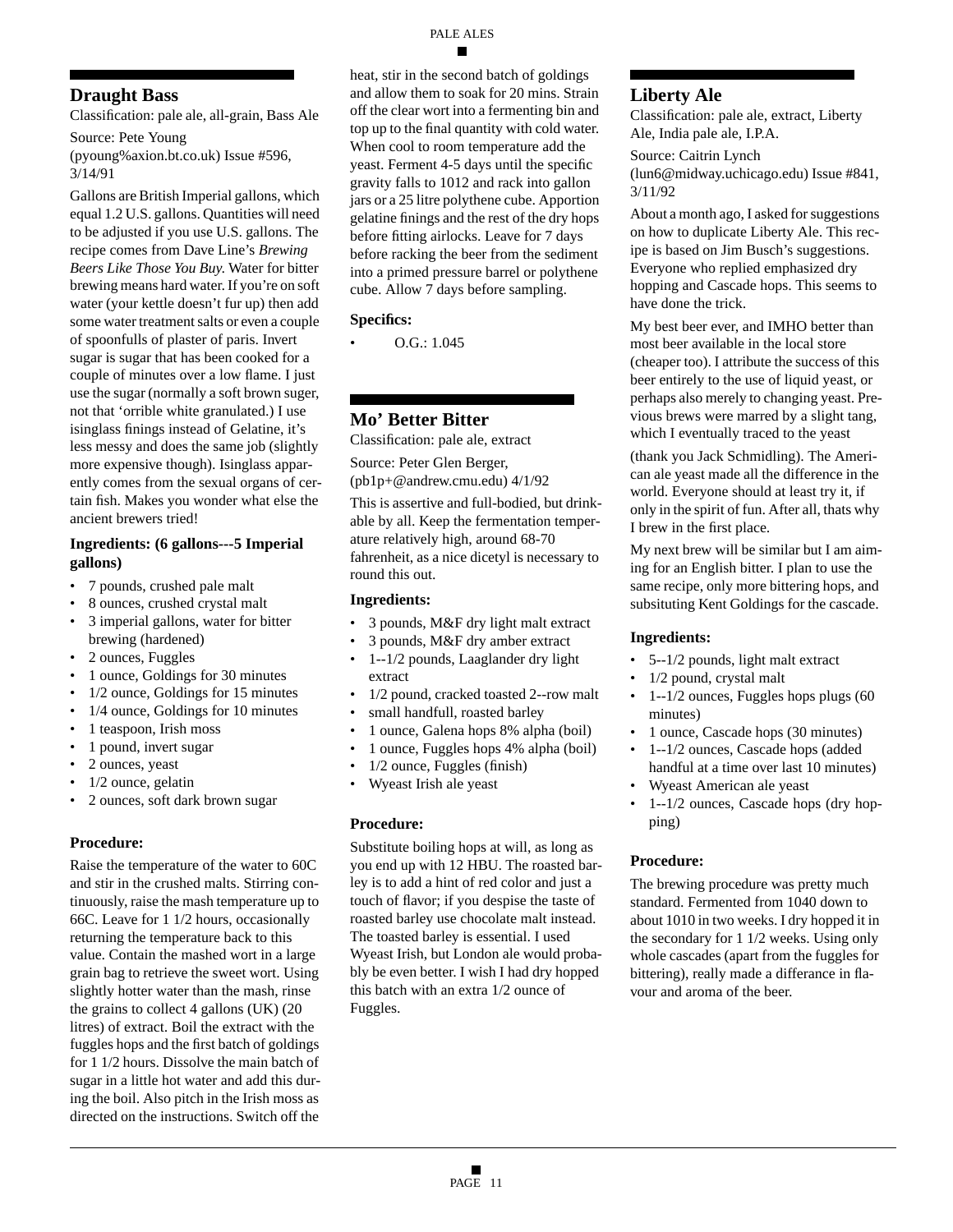# **Pale Ale**

Classification: pale ale, extract

Source: John Yoost

(yoost@judy.indystate.edu) Issue #847, 3/19/92

This was brewed trying to simulate Anchor Steam flavor. The taste is close to what I want but the beer is cloudy. Also has a somewhat `thin' taste. I want more hop nose so I am going to dry hop with about an ounce of Nothern brewer next time and probably use a different bittering hop than Willamette.

# **Ingredients:**

- 3.3 pounds, light M&F DME
- 3 pounds, light unhopped M&F malt extract
- 1 pound, crystal malt
- 2 ounces, Willamette hops
- Wyeast #1007

### **Procedure:**

Started yeast 48 hours prior to brew. Used 1 cup DME boiled in 2 cups water for primer.

1 ounce Willamette at start of boil 1, ounce at end. Boiled 1/2 hour, sat 1/2 hour, strained into primary, pitched yeast, fermented at 78 in primary for 1 week, secondary for 2 weeks. Used bottled water because my water has a high concentration of calcium and no cholorine.

# **Goldenflower Ale**

Classification: pale ale, extract, honey

Source: Peter Glen Berger (pb1p+@andrew.cmu.edu) Issue #855, 4/2/92

This may be the best beer I've ever brewed. It is without question the lightest. This is an extremely estery beer...heavy on the pear and raspberry. If you want to understand the difference between ale and lager, brew this one. It is the epitome of "fruity." The slight hop aroma and very mild bitterness, tied with the lightness of the beer, really allow the esters to shine through; I suspect the honey aided them strongly.

This is the easiest drinking beer I've ever made. Low alcohol, too. Make it make it make it make it make it.

### **Ingredients:**

- 3--1/2 pounds, Laaglander dry extra light malt
- 1 pound, fragrant clover honey
- 8 grams, Galena hops (8% alpha) (boil)
- 1/2 ounce, Fuggles hops (dry hop)
- Wyeast American ale yeast

# **Procedure:**

Boil water, malt, honey, and galena hops. Cool, transfer to fermenter (preferably with blow-off tube) and add started yeast. After krausen subsides, rack to carboy with Fuggles in it, ferment until hydrometer readings stabilize, about 5 days, probably. Bottle. Drink young.

Primary fermentation should be around 68- 71 degrees fahrenheit. Secondary should be closer to 61-63.

# **English Pale Ale**

Classification: pale ale, extract

Source: Tony Babinec (tony@spss.com) Issue #864, 4/14/92

This will be somewhat light, in the style of Bass Ale.

### **Ingredients:**

- 4--1/2 pounds, unhopped light dry malt extract
- 1/2 pound, dark crystal malt
- 1/2 pound, dark brown sugar
- 1 ounce, Kent Goldings hops (60 minute boil)
- 1/2 ounce, Fuggles hops (boil 60 minutes)
- 1/2 ounce, Fuggles (boil 30 minutes)
- 1/2 ounce, Kent Goldings (10 minute boil)
- 1/2 ounce, Kent Goldings (2 minute boil)
- Whitbread ale yeast (or Munton & Fison or Brewers Choice)
- 1 teaspoon, gypsum or Burton salts

### **Procedure:**

Notice that the recipe calls for unhopped, light, dry malt extract. Use unhopped extract because you're going to add your own hops. Use light- colored extract because you're going to get some color from the crystal malt. Use dry malt because you can measure it out, unlike syrups. The crystal malt should be cracked. Your homebrew supply store can do that for you.

Steep the crystal malt for 30 minutes in your water at 150 degrees F. Then strain the husks out, bring the water to boil, add the gypsum or salt, and add the dry malt. After the wort has been boiling for 10 minutes, add the first hops and follow the hop schedule indicated above. Hops are English hops. Brown sugar can be added as soon as the boil starts. If you use dry packaged yeast, use the above brands. Others are lousy! If you like the recipe, vary only the yeast, and you get a somewhat different beer next time! Whitbred dry yeast and Wyeast "British" ale are the same yeast.

# **American Pale Ale**

Classification: pale ale, extract

Source: Tony Babinec (tony@spss.com) Issue #864, 4/14/92

Somewhat in the style of Sierra Nevada Pale Ale or Anchor Liberty Ale.

# **Ingredients:**

- 5 pounds, unhopped light dry malt extract
- 1/2 pound, dark crystal malt
- 1 ounce, Cascade hops (60 minute boil)
- 1/2 ounce, Cascade (30 minute boil)
- 1/2 ounce, Cascade (10 minute boil)
- $1/2$ --1 ounce, Cascade (dry hop)
- Wyeast American ale yeast

# **Procedure:**

"Dry hopping" consists of adding hops not to the boil but after boil and especially after fermentation. When your beer is done fermenting, you must rack it into a second sanitized vessel, preferably a glass carboy for which you have a fermentation lock. The beer and the hops are both added to that second vessel, and the beer is left from 1 to 3 weeks in the vessel. It isn't fermenting, but it's picking up flavors from the hops. If you don't want to do this, then

instead of dry-hopping, add that last hop addition 2 minutes until end of boil. When you turn the flame off, let the beer sit with the lid on for 20 minutes before chilling it and racking it into the fermenter. But, I recommend that you try dry hopping sooner or later, as it adds flavor and aroma that is just right for this beer! English Pale Ale (previous recipe) also benefits from dry hopping.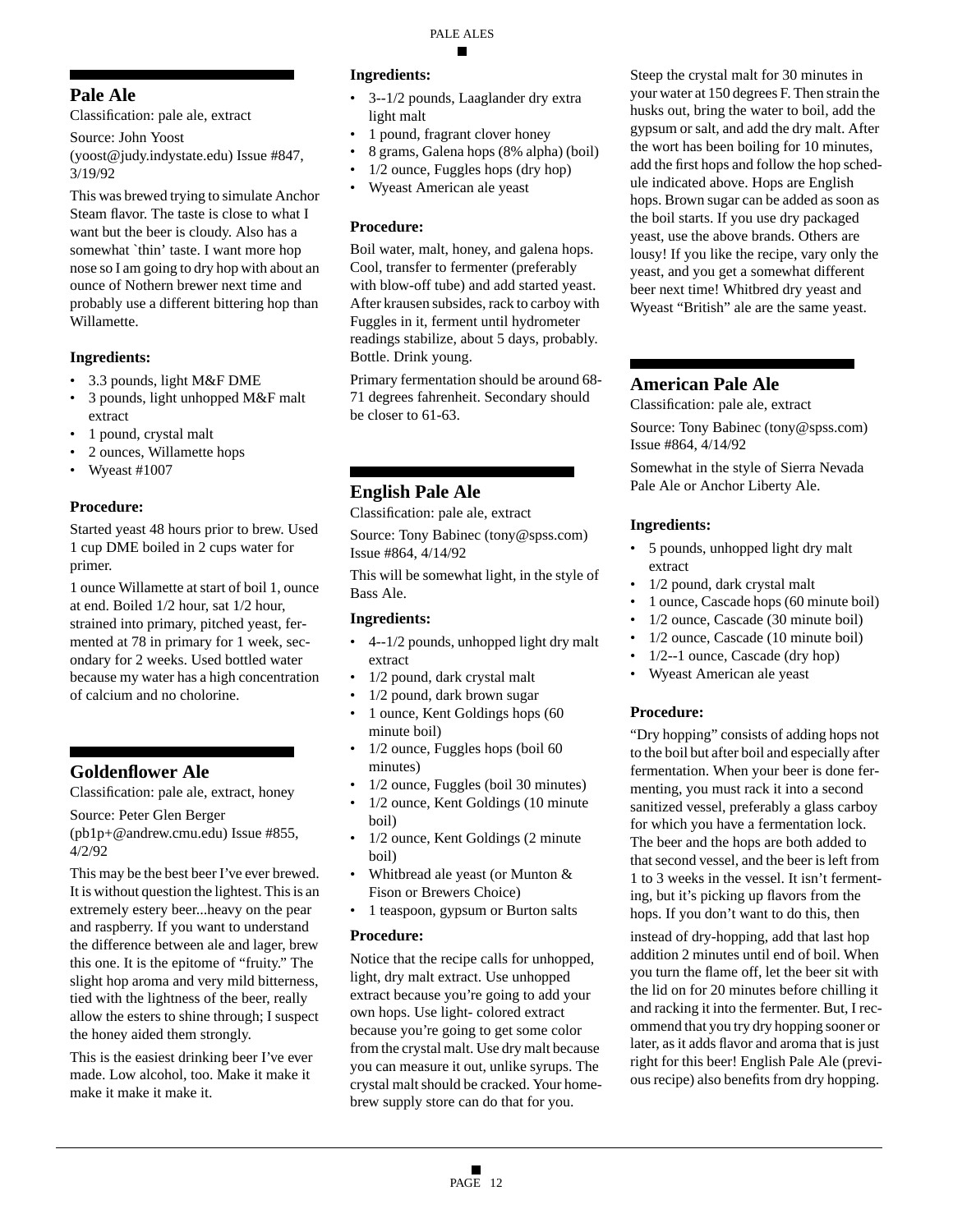# **Al's Pale Ale**

Classification: pale ale, extract

Source: Al Korzonas (korz@ilpl.att.com) Issue #866, 4/17/92

Here's my foolproof Pale Ale extract+crystal recipe. It has a better nose than Bass, but a little less than SNPA (the one I fondly remember). The Wyeast #1028 "London Ale" imparts a bit of a woody flavor. It has had various names throughout it's various re-incarnations, but let's call it: "AL'S

# PALE ALE."

Hop rates based upon a \*5.5 GALLON BOIL\*--- if you do a partial boil, you need to increase the boil hops to compensate for the higher boil gravity. See the Zymurgy Special Issue on Hops for the compensation formula. In any event, boil all the water to sanitize it and drive off any chlorine. If you don't like the woody taste, try substituting Wyeast #1056 American Ale yeast, but the FG will be different.

# **Ingredients:**

- 3.3 pounds, Munton & Fison Old Ale extract (throw away yeast)
- 3 pounds, Laaglander light dry malt extract
- 1/2 pound, crushed crystal malt (40 L.)
- 1 ounce, Clusters pellets (60 minute boil)
- 1/2 ounce, Fuggles pellets (15 minute) boil)
- 1 ounce, Goldings, Fuggles, Cascade, or Willamette whole hops (dry hop)
- 1/3 ounce, Burton water salts
- 5--1/2 gallons, water
- Wyeast #1028 "London Ale" yeast
- 5--1/2 ounces, Laaglander light dry extract (priming)

# **Procedure:**

Steep the crushed crystal malt in a grain bag in the water as you bring it from cold to 170F, then remove. Don't boil the grains! I use two polyester hop bags, one for each addition, to simplify removing the hops after the boil. The wort must be cooled to 70 or 80F before aeration. I use an immersion chiller, which brings it from 212F to 70F in 15 minutes, and then pour the beer through a large funnel into the fermenter on top of the yeast. I recommend the blowoff method of fermentation---nonblowoff versions of this beer have tasted harsh, astringent and too bitter.

Primary fermentation: 3 weeks in glass at 66F. Dryhops added directly into fermenter (no hop bag) after kraeusen falls (about 4- 6 days). No secondary. Boil the priming extract in 16 ounces of water for 15 minutes to sanitize.

# **Specifics:**

- O.G.: 1.046
- F.G.: 1.014

# **Grizzly Peak Pale Ale**

Classification: pale ale, all-grain

Source: Nick Cuccia (cuccia@eris.berkeley.edu) Issue #867, 4/20/92

Based on Jackie Brown's Summer Pale Ale (see page 3.)

Heavenly Kent Goldings aroma; big mouthfeel; nice malt and hop flavors up front, with a good hop bite going down. Definitely not Lawnmower Brew.

# **Ingredients:**

- 8 pounds, Klages malt
- 1 pound, Munich malt (20 L.)
- 1 cup, Cara-Pils malt
- 1--1/2 tablespoons, gypsum
- 1/2 teaspoon, Irish moss
- 3--1/2 ounces Kent Golding hops
- 3/4 cup, corn sugar (priming)
- Wyeast Chico ale yeast

# **Procedure:**

User Papazian's temperature controlled mash (30 minutes at 130--120 F., 120 minutes at 155--145 F., sparge at 170). Add 1 ounce Kent Goldings at beginning of boil. Add another ounce 30 minutes later. In last 15 minutes, add another ounce of Kent Goldings and Irish moss. Chill, strain, pitch yeast.

# **Specifics:**

- O.G.: 1.043
- F.G.: 1.008

# **Mid-West Mild Ale**

Classification: mild ale, all-grain, brown ale

Source: Rob Bradley (bradley@adx.adelphi.edu) Issue #902, 6/15/92

The beer turned out much paler than I imagined. To the eye it was just noticably darker than pale malt. It smelled nutty and toasty, though. It was easy to differentiate from pale malt with the sense of smell. I believe it to be 2-row.

### **Ingredients:**

- 6 pounds, mild ale malt
- 4 ounces, chocolate malt
- 1--1/2 ounces, Fuggles (pellets) boil
- 1/2 ounce, Fuggles (pellets) finish
- yeast

# **Procedure:**

Bottled on day 13. At it's best fresh; weeks 3-6. I believe the original gravity figure (which sugests more than 80% efficiency) was in error. Around 1037 seems more likely.

# **Specifics:**

- $O.G.: 1.040$
- F.G.: 1.014

# **Generic Ale**

Classification: pale ale, all-grain

Source: Jack Schmidling, (arf@ddsw1.mcs.com) Issue #908, 6/23/92

As a born-again brewer, with a scientific bent and perhaps a wooden tongue, I decided that the best way to learn brewing was to start with the most basic recipe and process and find out just what basic beer, i.e. Generic Ale should taste like. Once I had that firmly established, I could then venture into other "flavor elements" using Generic Ale as a standard.

If that recipe produces a "not tasty, thin, flavorless" beer on the tongue of an expert, I certainly will not argue nor try to defend it other than to say that, that is what one gets when one uses those ingredients. That IS Generic Ale and it is my starting point for new adventures. Everytime I try something new, I have some GA as a standard to compare it with. I might also add that I am glad that I am not expert enough to find it boring and tasteless.

# **Ingredients:**

- 9 pounds, 2--row Harrington malt
- Edme ale yeast
- 1 ounce, Chinook hops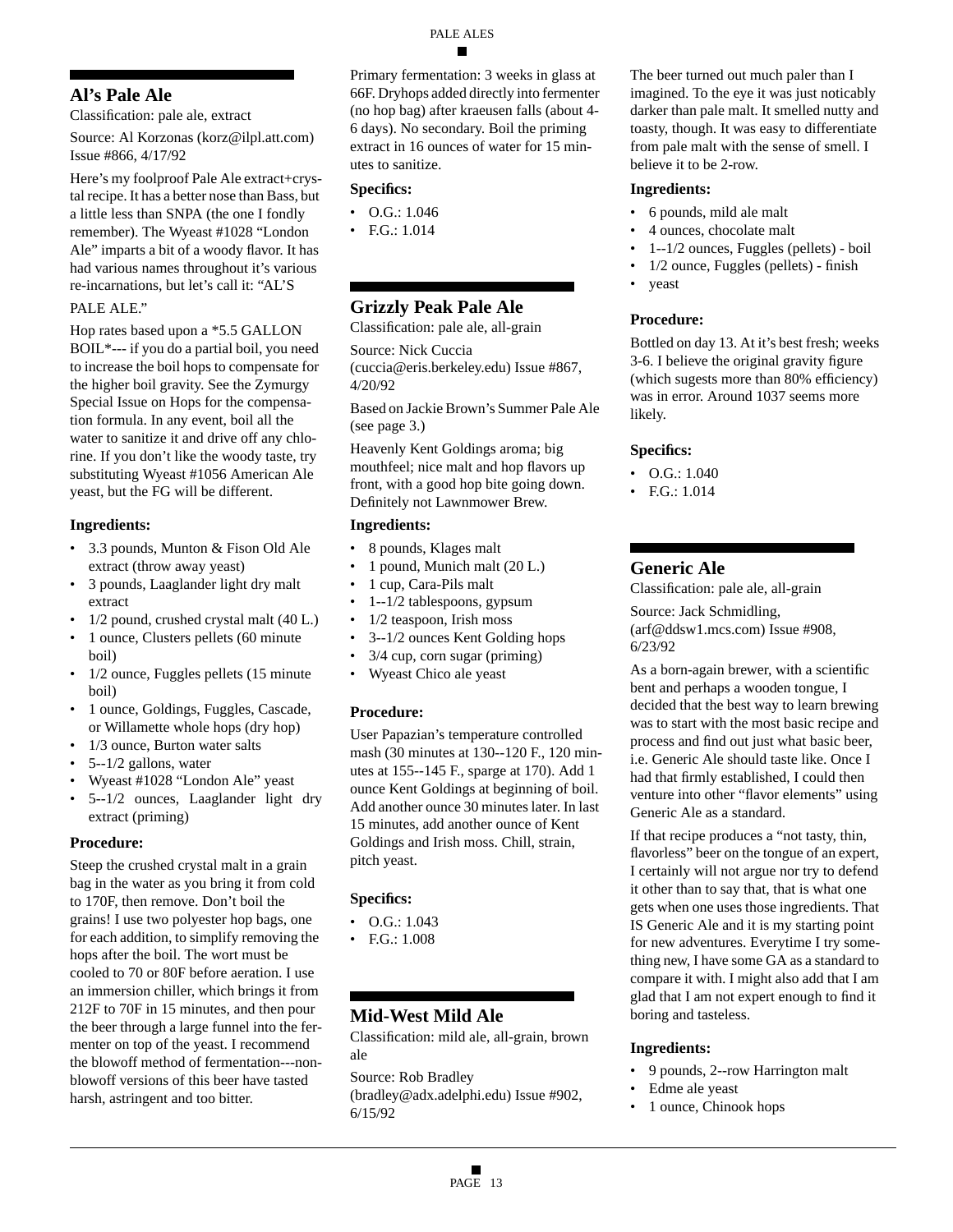# **Procedure:**

Use standard mashing procedure. I always add 1/4 of the hops after the boil so a nominal attempt at aroma is SOP.

# **English Bitter**

Classification: pale ale, all-grain, bitter

Source: ?

This comes out tasting something like draught Bass, or Fuller's London Pride. To this recipe I add adjunts such as amber malt, chocolate malt, roast barley, Fuggles instead of Goldings, etc to yield what looks and tastes a very different beer, but has 90- 95% identical ingredients.

### **Ingredients: (for 5 UK gallons, 6 US gallons, 22-1/2 litres)**

- 7--8 pounds, crushed pale malt
- 1/2 pound, crushed crystal malt
- 1 teaspoon, CaSO4
- 1 teaspoon, Irish moss
- 3 ounces, Goldings (60 minutes)
- 1/2 ounce, Goldings (10 minutes)
- 1/2 ounce, Goldings (steep)
- 1/4 ounce, Goldings (dry hop in secondary)
- Edme ale yeast

# **Procedure:**

Mash in 3 gallons boiled water with 1 teaspoon gypsum (66 C., for 3 hours, or overnight). Sparge to 4--1/2 gallons. Boil 1--1/ 2 hours with 1 teaspoon Irish moss. Add hops as indicated above. Cool with immersion chiller, rack and aerate. Pitch Edme yeast. Rack to secondary after 4 days. Fine if necessary. Dry hop with 1/4 ounce Goldings in secondary. Keg or bottle after 2 weeks (primed with 3 ounces, malt extract).

# **Specifics:**

- O.G.:  $1.042 1.048$
- F.G.: 1.020

# **Ersatz Theakston's Old Peculier**

Classification: pale ale, all-grain, Theakston's Old Peculier

Source: Andy Phillips (phillipsa@lars.afrc.ac.uk) Issue #910, 6/25/92

A good beer with a deep malty taste, a dense, lasting head and a wonderful reddish-black colour---but otherwise totally unlike OP. So---back to the drawing board...

P.S. My last batch of "basic bitter" was an accidental experiment in altered mashing conditions: I let the temperature rise to 75C in the first 30 minutes, so although I got a good conversion, a lot of this was unfermentable (due to excessive destruction of the beta amylase, which produces maltose from dextrins). So the starting gravity was 1.048, but finished at 1.020. As Conn Copas noted in HBD 909, it is thus possible to produce a relatively low alcohol beer which doesn't taste too weak. In fact, it's rather good, IMHO.....

### **Ingredients: (for 5 UK gallons, 22-1/2 litres, 6 US gallons)**

- 7 pounds, crushed pale malt
- 2 pounds, wheat malt
- 4 ounces, chocolate malt (for reddish hue)
- 4 ounces, roast barley
- 4 ounces of Fuggles hops (timing same as in "English Bitter" recipe above)
- Treacle (priming)
- 1 teaspoon, CaSO4
- 1 teaspoon, Irish moss
- Edme ale yeast

# **Procedure:**

Mash in 3 gallons boiled water with 1 teaspoon gypsum (66 C., for 3 hours, or overnight). Sparge to 4--1/2 gallons. Boil 1--1/ 2 hours with 1 teaspoon Irish moss. Cool with immersion chiller, rack, and aerate. Pitch Edme yeast. Rack to secondary after 4 days. Fine if necessary. Keg or bottle after 2 weeks (primed with 3 ounces, malt extract).

# **Rocky Raccoon Ale**

Classification: pale ale, extract, honey

Source: Kevin Martin (kmartin@magnus.acs.ohio-state.edu) Issue #910, 6/25/92

After two weeks in the bottle, the carbonation had reached an acceptable level, but the taste was a little green. After another month the taste has mellowed out. This beer is turning into a favorite of my friends who don't appreciate my usual heavy ales. I enjoy it because it has more taste and body than BudMillCors!

### **Ingredients:**

- 1 can, M&F light malt extract (unhopped)
- 3 pounds, clover honey
- 2 ounces, Williamette hops (5.0 AAU's)
- Wyeast London liquid ale yeast
- 1/3 cup, clover honey (priming)

# **Procedure:**

The malt extract, honey, and 1 oz. of the hops were boiled in 3 gallons of water for 1 hour; the remainder of the hops were then added and steeped for 15 minutes. The wort was passed through a strainer into a plastic primary and diluted to 5 gallons. After reaching room temperature, the yeast was added. The intial SG was equal to 1.040. After 6 days in the primary (60-65 F) and 10 days in a glass secondary fermentor (60-65 F) the final SG was equal to 1.000 (Ed: ???, 1.010??). The beer was then primed with honey and bottled.

# **Minnesota Wild Rice Amber**

Classification: pale ale, extract, wild rice

Source: Steve Yelvington, (steve@thelake.mn.org) r.c.b., 6/16/92

Rapid fermentation. The color is a nice gold, not too light, not too deep. It tastes good, not green at all. I'll try not to drink it all before it has a chance to age. :-) The wild rice isn't noticeable. I might be tempted to double or triple the rice next time and perhaps use an enzyme supplement rather than rely on the enzymes from the barley malt. I also might try using a medium crystal or caramel malt and maybe a little more of the Chinook hops, which have a wonderful flavor.

# **Ingredients:**

- 3.1 pounds, Superbrau light unhopped malt extract syrup
- 2 pounds, Gold dry malt extract (spray malt)
- 1/2 pound, 2-row malted barley
- 1/2 pound, Special roast barley
- 1/2 pound, Wild rice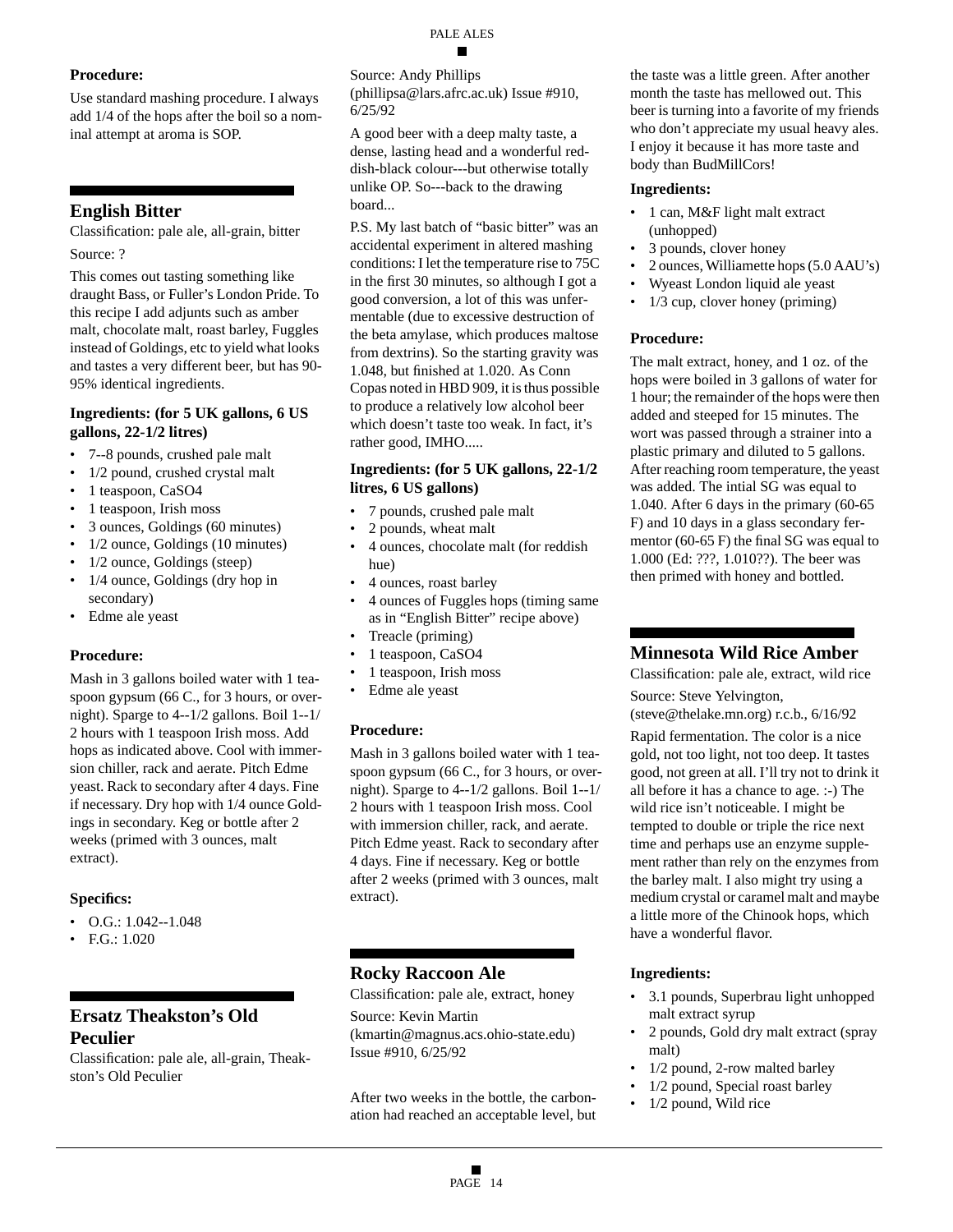- 1/2 ounce, Chinook hop pellets, alpha 13.6 (boiling)
- 1/2 ounce, Willamette hop pellets, alpha 5 (aromatic)
- 1 pack, Windsor ale yeast (Canadian)

### **Procedure:**

I put all the grains into a saucepan with enough hot water to cover, and kept it hot (not boiling) while stirring periodically for about an hour. The malted barley was supposed to supply enough enzymes to convert the wild rice's starches into sugars. I don't know how well it worked, but the resulting wort was amber and sweet.

I sparged it into a brewpot by dumping the grains into a colander and running a bit of hot water through. I did recirculate once, but it was a clumsy process and I wouldn't swear that I did a thorough job of either extracting or filtering.

I added the extracts and the boiling hops (the latter in a bag), and boiled it for a little over half an hour, then added the aromatic hops while I prepared the fermenter. This was the first time I used a hop bag. I don't know if it cuts down on the extraction from the pellets or not. I do know that it cut down on the mess in the fermenter.

I poured the hot wort into the fermenter, added three or four gallons of very cold water and pitched the yeast.

# **IPA**

Classification: pale ale, all-grain, India pale ale, I.P.A.

Source: Larry Barello (polstra!larryba@uunet.uu.net) Issue #920, 7/7/92

This is based on an IPA recipe from Darryl Richman. Since it is such a fine beer I thought I would share my latest effort with the HBD. The latest was modified a tad due to material shortages---the changes shouldn't affect the results too much.

The original recipe used 1 ounce each of Willamette and Kent Goldings instead of the Chinook, and used Cascade instead of the Willamette in the second addition. Also, it used 12 ounces of 16L and 4 ounces of 70L crystal instead of the 36L stuff, above. The changes should yield the same color and bitterness. The aroma and body will be a bit different, but with all that dry hopping I doubt many will be able to tell the difference. With the above hopping levels this beer is not as bitter as, say, Grant's IPA---but then I don't like overly hopped beers (shields up)---yet it is bitter enough to make it an IPA and not just a random pale ale.

### **Ingredients:**

- 7 pounds, GWM pale malt
- 14 ounces, Carastan malt (36L) (Huge Baird)
- 1/2 ounce, chocolate malt
- 7--1/4 gallons water, treated with 1/2 ounce gypsum and pinch of chalk
- 1/2 ounce, Chinook pellets (60 minute) boil)
- 1/2 ounce, Willamette pellets (5 minutes)
- 1 ounce, Kent Goldings (5 minutes)
- 1/4 teaspoon, Irish moss (10 minutes)
- 1/2 ounce, Cascade pellets (dry hop-- see "Procedure")
- 1 ounce, Kent Goldings (dry hop---see "Procedure")
- Wyeast #1028 (London Ale)

### **Procedure:**

Mash in with 8 quarts at 170F. for a target of 153-155. Conversion done in 30 minutes. Mash out at 168. Sparge with remaining supply liqour to collect 6--1/4 gallons. 90 minute boil. Chill and pitch yeast. Ferment at about 68F.

Rack to secondary after fermention dies down and dry hop with Cascade pellets and Kent Goldings. Let sit until fermentation completely done (e.g., pellet crud sinks)-- about a week or two. Prime and bottle or keg in the usual manner.

# **Specifics:**

• O.G.: 1.051 in 5-1/2 gallons

# **Sierra Nevada Pale Ale**

Classification: pale ale, all-grain, Sierra Nevada

Source: Tony Babinec (tony@spss.com) Issue #926, 7/18/92

The crystal malt is fairly dark for some color, the cara-pils is there for added body and sweetness. But, don't overdo it with the specialty grains. The relatively high starch conversion temperature will promote body and sweetness. Perles are the

signature bittering hop, while Cascades are for

flavor and aroma. If I remember, SNPA comes in at about 32-35 IBUs, and the above hop schedule should get you in the ballpark. I don't believe Chico dry-hops SNPA, but go ahead if you so desire.

### **Ingredients:**

- 9 pounds, U.S. 2--row pale malt
- 1/2 pound, crystal malt (60L)
- $1/4$  to  $1/2$  pound, cara-pils malt
- 1 ounce, Perle (alpha 6.5), (60 minute boil)
- 1/2 ounce, Cascade (alpha 6.3) (15 minute boil)
- 1/2 ounce, Cascade (steep at end of boil)
- Wyeast "American Ale" yeast

# **Procedure:**

Mash at starch conversion temperature of 153/5 degrees F. Hop according to schedule above. This recipe assumes 75% extract efficiency. Chill and pitch.

# **Winters Tavern Pale**

Classification: pale ale, extract, cream ale

Source: Greg Winters

(gsw@thebrewery.EBay.Sun.com) r.c.b., 6/25/92

### **Ingredients:**

- 8 pounds, Alexanders pale malt extract
- 1/4 pound, Crystal 40L (light)
- 1/4 pound, Crystal 80L (medium)
- 1/2 ounce, Chinook (12%), 60 min. boil
- 1 ounce, Cascade (5.5%), 30 min. boil
- 1 to 1--1/2 ounce, Cascade Dryhopped
- Wyeast #1056 American Ale Yeast
- $3/4$  cup, corn sugar to prime

# **Procedure:**

Let the initial primary fermentation go for a couple of days, I usually dump the wort into a plastic bucket filled with cold water and get just about the right temp as well as a great cold break. I let this sit for about an hour and rack to a 5 gallon carboy (to get rid of all the trub) and then pitch my starter and relax...

After primary rack (without splashing!) to a secondary and add dry-hops. You can either use a hop bag or just throw them in.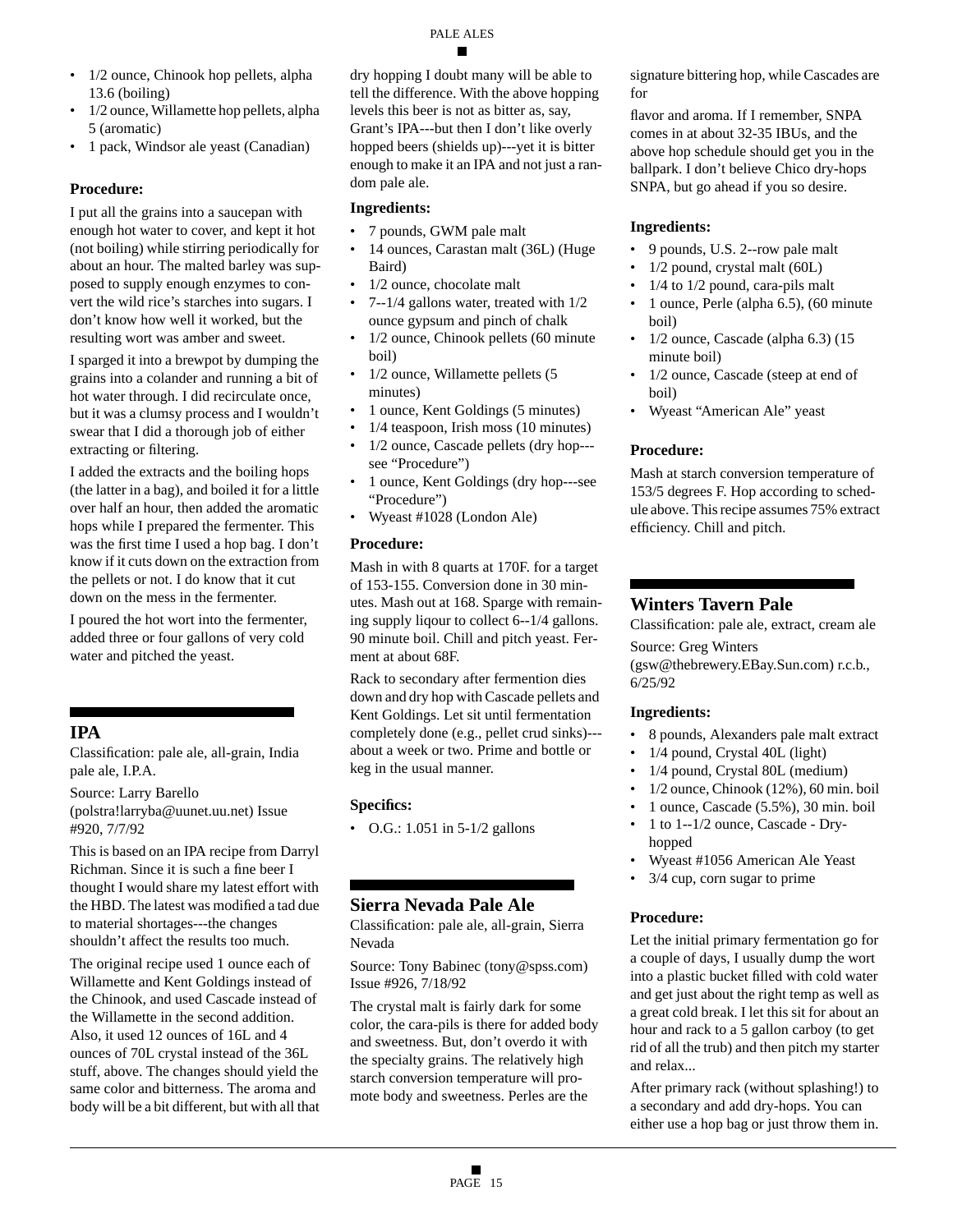I have not had any trouble siphoning off for bottling with that little orange plug they give you with the racking tube. Let this go 1-2 weeks at about 65-68 degrees. Bottle.

It should be drinkable after a week or two, but if you can hold out for 4-6 you will have a magnificent brew...

Use a yeast starter for best results!

### **Specifics:**

 $\bullet$  O.G.: 1.045

# **Cream Ale**

Classification: pale ale, extract, cream ale

Source: Stephen Peters

(sp2q+@andrew.cmu.edu) Issue #937, 7/29/92

I read in Papazian's book that using malt for priming makes for different bubbles that have a creamier texture. Sure enough, it does. The result was a light, refreshing brew with a delicate delicious flavor that leaves your tongue floating on a cloud.

#### **Ingredients:**

- 3 pounds, dry light malt extract
- 1 pound, dried rice solids
- 1/2 cup, roasted barley
- 1 ounce, Hallertauer hops (boiling)
- 1/2 ounce, Hallertauer hops (aromatic, 10 minute boil)
- 1/2 ounce Hallertauer hops (finish)
- Wyeast American ale yeast

# **Citadel Summer Amber**

Classification: pale ale, extract

Source: Phillip Seitz

(0004531571@mcimail.com) Issue #945, 8/11/92

The idea was to combine the gravity and carbonation of an English mild with the color and flavor of a Pacific Northwest amber (Hale's Moss Bay Extra is my favorite). The hop bitterness and flavor is quite citrus- like, and dominates the flavor profile. This is rather standard for West Coast beers but pretty explosive in comparison to ordinary commercial brews. It turned out quite nicely, and amazingly fast: from kettle to beer glass in 15 days. Cheap, too.

### **Ingredients: (for 15 gallons)**

- 3.3 pounds, American Classic light liquid extract
- 1 pound, Laaglander light dry malt extract
- 1/2 pound, crystal malt (40L)
- 1 teaspoon, Irish moss (10 minute boil)
- 1/2 ounce, Cascade pellets (60 minute boil)
- 1--1/2 ounces, Cascade pellets (20 minute boil)
- 1 ounce, Cascade pellets (finish after boil)
- 1 ounce, Cascade pellets (dry hop in secondary)
- 2 packages, Munton & Fison ale yeast (rehydrated)
- 1/2 cup, corn sugar (priming)

### **Specifics:**

- $\bullet$  O.G.: 1.033
- F.G.: 1.010

# **Northern Lights**

Classification: pale ale, all-grain, corn flakes

Source: John Wyllie (skl6p@cc.usu.edu) r.c.b., 8/20/92

This is a light bitter ale, kinda modelled after some of Washington's bitters. In particular the ESB and Ballard Bitter from Redhook. My landlord/friend had just been there and brought a bunch back, and I was inspired. Now my brew didn't have the same taste as these, but I think it became a nice bitter pale which many folks enjoyed the night we killed the keg.

### **Ingredients:**

- 13 pounds, 2--row pale malted barley
- 2 pounds, 20L crystal malt
- 1 pound, corn flakes
- 1 pound, wheat malt
- 2 ounces, Cascade leaf hops (boil)
- 1/2 ounce, Perle leaf hops (boil)
- 1/2 ounce, Fuggles leaf hops (boil)
- 1 ounce, Chinook leaf hops (boil)
- 1/2 ounce, Chinook leaf hops (finish)
- 1/2 ounce, Fuggles leaf hops (finish)
- Wyeast German ale yeast #1007
- 1 ounce per carboy, Northern Brewer hops pellets (dry hop in secondary)

#### **Procedure:**

I did a step mash, following normal procedure.

# **Taken Liberties Ale**

Classification: pale ale, extract, India pale ale, I.P.A., Liberty Ale

Source: Frank Tutzauer (comfrank@ubvmsb.cc.buffalo.edu) Issue #969, 9/15/92

This recipe is an extract version of Rick Larson's "Taking Liberty Ale" (see page 9).

Two weeks after priming, I did a side-byside with a bottle of Liberty Ale. The beers were of a similar clarity and hue, although Liberty Ale is slightly lighter in color. Liberty is also more

aggressively carbonated, but the heads are similar. Liberty Ale is slightly more bitter, but, paradoxically, it also has a slightly maltier taste. (Incidentally, my Anchor Steam clone has the same difference in malt taste. I use M&F for it, too.) The Cascade aroma of the two beers is similar, but Liberty Ale has a more pronounced Cascade flavor, and definitely a more pronounced Cascade aftertaste. My beer is smoother and has more body. The brews are similar enough that if you served mine to someone who was expecting Liberty Ale, they probably would not be able to tell the difference, although a side-by-side comparison would reveal the imposter. Next time, I'm going to decrease the lovibond of the crystal a little bit (to get a lighter color), and also use a little more Cascades for finishing and dry hopping (say on the order of a quarter ounce).

### **Ingredients:**

- 1/2 pound, crystal malt (60L)
- 1 cup, English 2--row pale malt
- 7 pounds, light Munton & Fison dry malt extract
- 1/2 ounce, Galena pellets (12% alpha), 60 minute boil
- 1/2 ounce, Irish moss, 15 minute boil
- 1 ounce, Cascade pellets (5.5% alpha), 12 minute boil
- Wyeast American ale #1056
- 1 ounce, Cascade pellets, dry hop
- $1/2$  cup, corn sugar (priming)

### **Procedure:**

Cracked grains and steeped in 2 (U.S.) quarts 150-155F water for 45 minutes. Collected runoff and sparged with an additional 1--1/2 gallons 170F water. Added to brew kettle with enough additional water to make 5- -1/2 gallons. Dissolved extract and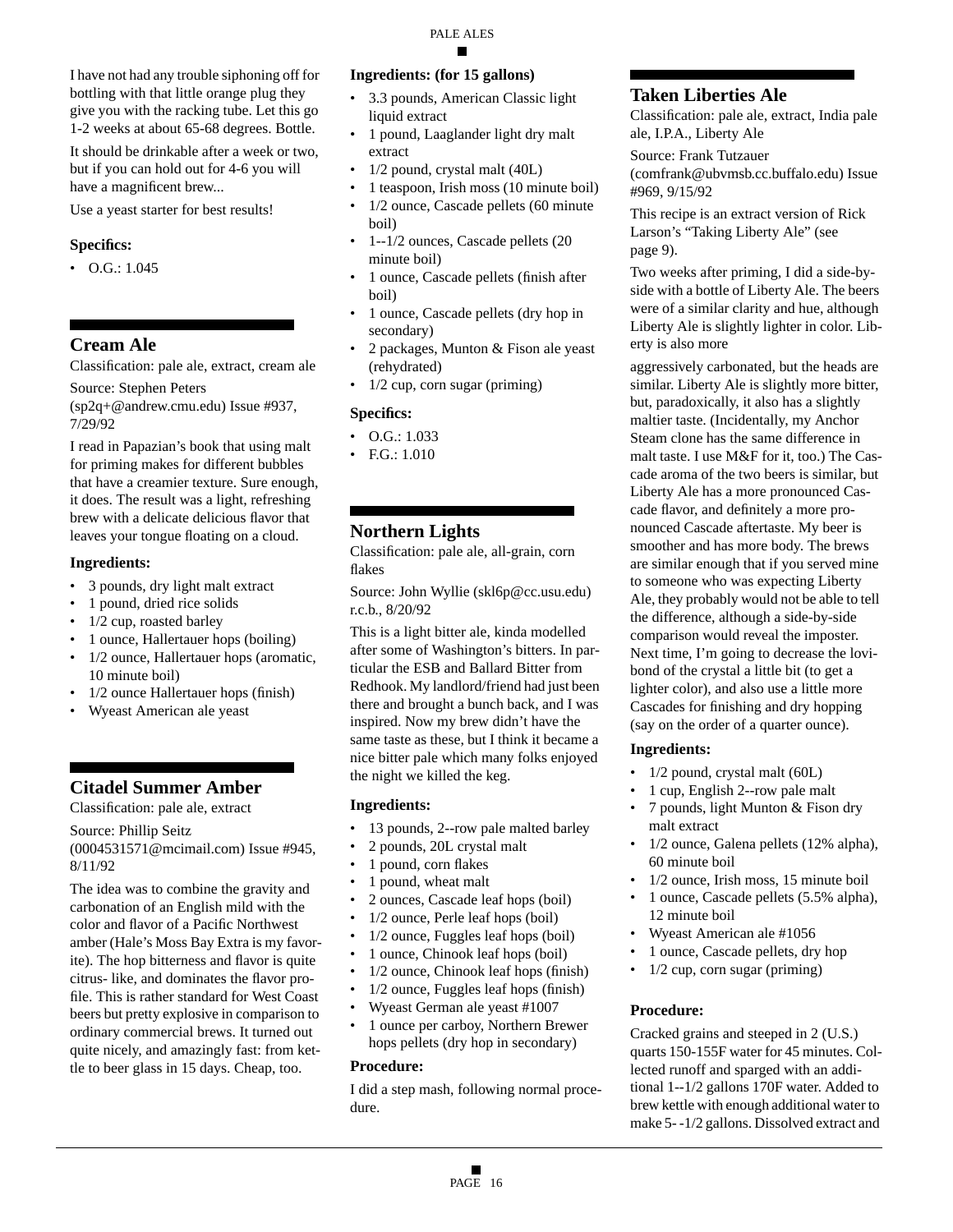boiled 65 minutes, adding hops and Irish Moss as shown. Chilled with an immersion chiller down to 70F. Racked off break and pitched onto dregs of the secondary of a previous batch, a la Father Barleywine. Active fermentation in under 12 hours.  $O.G. = 1.056$ ; IBU = approximately 33 (not counting the dry hopping which would have added a point or two). Single-stage blowoff fermentation in the low 70's. Primary was 4 days, after which I attached a fermentation lock and dumped in the dryhopping hops. After another 19 days of secondary, I racked to a Cornelius keg primed with 1/2 cup of corn sugar. After waiting a week or so, I tapped, keeping 20 psi on the keg at all other times.

# **Granolabrau**

Classification: pale ale, all-grain, oatmeal, corn, rice, honey

Source: Joseph Hall

(joeseph@joebloe.maple-shade.nj.us) r.c.b., 9/23/92

An unusual tastethe honey, corn and millet flavors are prominent and give this beer a lovely character, especially when served ice cold. This brew ages very well. I think it is probably at its best starting at around 6 months. It has a lagerlike character, but an unusual flavor. The last batch I made had head retention that was just unbelievable- a fine, creamy, featherweight froth that just sat atop the very pale beer.

### **Ingredients:**

- 6 pounds, 6-row cracked pale malt
- 1 pound, white or brown rice
- 1 pound, yellow corn grits or flaked maize
- 6 ounces, flaked barley
- 4 ounces, oatmeal
- 4 ounces, millet
- 1-1/2 pounds, clover or orange blossom honey
- Hops to  $12-15$  HBU, e.g., 1 oz. Hallertau  $+1$  oz. Centennial, or 3 oz. Goldings
- Wyeast German ale yeast (#1007)

### **Procedure:**

Cook rice, grits, oatmeal and millet together in plenty of water for 3 hours to gelatinize. The result should be a mushy, gummy mess.

Mash malt, barley and gelatinized grains in moderately hard water at 150F for 1-1/2 hours. Raise to 168F to deactivate enzymes. Sparge with hot water (168F) to collect 250+ degrees of extract (e.g., 6 gallons at S.G. 1.042).

PALE ALES

Boil 1-1/2 hours, adding all but 1/2 ounce of hops after 1 hour, honey towards end of boil. Chill wort and add cold water to bring S.G. to 1.050. Pitch with working starter. Dry-hop with reserved hops in hopping bag. Primary fermentation takes 5-7 days. Wyeast 1007 will require 3-4 weeks in secondary fermenter to settle out. Bottle, then age 2 months. Drink and enjoy!

# **Pete's Wicked Clone**

Classification: brown ale, all-grain, Pete's Wicked Ale

Source: Richard Stern

(rstern@col.hp.com) r.c.b., 10/16/92

I've requested a recipe for Pete's Wicked Ale, but nobody sent one, so I guess I'm going to have to wing it. This recipe is based on the GABF program, which says " Pete's has: pale, crystal and chocolate malts, and Chinook and Cascade hops. OG: 14P" (Isn't that 1.056?)

Pete's is pretty malty with a low hop bitterness and aroma. I think the malt combination should be ok, as long as I get enough body from the 155F mash temperature.

### **Ingredients:**

- 8-9 pounds, pale malt
- 1 pound, crystal malt
- 1/4 pound, chocolate malt mash at 155F
- 1/2 ounce, Cascade (60 min boil)
- 1/4 ounce, Chinook (60 min boil)
- 1/2 ounce, Cascade (10 min finish)
- Wyeast #1056

### **Procedure:**

Mash malts at 155 F. Add 1/2 ounce Cascade and 1/4 ounce of Chinook for boil. Use 1/2 ounce Cascade to finish.

# **Al's Special London Ale**

Classification: pale ale, extract

Source: Al Korzonas (iepubj!korz@ihlpa.att.com) Issue #996, 10/22/92

Closest attempt yet to Young's Special London Ale. Could use a bit more diacetyl. At the 1992 AHA National Conference, Charlie said: "Great London Ale!"

### **Ingredients:**

- 6.6 pounds, M&F unhopped light malt extract
- 1 pound 10 ounces, Laaglander light dried malt extract
- 1 pound, crushed 2-row british crystal malt ~40L
- 1/2 teaspoon, Burton water salts
- 2 ounces, Northern Brewer Pellets (6.2%AA) (60 min. boil)
- 1/4 teaspoon, Irish Moss (15 minutes)
- 1/2 ounce, East Kent Goldings (whole) (5 minute boil)
- 8 ounces, starter from Wyeast #1028
- 1 ounce, East Kent Goldings (whole) (dryhop last 7 days before bottling)
- $1/2$  cup, corn sugar for priming

### **Procedure:**

Start with 5--1/2 gallons tap water. Steeped crushed crystal malt in a grain bag while the liquor and Burton water salts went from tapwater temperature up to 165F. Removed grain bag and let wort drain out of it. After boiling down to 5 gallons, OG was 1071, so I added an additional 1/2 gallon of boiled water (not a big deal, but hop utilization would have been different with a 6 gallon boil). By the way, Chicago water is quite soft---I suspect distilled would be close enough.

Fermentation in glass, with blowoff, at 68F. Dryhops simply stuffed into the primary after fermentation ended, seven days before bottling.

### **Specifics:**

- O.G.: 1.064
- F.G.: 1.022

# **Special Bitter #9E.**

Classification: pale ale, E.S.B., bitter, allgrain

#### Source: Todd Enders (enders@plains.NoDak.edu) Issue #1032, 12/14/92

# **Ingredients:**

- 7 pounds 2-row pale malt
- 1 pound crystal malt (60 L.)
- 1/2 pound wheat malt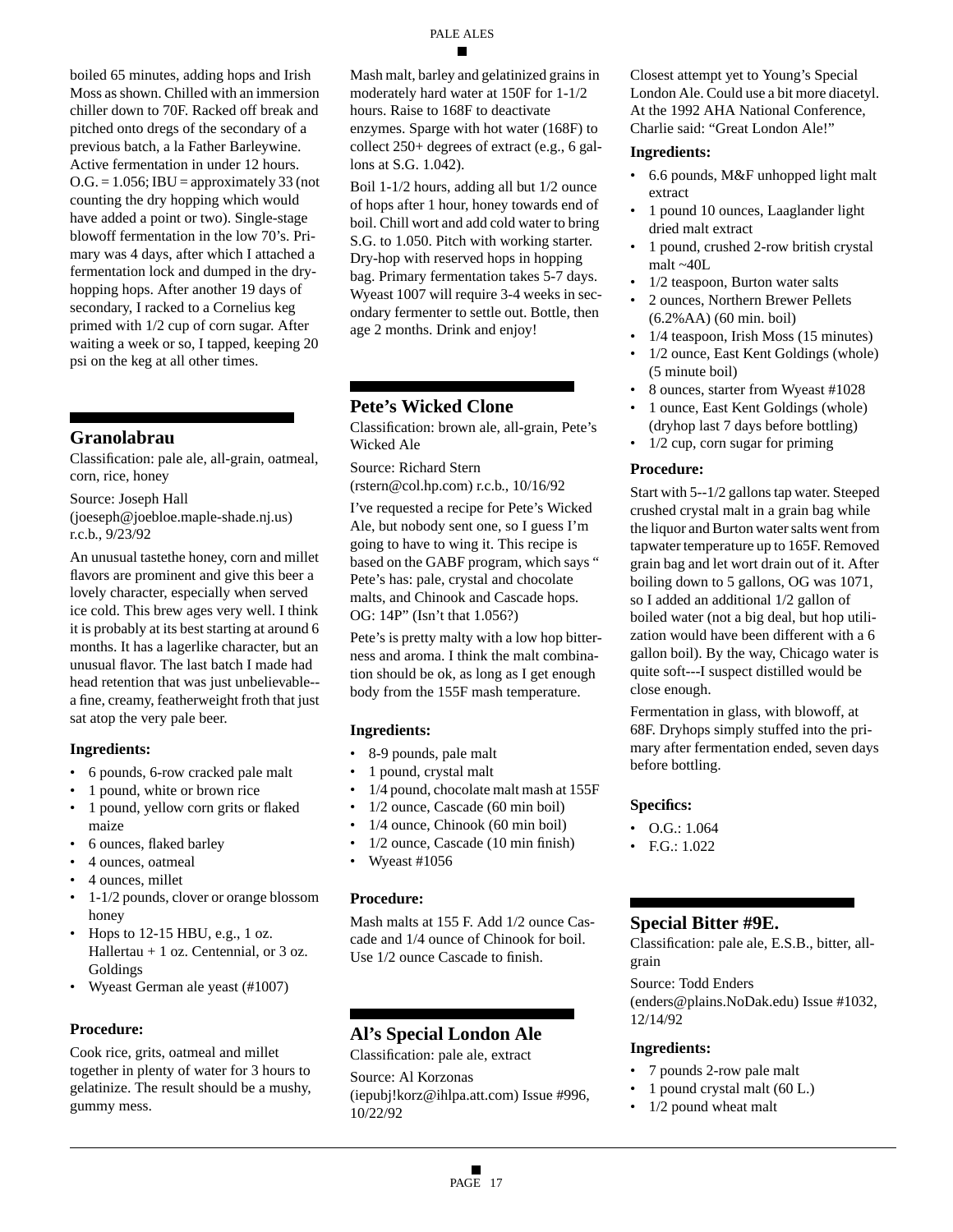- 1 ounce black patent malt
- 1 ounce Centennial hops (10.9% alpha)
- Wyeast 1028

### **Procedure:**

Mash in: 12 qt. @ 140F

Mash: 60 min. @ 150-156 F pH 5.2

Mash out: 15 min. @ 170F

Sparge: 5 gal. acidified to pH 5.8 w/lactic acid. Boil: 90 minutes Hops: 1 addition, 45 min. from end.

I used the theoretical values in Miller's CHoHB, and the SG points avail- able from the grain bill were 290. Multiply 58 by 5 and be amazed as I was! Yes, I got 100% of theoretical extraction, and only sparged 5 gal.! How? I'll describe my sparge procedure this time, because I believe herein lies the key.

For lautering, I use the bucket in bucket tun. I'd suspect that it's the same as many other brewers use. It isn't insulated, or anything fancy. Sparge water was acidified with lactic acid ala Miller. Here's the difference. I recirculated the initial runoff for the equivalent of 6 gal. Then I began the sparge with 1/2 of the water heated to 170F and recirculated it once. I finished up with the last 2.5 gal., which was also recirculated once. Total sparge time was about 2.5 hours. The sparge was a good bit longer than usual, but those results!!! The runoff was reheated between recirculations, BTW. The last runnings had no preceivable tannic taste.

# **Specifics:**

• O.G.: 1058

# **Dana's Smilin' Irish Eyes Red Ale**

Classification: pale ale, red ale, extract

Source: Guy McConnell (gdmcconn@mspe5.b11.ingr.com) Issue #1069, 2/3/93

The two best commercial examples of this (non?)style IMHO are Boulevard Brewing Co. (of Kansas City MO.) "Irish Ale" and Birmingham Brewing Co. "Red Mountain Red Ale". I know the guy who started the Birmingham Brewing Co. and he gave me the details of his recipe. It has 2-row pale malt, Carapils, and Belgian Special B with "18-20" IBU of hops (he didn't tell me

what type but I believe Cascades are used) and Irish Ale yeast. After trying either of these, you will realize just how pale a reflection Killian's is of this all but forgotten style. Another victim of the American Mass Brewing monster.

### **Ingredients:**

- 6 pounds Alexander's Pale Malt Extract Syrup
- 1 pound Orange Blossom Honey
- 1 pound ( 4 cups ) Belgian Special B ( 200 L )
- 3 ounces Cascade Hop Pellets
- 1 tsp Irish Moss
- 1 pack Wyeast #1084 Irish Ale

# **Procedure:**

Place cracked grains in 2 quarts cold water and bring temperature up to 170 degrees. Steep for 15 minutes and sparge into brewpot. Add malt extract and 1 oz. hops and boil for 45 minutes. Add Irish moss, 1 oz. hops, and honey & boil for 15 more minutes. Remove from heat & add remaining 1 oz. hops. Cool quickly, add to 3 gallons cold water in primary fermenter, and pitch yeast. Rack to secondary after vigorous fermentation subsides. Bottle when fermentation completes.

# **Not So Pale Ale**

Classification: pale ale, all-grain

Source: Rob Bradley (bradley@adx.adelphi.edu), HBD Issue #1019, 11/24/92

Here's a question for you judges/style gurus. I just bottled a beer which I had intended to be a pale ale. I often add 1/2 to 1 pound of crystal to a pale. I attempted to get the same color by using 2 ounces of chocolate malt. I now know that <= 1 ounce is the correct amount. So I now have what I consider to be a very fine beer, true to pale ale style in every respect but that the colour is a dark amber (actually, it's kind of an orange colour!). Suppose I was entering it in a competition (I'm not); what category would achieve best results?

# **Ingredients:**

- 8 lb Munton & Fison 2-row pale malt
- 2 oz U. S. Chocolate malt • 1 oz Northern Brewer pellets (60 min. boil)
- 1/2 oz Willamette flowers (30 min. boil)
- 1/2 oz Herrsbrucker plug (15 min. boil)
- 1/2 tsp Irish Moss
- 1/2 oz Herrsbrucker plug (add at end of the boil; steep 15 min.)
- WYeast 1098 (Whitbread)
- Gelatine finings
- 1/2 oz Herrsbrucker plug (dry hops, last 5 days in secondary)

### **Procedure:**

Infusion mash for 75 minutes at 150-155 F. 3 days in primary. 11 days in secondary. Finings and dry hops added after day 6.

# **Specifics:**

- O.G.: 1.045
- F.G.: 1.012

# **Orange Blossom Amber**

Classification: pale ale, amber ale, honey, extract

Source: Dave Fortner (Fortner-D@3mail.ksc.nasa.gov), r.c.b., 1/5/93

I sort started "grabbing things" in the brew shop one day and this is what I ended up with. At all of my tasting parties this has been a unanimous favorite.

Of all of the beers that I have shared with friends, this is almost unanimously the favorite. I should note that it is very important to use Orange Blossom Honey, I made this once with Clover Honey and it had a "grassy" after taste. I have noticed this "grassy" after taste in every beer recipe in which I used Clover honey, USE ORANGE BLOSSOM HONEY, it provides a residual sweetness that I find very appealing in an amber ale like this.

# **Ingredients:**

- 6.6 pounds, Northwestern Amber Extract
- 2 cups Orange Blossom Honey (boil)
- 0.5 pound, crystal malt
- 1.5 ounces, Hallertauer hops (boil)
- 0.5 ounce, Hallertauer hops (finish)
- 1 tsp. Irish Moss
- M&F ale yeast
- 5/8 cup Orange Blossom Honey (priming)

# **Procedure:**

Steep crystal malt while bringing water to a boil. Remove crystal malt and add extract, honey and boiling hops. Boil for 15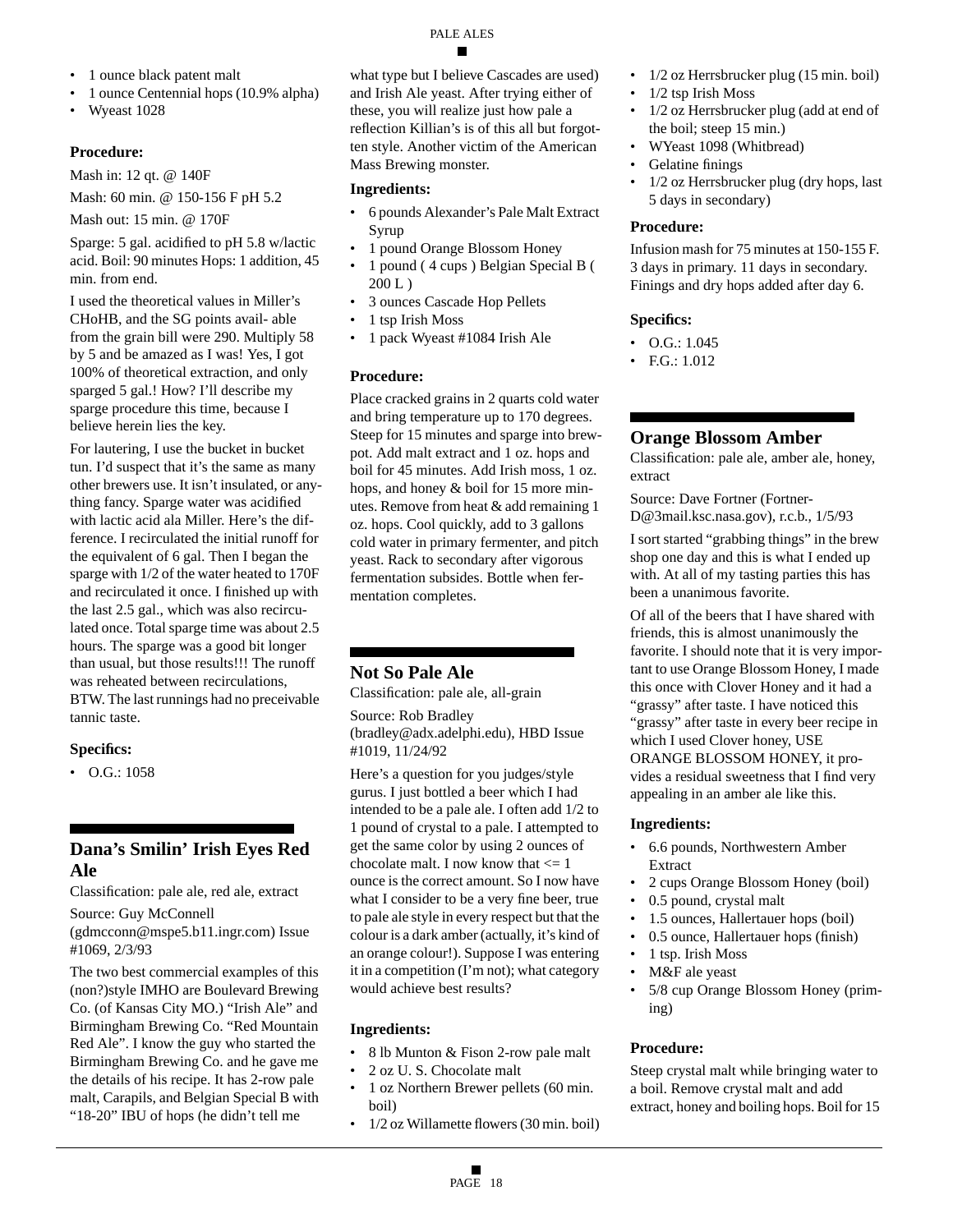min., add Irish Moss, boil for another 30 min. Add finishing hops for 1-2 min. boil. After fermentation is complete, bottle using 5/8 cup of honey with one pint water for priming.

### **Pete's Wicked Clone**

Classification: brown ale, Pete's Wicked Ale, extract

Source: Mike Lemons (mikel@netlink.nix.com), HBD Issue #1236, 9/29/93

Tasting Notes: In a side-by-side comparison with Pete's Wicked Ale, the two beers were nearly identical. The homebrew was preferred because the roasted-coffee-like flavor component was slightly stronger and much more persistent in the homebrew. This was probably due to the freshness of the homebrew. (Who knows how long the Pete's Wicked Ale has been sitting on a shelf!)

#### **Ingredients:**

- 6 lb bag of William's nut brown extract: "includes a blend of pale, victory, crystal,
- chocolate, dextrin, and other malts" from Williams Brewing
- 6 oz of crushed chocolate malt. (Lovibond 350)
- 1 & 1/3 ounce cascade hops
- 1 cup of corn sugar for priming
- Wyeast American/Chico Ale

#### **Procedure:**

Prepare the chocolate malt in a separate boiling pot containing at least a gallon of water. Add the chocolate malt to cold water. Raise the temperature to 170 F. Pour the hot liquid through a strainer into the main brew pot to remove spent grains.

Hops added : "Cascade" State: "Whole 1992 4.6%" Amount: 0.95oz Boiled for: 70 Hops added : "Cascade" State: "Whole 1992 4.6%" Amount: 0.30oz Boiled for: 10

You probably could substitute a simple pale ale extract with some crystal malt for the William's nut brown extract.

#### **Specifics:**

- O.G.: 1.043
- F.G.: 1.012

### **Pale Ale**

Classification: pale ale, all-grain

Source: Jim Busch

(busch@daacdev1.stx.com), HBD Issue #1237, 9/30/93

Notes: Since this is the time of year that I run out of whole hops (mostly cascade and centennial), I was using up some inventory of Perle (good kettle hop) and goldings (great flavor hop). A brewer friend of mine had a 5oz pack of saazer plugs that he asked me to use (tough situation), so I brewed up the above recipe. I had just made an IPA of 1.060 gravity, so when this batch ended up at 1.063, I decided to continue my experiments with pre ferment dilution. I had already convinced myself prior to this that I could water down a batch considerably with no great impact on flavor, so I went for it here. I am using a counterflow pipeline to run my wort from the brewery to the conditioning room, so I merely hooked up the hot liquor tank to the counterflow pipeline and let 170F water enter the pipeline, chilling and rinsing the line somewhat. After topping up the fermenter, I added O2 and yeast.

Tasting: A good amber color, almost no detectable biscuit character, but this may change with more yeast dropping out. The goldings flavor comes through real well but not too strong. The finish of saazer and goldings adds a bit of complexity to the otherwise dominant saazer dry hopping. I had never dry hopped with saaz before, and it is a great change from the norm.

Malt notes: Despite the well known limitations of american 2 row malt, I use it without difficulty. The key is to tailor your recipe so that there are abundant flavoring malts/caramel malts to give the body/dextrins/color desired. By adjusting the munich and caramel malts, a very full bodied beer can be brewed with a terminal gravity as low as 1.008.

#### **Ingredients:**

- 2 row american \*breiss\* base malt, target OG 1.063 (total)
- CaraVienna (DeWolf-Cosyns) 12% of grist
- Munich (DeWolf-Cosyns) 6% of grist
- Aromatic (DeWolf-Cosyns) 4% of grist
- Biscuit (DeWolf-Cosyns) <1% of grist
- Gypsum in mash
- US Whole Perle, ~8% alpha in Kettle-60 min
- Goldings Pellets ~5% 30 min
- Goldings Pellets 10 and 2 min
- Saazer Whole Plugs ~3% 2 min
- Saazer Whole Plugs ~3% dry hopped
- Dominion ale yeast

#### **Procedure:**

Add ~1 qt per lb hot water, gypsum and malt. Hold 20 min at 144F. Raise to 152- 154, hold 45-60 min, raise to 172, lauter. Boil, hop..... Counter flow chill, add ~10% boiled water to dilute to ~1.050 force oxygen, pitch thick Dominion Ale Yeast

#### **Specifics:**

- O.G.: 1.050
- F.G.: 1.008

### **Dans Red Ale**

Classification: pale ale, Killian's Red, allgrain

Source: Michael R. Kenny (mkenny@cbnewsb.cb.att.com), r.c.b., 10/ 28/93

Here's an all grain recipe that scored a 41 and 43 in a recent judging. perhaps you could use a pale extract inplace of the pale malt.

#### **Ingredients: (for 12 gallons)**

- 12 lbs Briess 2 Row Pale
- 4 lbs Briess 10L Munich
- 3 lbs American 6 row
- 1 lb American Cara-pils
- 3 oz Kent Goldings (5%) 60min
- 2 oz Cascade (5.5%) 30min
- 2 oz Cascade (5.5%) 5min
- 1 oz Cascade (5.5%) steep after burner off
- 1 tsp Burton Salts
- Wyeast 1338 European Ale (1/2 gal starter)

#### **Procedure:**

Mash all grains at 155F 60min, mashout 30min at 178F (this was an accident but it must of helped). Sparge to collect 14gal and boil 90min starting hops after first 30min. CF chilled into 2 7 gal glass carboys. Primary ferment 13 days and seconday glass for 15 days.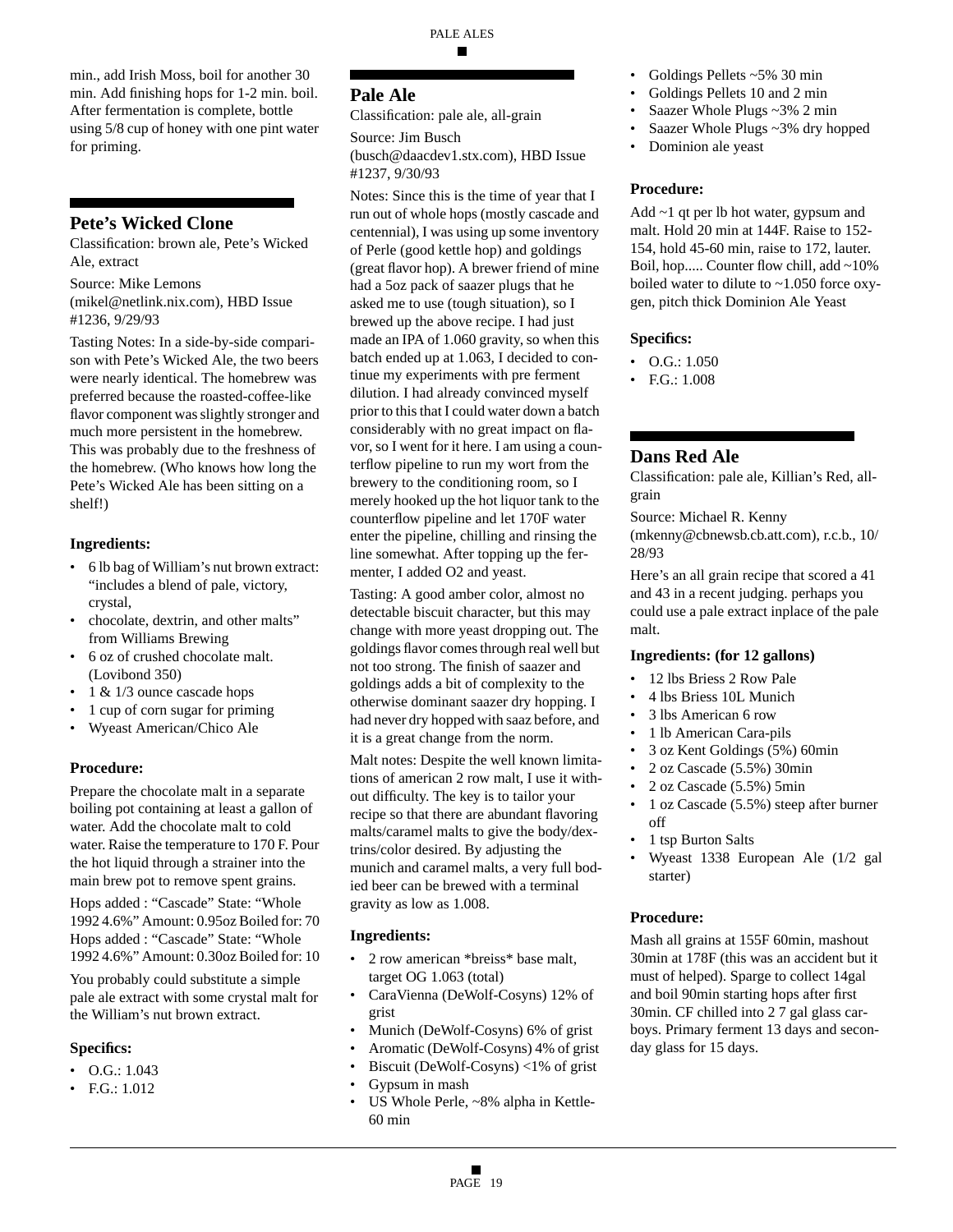### **Specifics:**

- $O.G.: 1.060 @ 60 F.$
- F.G.: 1.018 @ 60 F.

# **Red Hook ESB**

Classification: pale ale, bitter, E.S.B., Red Hook, extract

Source: Al Vaughn

(al.vaughn@castles.com), r.c.b., 8/8/94

I have been making a Red Ale that's close to Red Hook (maybe not but it tastes good to me) that I got from the local supply shop. It is an extract based recipe.

The last batch turned out great and even my wife likes it! (I must have done something wrong!)

# **Ingredients:**

- 6 lbs of light malt extract syrup
- 4 oz of crystal malt (40L)
- 4 oz of chocolate malt
- 4 oz of roasted barley
- 1.5 oz of Northern Brewer for Bittering
- 1 oz of Cascade for Finishing
- ale yeast

# **Procedure:**

I have also modifed this as of late to increase the 'redness' in the ale by increasing the roasted barley and crystal malt to 6 oz and 10 oz respectively, while keeping the chocolate the same. I did the usual batch by adding the specialty grains in a grain bag until 170F and then adding half the bittering hops at 60 minutes and the other half at 30 minutes with the finishing at the end with a simmer/steep for 10 minutes without heat and covered.

# **Fullers ESB**

Classification: pale ale, bitter, E.S.B., Fuller's, all-grain

Source: Jim Busch (busch@daacdev1.stx.com), HBD Issue #1163, 6/16/93

In the brewery they serve Fullers ESB Cask Conditioned Ale. This is near the gravity of the draft US version but is cask hopped with K. Goldings Hop Plugs (just like homebrewers use). An interesting point is that the UK bottles/cans and polypins are packaged with hop oil and therefore do not have hop parts floating.

Also, the London Pride Cask is 4.0 ABV while the canned/bottled version is 4.7. This is fairly typical in that you are expected to pound 20 oz pints in the pub.

# **Ingredients:**

- $<10# 2$ -row
- 1/2# crystal, 60L 90L
- 1/2# carapils
- 1# brown sugar, 60 minutes
- 2 oz Fuggles, 60 minutes
- .5 oz Kent Golding, 30 minutes
- .5 oz Kent Golding, 5 minutes
- 1.5 oz Kent Golding, dry hopped in secondary
- Wyeast London Ale (1028) yeast

### **Procedure:**

There is no Fuggles in ESB or any of the Fullers beers. They use English Target, Challenger and Northdown. EKG is in the finish & cask hopping of both Chiswick Bitter (very good bitter) and ESB. BTW the kettle hops are Lupofresh ( challenger, 91) pellets from Kent and Worscester. They "Burtonize" the brewing water using mineral salts. A single temp infusion is employed. The ESB is 1.052 OG (apparently this was reduced for the US market, according to a brewer I was drinking with in the Pub next door). I was told they used to use sugar but this is no longer required with the new mash tuns. I missed out on the Maize part so I do not know, but I assume George has this correct. Try 5- 10 % in the mash. Skip the sugar, use caramel malts to get the color and sweetness.

# **Specifics:**

- O.G.: 1.048
- F.G.: 1.012

# **IRS IPA `92**

Classification: pale ale, India pale ale, extract

Source: Al Korzonas

(korz@iepubj.att.com), HBD Issue #1017, 11/20/92

This one works for me, but is a bit underhopped, I think.

### **Ingredients:**

- 6.6 lbs Northwestern Gold Extract
- 1 lb Laaglander Light Dried Malt Extract
- 1.1 lb Roger's (Canadian) Demerara-Style Brown Sugar
- 2 oz Bullion Pellets (%AA unknown) -- (90 min boil)
- 1/2 oz East Kent Goldings Whole (4%AA) (15 min boil)
- 1 oz East Kent Goldings Whole (4%AA) (dryhop - last 7 days before bottling)
- 1/3 oz Wines Inc. Burton Water Salts
- 1/2 lb 6 row Crystal Malt (40L)
- 5 gallons distilled water
- 1 gallon Chicago (soft) tapwater
- yeast recultured from 3 bottles of Sierra Nevada Pale Ale

### **Procedure:**

Nothing special -- crush the crystal (actually, I used a rolling pin and a ziplock bag) and put the crystal into a mesh grain bag. Suspend the bag in the pot from the spoon as the water and Burton Water Salts go from cool to 165F. Remove and let drain. Bring to boil, add malt extracts and hops in hop bags at the proper times. Chill as quickly as possible. Aerate and pitch. Use blowoff method.

### **Specifics:**

- OG: 1071
- FG: 1020

# **Rusty Cream Ale**

Classification: pale ale, cream ale, extract

Source: W. Mark Witherspoon (mwithers@hannibal.ATL.GE.COM), HBD Issue #1257, 10/28/93

It ain't cream ale. It looks and tastes like a Killians Red clone.

### **Ingredients:**

- 2 lbs of pale malt
- 1 lbs of flaked corn
- 1 lbs of crystal malt (about 50 l)
- 4 lbs of Alexanders Pale Malt
- 1 oz of Tettanger Hops (3.8%) (boil @ 45 min)
- 1 oz of Liberty Hops (3.2%) (half and half boil/finish)
- Whitbread ale yeast

### **Procedure:**

It appears that the Whitbread yeast that I used was really atteuntuave. The % alcohol/vol is around 6.5. The preliminary tastes puts it nice, smooth, a bit thin (its' been ageing about 2 weeks). It should have some character in about 1-2 months.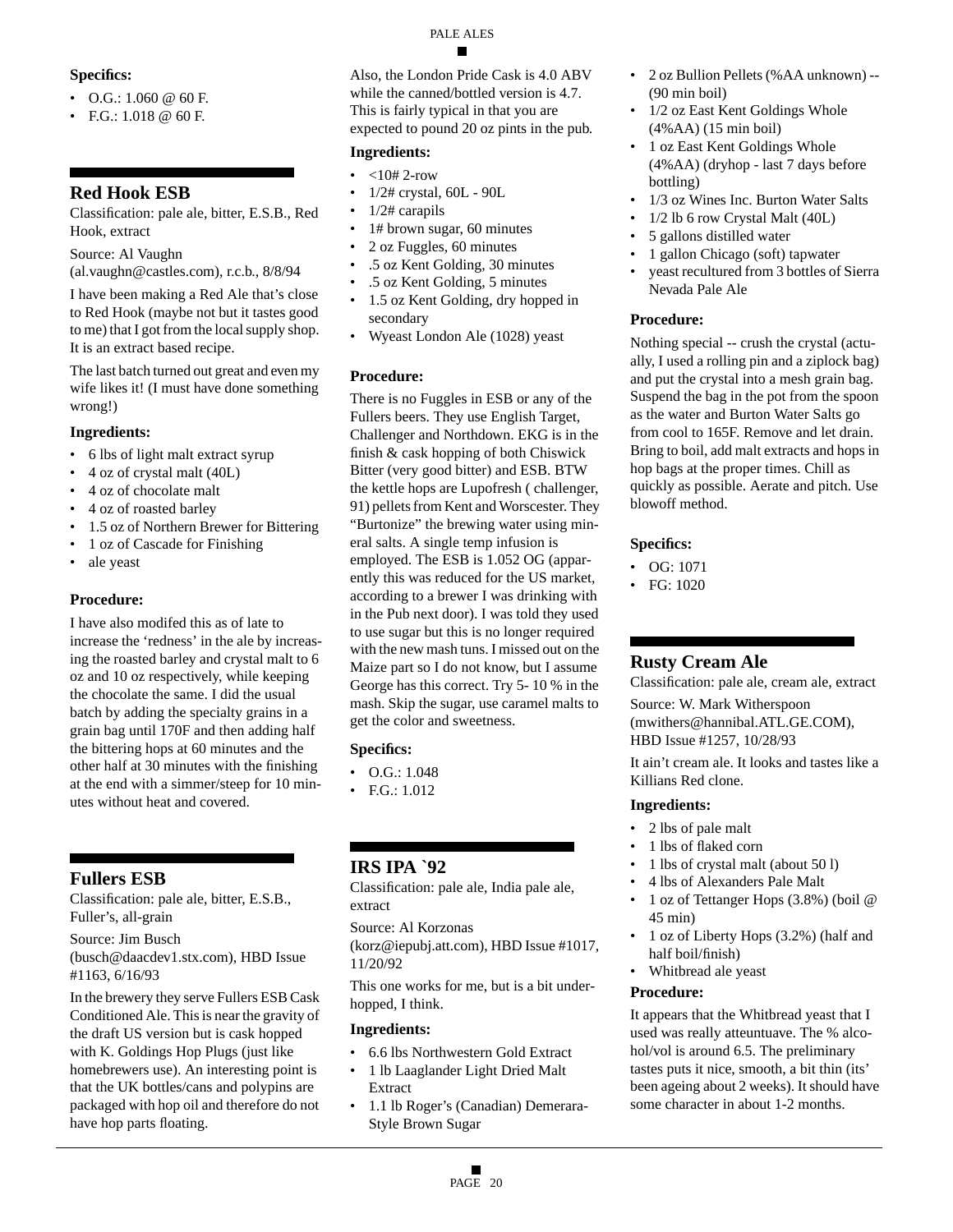### **Specifics:**

- O..: 1.052
- F.G.: 1.012

# **Pale Ale**

Classification: pale ale, all-grain

Source: Roy Rudebusch

(roy.rudebusch@travel.com), HBD Issue #1087, 3/1/93

### **Ingredients: (for 11 gallons)**

- $14# U.S. 2-row$
- 4# Munich, Ireks
- 4# CaraVienne
- 2# Aromatic
- 30 HBUs Centennial
- 1 1/2 oz Centennial loose hops (boiled 5 min.)
- Wyeast #1028

# **Procedure:**

Hop nose is achieved by boiling pellet hops for two min. and loose hops for 5 min.

Dry-hopping seems to contribute mostly to palate flavor.

The best way to achieve maximum hop nose would be to utilize a "hop cage". Run hot wort through these hops on the way to a counterflow chiller. This would be "distillation" of the volatile hop compounds.

Chilled with immersion chiller.

I have also discovered that filtering tends to \*improve\* the hop flavor and hop nose of a beer. The beer flavors are cleaned up thus allowing the hop goodness to shine through.

### **Specifics:**

• O.G.: 1.060

# **First All-Grain**

Classification: pale ale, all-grain

Source: Kenneth Haney (haney@soul.ampex.com), HBD Issue #1090, 3/4/93

Well I finally took the plunge and tried an all-grain beer. I am so excited I just had to post it. Everything seemed to go amazingly smooth without any real hic-ups. I think I need to make a bigger lauter-tun, the one I've been using for partial mashes just isn't big enough, the grain comes to the top of

# PALE ALES

the bucket. Anyway here is my first attempt.

I sure hope this batch turns out OK, because it sure was fun and not as hard as I had always thought it would be.

### **Ingredients:**

- 9 lbs. Munton & Fison Lager (purchased precrushed, don't have a mill)
- 1/2 lbs. same grain toasted for 10 min at 350 in oven
- 1/2 lbs. Munton & Fison Crystal Malt (No idea about L. rating)
- 1 oz. Kent Goldings 60 min boil
- 1/2 oz. Hersbrucker Hallertau 30 min boil
- 1/2 oz. Hersh. Hall. 10 min boil
- pinch Irish Moss 10 min boil
- 1 pk Edme dry yeast

### **Procedure:**

I used a step mash ala Miller's TCHOHB. Lauter-tun got filled up to the top with grain so there was no way to keep sparge water above the grain bed, still seemed to go smooth. I only have small pots so I had to use 4 of them to hold and boil all of the wort. I also split up the hops between the pots so they all got some. I chilled with my new immersion chiller thanks to a none brewer friend that found a copper coil in his travels and gave it to me. Boy it sure beats the cold bath tub bit. It is now fermenting as we speak.

# **Pete's Wicked Clone**

Classification: brown ale, Pete's Wicked Ale, all-grain

Source: Tom Leith (trl@photos.wustl.edu), HBD Issue #1105, 3/25/93

### **Ingredients:**

- 8# domestic 2-row
- 1# CaraMunich
- 1# CaraVienne
- 1# dark German
- 8 oz CaraPils
- 6 oz chocolate
- 4.4 aau Fuggles for 60 minutes
- 4.4 aau Fuggles for 30 minutes
- 5.2 aau Kent Goldings for 2 minutes
- Wyeast 1098

### **Procedure:**

Mash-in 4 gallons at 57 C (135F) strike heat. Falls to 52C (126F). Protein rest 30 minutes. Raise to 68C (154F), Saccrification 2 hours. No mashout due to braincloud. (You should mash out).

Sparge with 6 gallons at 75C (167F) Got 7-  $1/2 \sim 7-3/4$  gallons. Gravity is 1046. Extraction  $= 29.7$  points/#/gallon.

# Boil 90 minutes.

Chill to 25C (75F). Pitch yeast.

If your extraction rates are routinely below mine, add grain accordingly in your recipe. Just add to the two-row, don't bother to adjust the specialty malts, its just not necessary. My water is fairly soft, and slightly alkaline. I use two tsp gypsum in my mash water. Your mileage, of course, may vary. If you want a 1055 beer, lose 1# of tworow. But I like mine at 1060. FG was 1018. I had to add 1/2 gallon water at bottling to bring volume up to 5 gallons.

### **Specifics:**

• O.G.: 1.060

### **Feedback:**

From Jim Busch

(busch@daacdev1.stx.com):

While I think this is a fine recipe, for a Petes Clone, try all Cascade for the hopping. I would also tone down the OG into the 1.052 - 1.055 range (as Tom indicated by suggesting less pale malt). One can also try the Worlds Greatest Yeast (tm): Wyeast 1056/Narragansett/Dominion Ale. You can also make a fine example of this beer with a single step infusion. In fact, the body may go up in the final product when a single step is used due to the rapid conversion of domestic pale malt between 130 and 150F. Tom certainly has plenty of body in his 1.060/1.018 beer, but if you try the Worlds Greatest Yeast (tm), the FG will approach 1.010- 1.012. By dropping both OG and FG, you will end up with roughly the same alcohol by volume.

# **Best Pale Ale**

Classification: pale ale, all-grain Source: Richard Soennichsen

(rich1@netcom.com), r.c.b., 4/27/93

I've just tryed my newest batch of ale and it is my best yet!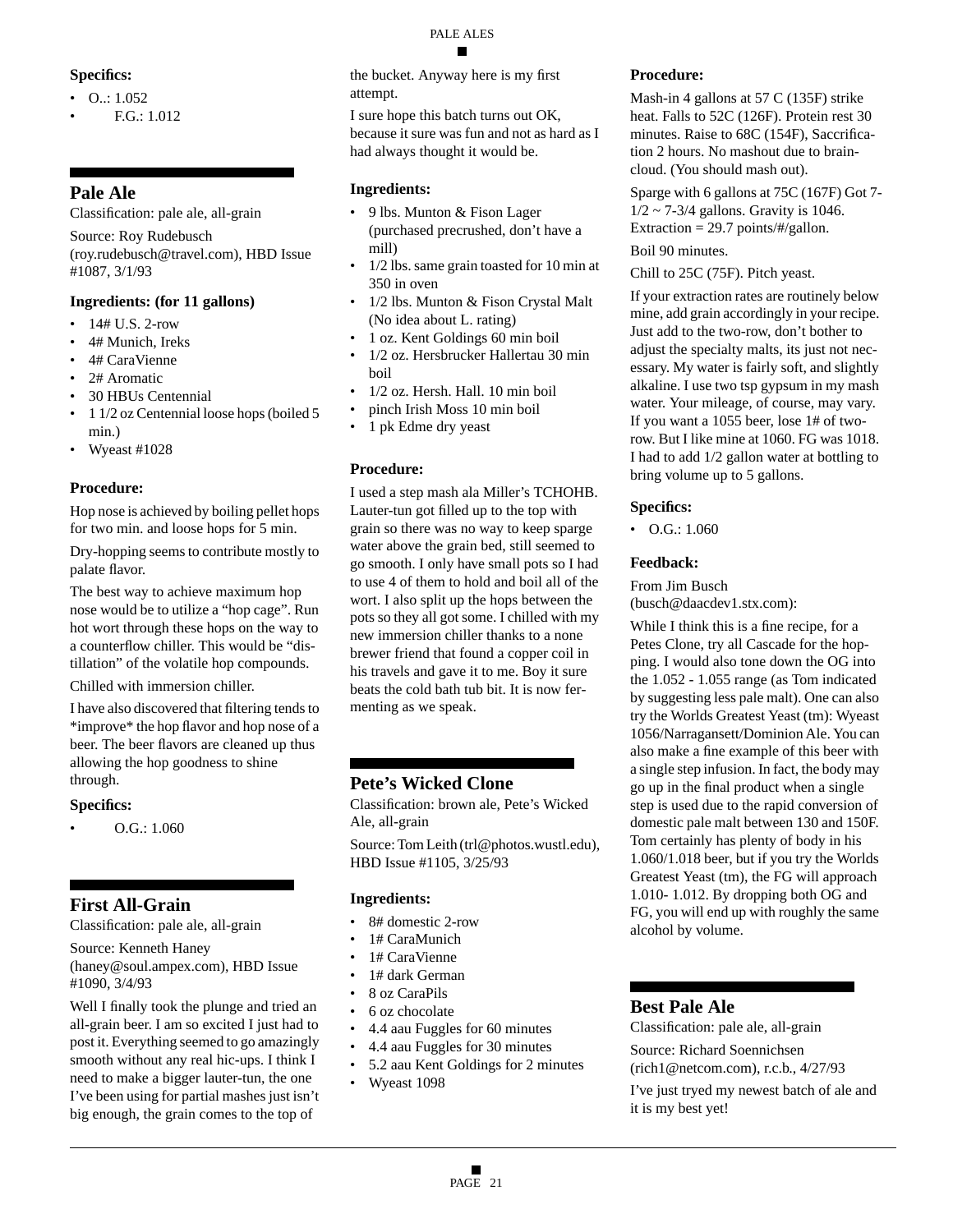# **Ingredients:**

- 9 lbs pale two row malt
- .5 lbs pils 2-row
- .5 lbs crystal 55L
- 1 oz Perle at 45 min remaining
- .5 oz Cascade at 15 min remaining
- 1 oz Hallertauer (10 min. steep)
- Wyeast American pale ale

# **Procedure:**

I used a three step mash with a mash in of 132 f., conversion at 152 f., and mas h out of 168. Sparged with 168.

Suprisingly the beer was not exceptionly hoppy with full body resembling a Full Sail ale.

I used wyeast amercan pale and my original gravity was 1.053. I do not know the final as I have broken my hydrometer. Mash effiecincy was 75%. IBU's were 35.7 without the Hallertau steep and 41.7 with.

### **Specifics:**

 $\bullet$  O.G.: 1.053

# **Pirate Ale**

Classification: pale ale, all-grain Source: Riccardo Cristadoro

(rcristad@weber.ucsd.edu), HBD Issue #1143, 5/18/93

# **Ingredients:**

• 8 # British 2-row

- .5 #British crystal malt
- .5 # Wheat Malt
- .5 # Golden Brown sugar
- .75 oz Willamette (60 mins)
- .50 oz East Kent Goldings (EKG) (60) ---I had to use up some hops
- 1 oz EKG leaf hops (60)
- 1 oz EKG leaf hops (30)
- 1 oz EKG leaf hops (5)
- Irish Moss
- Wyeat #1098 (British Ale) started two days before in a starter

# **Specifics:**

• O.G.: 1.046

# **Neshanic Bitter**

Classification: pale ale, bitter, all-grain Source: Mark Nevar (man@lcwdw1.att.com), HBD Issue #1149, 5/26/93

### **Ingredients: (for 13 gallons)**

- 16.0 lbs DeWolf-Cosyns Pale Ale
- .9 lbs DeWolf-Cosyns Cara Munich
- .6 lbs DeWolf-Cosyns Wheat
- 1 Tbsp gypsum in mash
- 22.4 AAU Northern Brewer Whole Hops (60 minutes)
- Wyeast Chico (second generation)

# **Procedure:**

8.5 gal mash water @ 175 F (a little to hot for this much grain, try 5 F less). Mash for 1 hour. Recycle 1 quart. 8.5 gal sparge water @ 180 F. Acidified with 10cc 88% lactic acid. 75 min boil. Counter-flow chilled. Fermenting @ 65 F.

# **Specifics:**

• O.G.: 1.039

# **Pyle Style Pale Ale**

Classification: pale ale, all-grain

Source: Norm Pyle (npyle@n33.stortek.com), HBD #1193, 7/ 30/93

This is a keeper. It is rare for me to brew a recipe more than once, but this one will happen again. This is only the second in 16 batches that I vow to repeat. Enter it in a contest? Hah! I wouldn't waste 3 bottles of this on Michael Jackson...

Color is pale, about like a Sierra Nevada (the lightest colored brew I've ever brewed).

Hops! Cascades are all over the place, mostly aroma. This is not a bitter beer, but is loaded with aroma. I expect some of this to fade with time, bringing out the malt. At this point, the hops dominate, which I expected.

Very clean tasting, very little esters.

# **Ingredients:**

- 5.00 lb American pale malt from Briess
- 4.00 lb English pale malt from Hugh Baird
- 0.75 lb Belgian crystal malt
- 1.00 oz Mt. Hood pellets (a=3.9)
- 1.00 oz Cascade pellets  $(a=5.1)$
- 0.60 oz Cascade leaf hops (a=5.6) from Mark Nightingale's garden 1992 crop
- 1056 Wyeast American Ale yeast dated 6/23/93 made a one quart starter 24 hours in advance
- 1.00 tsp Irish moss (added in last 10 minutes of boil)
- 0.75 c corn sugar for bottling

### **Procedure:**

Mash water was 9 qts of 168F water poured into a room temperature 48 qt rectangular cooler mash/lauter tun. Doughed in pale malts only. Mash-in temperature was 150F after stabilizing. Mashed at 145-155 (added 1 qt of 180F water when temp dropped to 145F). Conversion complete in one hour. Crystal was added at mash-out. Dumped 20 qts of 180F water into tun and stirred (mashout and batch sparge in one step). Sparge was very slow, nearly stuck twice, so I back flushed the copper manifold to loosen it up (need to adjust my grainmill!). Start of boil, the volume was around 32 qts. Boiled down to 22 qts. at 1.045. Points of extract = (45pts. \* 5.5 gal.) / 9.75 lbs. =  $25$  pts/lb/gal.

Hopping schedule:

60 min:  $0.50$  oz MH IBU =  $8.3$ 

30 0.50 MH 4.5

0.50 Cp 5.8

10 0.50 Cp 2.5

dry 0.60 Cl 1.0 (leave on for 10 days)

Approximate Total IBU = 22.1 (Balanced beer at  $1.045 = 20$  IBU)

A note about hopping: I was attempting to get most of my IBUs later in the boil to reduce some back of the tongue bitterness. I wanted this to be a hop flavored beer, rather than just have bitterness to balance the malt. On most beers I try for 50-60% of the bitterness at the 60 minute addition, but as you can see, I did not do that here. I achieved my goal I think (see tasting notes).

Full fermentation in 12 hours, high krauesen in 36 hours. Dry hops were just thrown on top of beer in secondary.

# **Specifics:**

- O.G.: 1.045
- F.G.: 1.008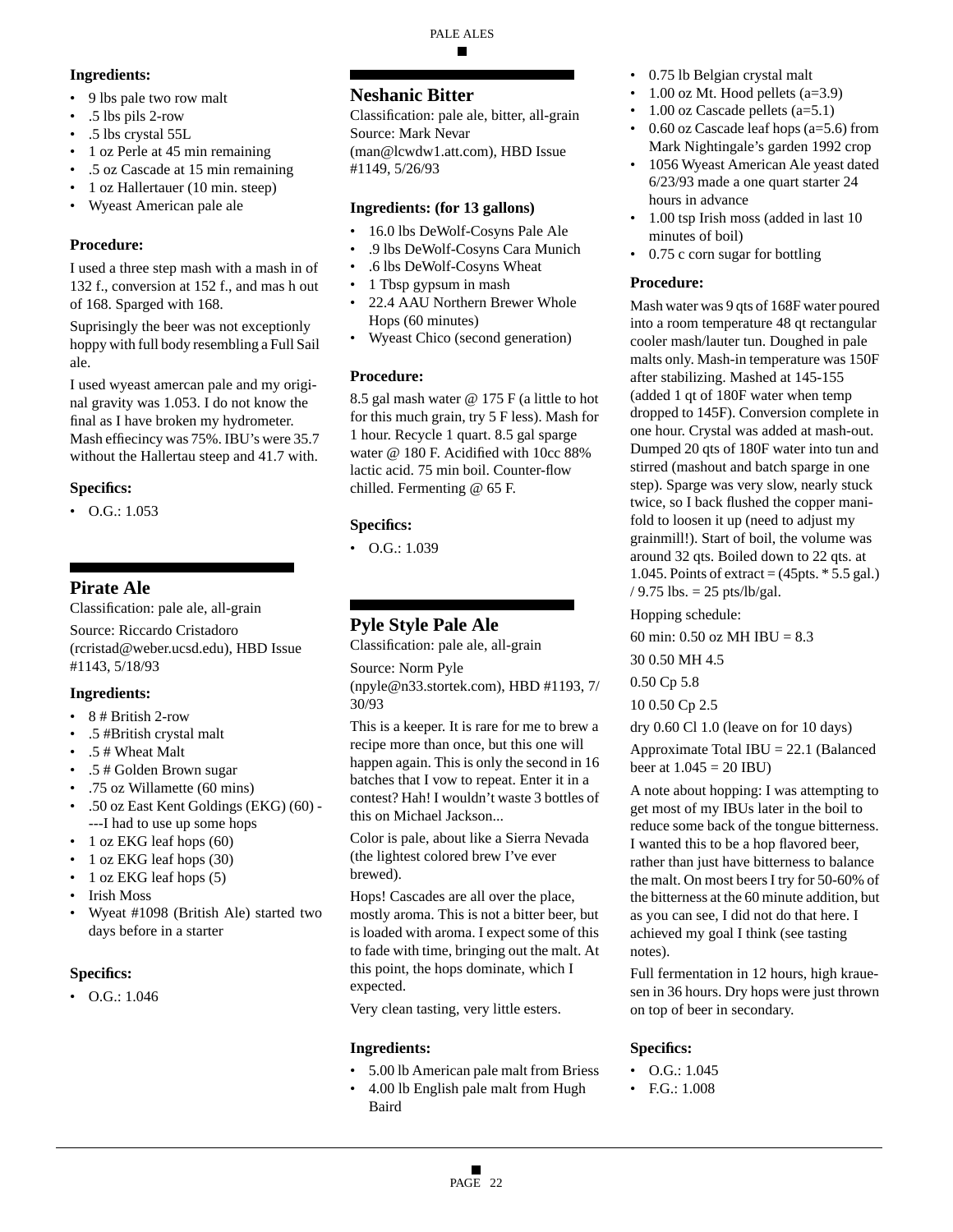# **Red Hook ESB Clone**

Classification: pale ale, bitter, E.S.B., Red Hook, all-grain

Source: Charlie Gow (Charlie.Gow@f131.n109.z1.fidonet.org),

r.c.b., 9/16/93 Here's a recipe that comes fairly close. Red Hook ESB is the reason I took up homebrewing. Can't find it here in the beer wasteland, so I had to try to brew something close. Anyway...

The only tricky thing is getting the appropriate yeast. While Paul Shipman is fairly reticent about his process, he does allow that his yeast is a British Ale yeast. I have had good results with culture Sierra Nevada Pale Ale yeast (Basically a Naragansett) and Wyeast #1098 British Ale Yeast.

This beer ages out fairly quickly (around 3 weeks at 65F cellar temp). While it doesn't duplicate Red Hook (as if anything could), it comes pretty close.

### **Ingredients:**

- 3500gm Klages Two-Row Malt
- 575gm Toasted Klages Two-Row Malt (Toast at 375F for 15 minutes)
- 225gm 60L Crystal Malt
- 500gm Cara-Pils Dextrine Malt
- 65gm 4.6% Alpha Willamette Whole Hops (60 min)
- 20gm 4.6% Alpha Willamette Whole Hops (20 min)
- 40gm 3.9% Alpha Tettnanger Whole Hops (10 min)
- Sierra Nevada cultured yeast or Wyeast #1098 British Ale yeast

# **Procedure:**

Use a one step infusion mash (Adjust water according to local conditions). Mash in at 145F, then raise mash to 156F for starch conversion. Hold at 156F for 75 minutes, boost to 168F and mash out for 10 minutes. Sparge with sufficient water at 165F to yield 6.5 gallons of wort. I keep the mash temp on the high side to leave some residual roundness in the finished product, and the Crystal give the beer a hint of sweetness.

Boil entire volume of wort for 90+ minutes, adding hops as indicated. Force chill to pitching temperature (app. 70F). Ferment at 64-68F for 6 days in primary, then rack to secondary for 14-21 days. Prime

according to personal preference. I use either 1/2 cup dextrose in 1 pint of water or 3/4 cup Light DME.

# **Celebration IPA**

Classification: pale ale, India pale ale, allgrain

Source: John Wyllie COYOTE (slk6p@cc.usu.edu), HBD Issue #1320, 1/ 10/94

Soon it will be time to cask the IPA. I brewed it last monday, and it's been happily/hoppily blebbing away since. I'm hoping I can get it through 2ndary and conditioned before the 22nd to celebrate and inebriate my birthday celebration. Good excuse to kill the entirety in one night! :)

### **Ingredients: (for 7 gallons)**

- 10# 2 row pale malt
- 2# 2 row vienna malt
- $\cdot$  1.5 #40L crystal
- 1.5 # 80L crystal
- 1 # Wheat
- 1 ounce Chinook (13% alpha, boil)
- 1/2 ounce Northern Brewer (7.6%
- alpha, flavor)
- 1/2 ounce Cascade (homegrown, finish)
- 1/2 ounce Northern Brewer (finish)
- Burton ale yeast, then Bohemian Lager

### **Procedure:**

Burton ale yeast, then bohemian lager. OG: 1.048 for 7 gallons. Fermented primary at 70, 2ndary to 55. I plan to fine the 2ndary, then rack/prime in cask. Low pressure!

### **Specifics:**

 $\bullet$  O.G.: 1.048

# **Anchor Liberty Clone**

Classification: pale ale, India pale ale, Anchor Liberty, Liberty clone, extract Source: Timothy Ball (ballti @uh2372p03.daytonoh.NCR.COM), HBD Issue 1423, 5/16/94

### **Ingredients:**

- 6 lbs. Northwestern Pale liquid extract
- 1 lbs. Lagglander Pale dry extract
- 1/2 lbs. Crystal 40L
- 1/2 lbs. Toasted 25L
- 3 oz. Cascade (whole leaf) 5.5%, 60min (Partial Boil)
- 1 oz. Cascade (whole leaf) dry hop , one week
- 1 tsp. gypsum
- 1tsp Irish Moss
- Wyeast London

### **Procedure:**

If I were to use only 1/2 oz. dry hop I think they would be identical. Primary ferment was one week at 68 degrees. Secondary ferment was one week. For the dry hop I just threw them in the secondary. The hops float so you can siphon from underneath them. The longer you dry hop the more the hops get "water logged" and start to sink. You may want to try 5 days instead of 7. When I transferred it to the bottling bucket I did get some hops in there. Wracking to a second bottling bucket might help but I was to lazy.

I did waste a little more beer than usual during bottling trying to avoid the hops. It is worth the extra effort to use whole hops. The hop nose is awsome.

If you do a full boil, you may want to cut back on the bittering hops a bit. Mine was nicely bitter (maybe a bit more than Liberty).

### **Specifics:**

- $\bullet$  O.G.: 1.053
- F.G.:  $1.010$

# **First Ames Brew American Pale Ale**

Classification: pale ale, all-grain

Source: Dan A. Morey (dmorey@iastate.edu), HBD Issue #1423, 5/16/94

It's flavor reminds me of SNPA and has the color of Bass. I hope some of you might be able to get ideas from it.

### **Ingredients:**

- 7 lbs pale malt
- 1 lb Munich malt
- 1 lb special roast malt (45L)
- 1/4 lb crystal malt (40L)
- 1/2 lb wheat malt
- 1/4 lb dextrine malt
- 1/8 lb black patent
- 1 oz cascade hops 5.5% AA (1 hour)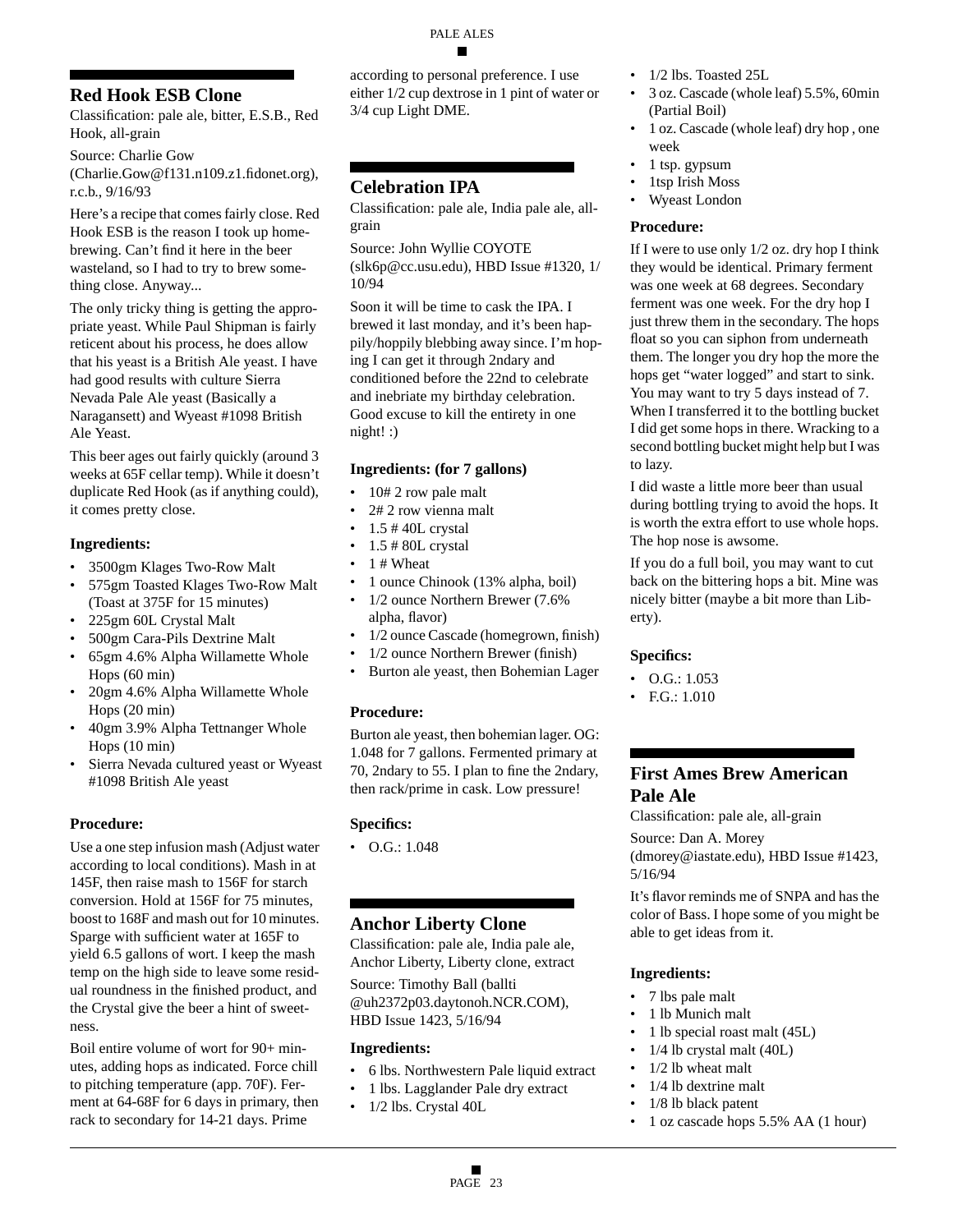- 1 oz tettnang hops 3.8% AA (1 hour)
- 3/4 oz hallertauer 2.6% AA (1/2 hour)
- 3/4 oz hallertauer 2.6% AA (10 minutes)
- $1/2$  cup corn sugar priming
- Wyeast American Ale #1056

### **Procedure:**

This was the first beer I brewed when I moved back to Ames, IA hence its name. But enough of that. Crush all grains and add to hot tap water (approximately 2.5 gallons). Let mash set for 15 minutes. Raise temperature to 122 F for protein rest and hold for 35 minutes. Add 3/4 gallon of boiling water to bring mash to 140 F, hold for 30 minutes. Add additional 3/4 gallon of boiling water to bring temperature up to 155 F. Hold at this temperature for 1 hour. Sparge till your hearts content and begin boil. Boil hops for indicated times (I put the hops in boiling bags). After 1 hour, stop boil and chill wort and siphon into primary fermenter. Pitch yeast from starter.

# **Da Beer**

Classification: pale ale, Sierra Nevada pale ale, partial mash

Source: Jack Skeels (0004310587@mcimail.com), HBD Issue #1446, 6/10/94

This is less hopped than Sierra Nevada Pale Ale.

### **Ingredients: (for 13 gallons)**

- 10 lbs. Alexander's pale malt extract
- 8 lbs. Klages 2-row
- 3 lbs Cara-Pils
- 2 lbs Crystal 10L
- 1 lbs Victory Malt (Brewtek)
- 1 oz Perle (60 mins)
- 1 oz Cascade (60 mins)
- 2 oz Cascade (30 mins)
- 1 oz Cascade (Steep while cooling)
- **SNPA Yeast**

### **Procedure:**

I used a Brewtek Lauter/Sparge rig made from Phil's-brand components and did the 14lbs partial (not) mash using it with what seemed like great success.

# **Jeff's ESBB Extra Special Basenji Bitter**

Classification: bitter, pale ale, E.S.B., allgrain

Source: Jeff Guillet

(jeff.guillet@lcabin.com), r.c.b., 7/26/94

Turned out pert darn good, IMHO. Let me know how you like it if you use it.

### **Ingredients:**

- 2 lbs. British Crystal Cracked Grains
- 6 lbs. Dutch Amber Dry Malt Extract
- 2-1/4 oz Northern Brewer Hops (for brewing)
- 1-1/2 oz Cascade Hops (finishing hops)
- 1 pkg. CWE A6 Dry Yeast
- 1 C+2 T English Light Dry Malt Extract (for priming)
- 2 tsp Irish Moss (last 30 minutes of boil)
- 2 tsp Sparkolloid (last 15 minutes of
- boil) • 1/2 oz Cascade Hops (for hop tea at
- bottling) • If your water is soft, add  $1/4$  t Citric Acid and 1-1/2 t Gypsum.

### **Procedure:**

Put British Crystal cracked grains in straining bag and add to 2 gal. cold water. Heat to boil, removing grains just before boil starts. Sparge grains. Add Dutch Amber DME. Boil 1 hour. Add Northern Brewer in straining bag to wort. Boil. Add Cascade finishing hops 1 minute before end of boil. Remove from heat and let hops steep for 10 minutes. Sparge. Make a starter from 1 cup wort and 1 cup water, add yeast. Add enough water to top off to 5 gal. Pitch starter. Ferment for 1 week. Rack to carboy for 3 weeks. At bottling, siphon out 2 cups of beer and warm on stove. Dissolve English Light DME into hot beer and bring to boil. Add 1/2 oz Cascade hops and steep for 10 minutes. Pour primer in bottling bucket and siphon carboy into bucket. Bottle. Let bottles condition for 3 weeks.

# **Specifics:**

- O.G.: 1.060
- F.G.: 1.015

# **Fullers ESB Clone**

Classification: pale ale, bitter, E.S.B., Fuller's, all-grain

Source: Larry Bristol (LBRISTOL @SYSUBMC.BMC.COM), HBD Issue #1509, 8/24/94

Fuller's ESB is by far and away my favorite (commercial) beer, and it has always been a high priority with me to find a way to clone it. Several attempts have brought forth some very pleasing beers, but they never quite matched up to the taste of the commercial variety.

Until the most recent attempt, that is! I think I have a very close clone on tap right now. I keg rather than bottle, and I am comparing this brew to the draught Fuller's that is available in the Houston area; I would suspect (hope, anyway) that the same recipe, if bottled, would be comparable to the bottled Fuller's ESB species.

Incidentally, I am just about 125% sure that Fuller's does \*NOT\* use centennials in their ESB. This recipe is not an attempt to duplicate their processing or ingredients, just the flavor of the finished product. So no flames about how this could not possibly be an authentic recipe, please! A reasonable substitute (and probably closer to reality) would be to use all fuggles (about 2.75 oz for equivalent bittering).

### **Ingredients: (for 5 gallons)**

- 12# British pale ale malt
- 1.5# British light carapils
- 1# British medium crystal
- 1oz Centennial hops (11.2% AA)
- 1oz British fuggles (4.0% AA)
- 0.25oz Kent Goldings (5.2% AA)
- 1/3 oz Burton water salts (treatment for very soft water)
- Wyeast #1968 (London ESB)

# **Procedure:**

Mash at 154F (high temp to promote dextrins) for 60 mins or until starch test negative. Sparge to collect 6 gallons. Boil for 20 minutes before hop addition. Boil centennials for 60 mins; add fuggles when 15 mins remain; goldings for dry hopping in secondary. I calculate the hop rate at 12.2 HBU.

Kegged and force carbonated at 8psi/40F, tapping after 18 days. At first, I was concerned that the dry hops had given it too much of a hop character, certainly more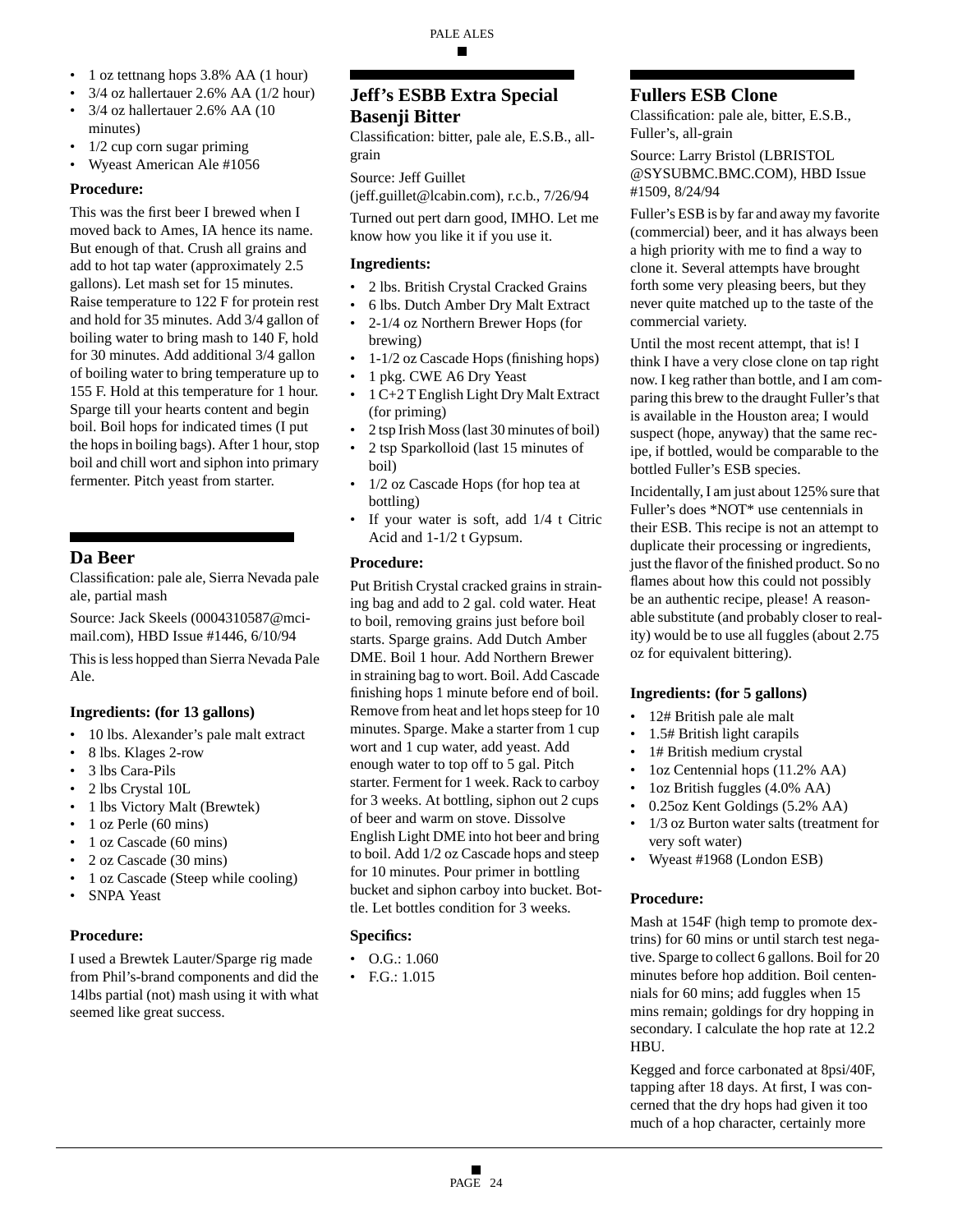than present on the target. But after a few more days, the hops had blended and softened quite a bit and seems to . be about right. If anything is wrong with the recipe, I think it gives a bit more body than Fuller's, so I will probably cut back slightly (maybe reduce the carapils from 1.5# to only 1#) next time. A

#### **Specifics:**

- O.G.: 1.060
- F.G.: 1.016

### **Boddington's Bitter**

Classification: pale ale, bitter, ordinary bitter, all-grain, Boddington's

#### Source: Fred Hardy

(fcmbh@access4.digex.net), r.c.b., 9/26/94

This recipe and the description of Boddington's Bitter are derived (sometimes copied) from the book *Brew Your Own Real Ale At Home*, Graham Wheeler and Roger Protz, CAMRA, St. Albans,

Herts, Eng., 1993. It is presented without the consent of the publisher, but hopefully with their understanding.

Target profile for this recipe: SG 1037, IBU 31.6, SRM 8-9. Published recipe is for 23 litres, and all units are metric. I have converted units to USA system and modified recipe quantities to yield 5 US Gallons using my own Brew design model.

#### **Ingredients: (for 5 gallons)**

- 6 lbs. (2720 g) English 2-row pale malt
- 1 oz. (28 g) black patent malt
- 3 ozs. (85 g) Cane (white table) Sugar
- 3/8 Cup (packed) soft dark brown sugar for priming
- 1 oz. (28 g) Fuggles hop pellets (4.5 alpha acid)
- 1  $1/8$  ozs. (38  $1/2$  g) E.K. Goldings hop pellets (4.6 alpha acid)
- $1/8$  oz.  $(3.5 \text{ g})$  Northern Brewer hop pellets (7.6 alpha acid)
- 1 tsp gypsum added to mash water
- 1 tsp gypsum added to sparge water
- 1/4 tsp Epsom Salts added to kettle
- Wyeast #1968 Special London Ale (or other suitable ale yeast) made up to a 1 quart
- (1 litre) starter

#### **Procedure:**

Crush all grains and mash into 9 quarts of brewing water preheated to 130 degrees F

(54 C). When grist is thoroughly mixed in with no dry spots, add 4 quarts of boiling brewing water and increase mash heat to 152 degrees F (66-67 C). Hold for two hours, stirring and returning to proper heat every 20 minutes or so. Mash out at 168 degrees F (76 C) for 5 minutes. Sparge with 3 1/2 gallons of 170 degree F (77 C) brewing water. Top up kettle to 6-6 1/2 gallons for full length boil.

Bring the wort to a boil along with the Fuggles hops and 3/4 ounce (21 g) of the E.K. Goldings hops. Boil 1 1/2 hours, adding the cane sugar during the boil. Add the balance of the hops for the last 15 minutes of the boil. If you use Irish moss, add 1 1/2 tsp. for the last 20 minutes of the boil.

Force chill the wort, rack it off of the trub into the fermenter being sure to aerate well, pitch the yeast starter and ferment to completion. Estimated FG of 1014.

Make up the dark brown sugar with a pint of water for priming, and bottle the brew. Sample after two weeks.

#### **Malt Extract Recipe:**

Substitute 5 pounds (2270 g) of amber dry malt extract (not Laaglander's, too dextrinous) for the pale malt. No grains are needed. Bring 2 gallons (8 litres) of brewing water to a full boil. As soon as the water boils, remove it from the heat and add sugar and DME. Stir until they are completely dissolved. Only then can you return the wort to the heat, add the hops as above, and return to a boil. Boil 1 hour, adding the last batch of hop pellets for the final 15 minutes. Again, Irish moss is optional.

Force chill and make up to the full 5 gallons (19 litres) with brewing water, aerate well and follow the directions for all grain for fermentation and bottling.

# **American Pale Ale**

Classification: pale ale, all-grain

Source: Rick Garvin (rgarvin@btg.com), HBD Issue #1210, 8/24/93

#### **Ingredients: (for 15 gallons)**

- 22 lbs Great Western 2 row
- 1 lb Dewolf-Cosyns Cara Munich 70 Lovibond
- 2 oz Perle 8.1% AA 60 minutes
- 2 oz Perle 8.1% AA 60 minutes
- 3 oz Perle 8.1% AA 30 minutes
- 1 oz Mt Hood 3.9% AA 10 minutes
- 1 oz Cascades 5% AA 5 minutes
- 1 oz Mt Hood 3.9% AA 0 minutes
- 1 teaspoon Gypsum
- 2 tablespoons Irish Moss
- ale yeast

#### **Procedure:**

Single step infusion mash at 152-150F with Gypsum. Sparge with 170-190F water to collect 15 gallons in 2 hours 30 minutes. Boil for 30 minutes before adding first hop addition. Add Irish moss for last 30 minutes. Use immersion chiller for 30 minutes while setting up "counter flow" chiller. Divide unfermented beer between 3 carboys with air locks (blow off tubes? Not this decade). Add 1/3 gallon yeast starter to each (1.040 OG starter) at 62F. Shake to aerate. Ferment in from of window AC. Krausen appears over night.

#### **Specifics:**

- O.G.: 1.052
- F.G.: 1.009

#### **Liberty Ale Success**

Classification: pale ale, India pale ale, Liberty ale, extract

Source: Stephen Tinsley (a207613@sun278.dseg.ti.com), HBD Issue #1570, 11/4/94

Good news from the home front, my Liberty Ale came out great! Three weeks ago I began an attempt at Anchor Liberty Ale (one of my all-time faves), which was also my first foray into the partial-mash world. It was extremely hard work, having never mashed before, and I was getting a little worried (apologies to Charlie) that it wouldn't come out. I got the base recipe off of the Cat's Meow, then consulted with some local homebrew club regulars to come up with some grain additions.

Medium color, about like Anchor Liberty, but not as "orange". More of a light red color, reminiscent of Bass Ale. Serious hop nose! The cascade smell jumps right out of the glass. Good initial bitterness, Cascade is very assertive on the pallate, and finishes with light orange notes and a hint of spice. Pleasant aftertaste, and no off flavors. Excellent mouth-feel, plenty of body. No alcohol hotness at all, though the feeling in my head tells me it's all there! If I make this one again, and I think I probably will, I might use less Cascades for dry hopping.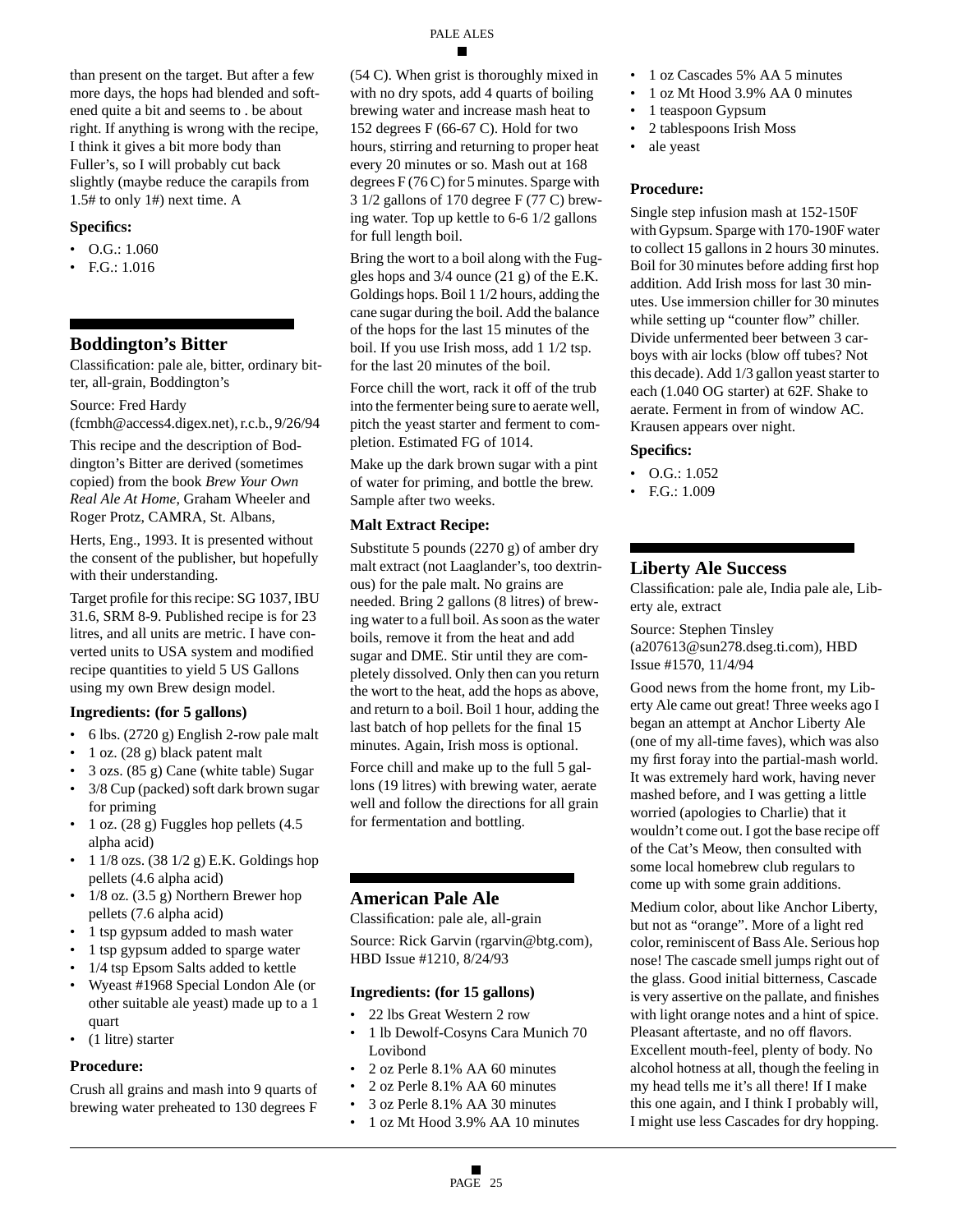I used nothing but hop pellets, but I think next time I'll try using plugs, at least in the secondary. I thought I was going to have a problem with particles in the beer from the hop pellets in the secondary, but they eventually sank to the bottom, and I just siphoned above them. The beer is perfectly clear. I would suggest this recipe for anyone trying to emulate Anchor Liberty Ale.

#### **Ingredients:**

- 8 lbs Munton and Fisons light malt extract
- 1/2 lb 40L Crystal Malt
- 1/2 lb Munich Malt
- 1/2 lb Cara Pils Malt
- 1.5 oz Fuggles Hops (bittering)
- 3.5 oz Cascade Hops (flavor, aroma, dry-hop etc)
- Wyeast 1056 American Ale yeast culture

#### **Procedure:**

Mash the Crystal, Munich and Cara Pils malts in a couple of quarts of 150 degree (all degrees in Farenheit, sorry non-US) water for about 30 minutes. Raise the temperature to 158 degrees, and hold it for 15 minutes. Raise the temperature to 168 degrees briefly, then sparge with another quart or two of 170 degree water. Add a gallon of water to mash, then boil it with the malt extract for 60 minutes. At the beginning of the boil add 1.5 oz Fuggles Hops. At 30 minutes add 1 oz Cascades. At 10 minutes add 1/2 oz Cascades. At the end of the boil, turn off the burner and add 1/2 oz of Cascades. Let this steep for 5-10 minutes. Cool and strain (if you aren't using hop bags) into fermenter. Pitch yeast and top off with cold water. Rack it in 1 week, and add 1.5 oz Cascades to the secondary fermenter. Wait one more week and bottle with 3/4 cups corn sugar. Wait one more week and serve very cold.

### **Erik's American IPA #1**

Classification: pale ale, India pale ale, allgrain

Source: Erik Speckman (especkma@reed.edu), HBD Issue #1584, 11/ 21/94

Several weeks ago I brewed my first partial mash where I used a significant amount of grain. It has been in the bottle about a month now and after extensive QC I think

it is safe to post the recipe here without fear of recrimination.

I was trying to come up with something like Anchor liberty ale. I haven't tried them side by side so I won't guess how close I came.

The resulting beer was strong and well hopped. The FG of 1.016 left it with a medium body and a slight residual sweetness which was overbalanced by hop-bitterness. The flavor and aroma of the cascades was quite evident after a month in the bottle.

This is my best beer to date, to make it better I will probably boost the bittering hops a bit and cut out the extract to replace it with more pale two-row.

#### **Ingredients:**

- 6 lbs. American Pale 2-row
- 0.75 lbs. 60L American Crystal
- 0.25 lbs. Carapils
- 4.25 lbs. M&F Bulk Pale LME (added at 25 minutes)
- 0.5 oz. Nugget Hops (11.8%AA) @100 minutes to end
- 0.5 oz Nugget @40
- 0.5 oz. Cascade (6.5% AA) @30
- 0.5 oz. Cascade @15
- 0.5 oz. Cascade @8
- 0.33 oz. Cascade  $@0$
- Wyeast 1028 London Ale
- 1-1/2 ounce Cascade (dry hop)
- 1/2 ounce Nugget (dry hop)

#### **Procedure:**

I used 1 qt of water per lb of grain (7 qts total, soft, pre boiled seattle water with 2 tsp of Gypsum) I used a short 20 minute protein rest and a long 2 hr mash @156F for some residual body and sweetness in the finished beer.

I only collected about 4.5 galons of wort because I don't have a big enough brew pot. I was within a point or two of my target OG based on my assumed efficiency of 85% of Dave Miller's optimal numbers. I boiled about 3.5 gal wort with the hops in a 4 gal pot. In another pot I boiled the remaining sweet wort and added it to the main pot as space became available.

All hops were whole hops from the Hop Source (good hops, good prices, no financial or personal interest). I adjusted my IBU calculations for the estimated SG in the main pot. I assumed a more-or-less linear increace in SG between the SG at the start of the boil and the estimated SG at the

time I added all runnings to the main pot. When calculating the IBUs for the early additions I did not try to take into account the dramatic boost in OG over the last 25 minutes of the boil caused by the addition of the LME.

I cooled the wort over 40 minutes time in a covered kettle in a tub-full of cold water. Yeast was pitched at about 75F. Fermenation proceeded at 60F. Racked to carboy after 5 days, dry hopped for 8 before bottling.

### **Specifics:**

- O.G.: 1060
- F.G.: 1016

# **Trolleyman ESB**

Classification: ESB, bitter, pale ale, Redhook ESB, extract

Source: Michael Lloyd (mllody@cuix.pscu.com), HBD Issue \$1630, 1/13/95

I am pleased to offer my mash-extract recipe for a clone of Redhook ESB. I call it Trolleyman ESB and the figures for a 5 gallon batch are OG: 1.050 and FG: 1.013 with a color of 12.1 SRM.

You will note that I use no water treatment. During a Redhook brewery tour, I was told that they use no water treatment. Since I live near Seattle and use the same water, I opted to not use gypsum. Our water is very soft, your water may of course vary.

I have refined this recipe over several batches. It cannot be told from Redhook ESB in a blind taste test. The fresh Tettnang finish lasts longest when oxygen absorbing caps are used on the bottles.

### **Ingredients:**

- 6.6 lbs Alexander light malt extract syrup
- 10 oz. 60 degree Lovibond crystal malt (crushed)
- 4 oz. malto-dextrin
- 32 IBU Willamette hop pellets (boil)
- 1.0 oz Tettnang hop pellets (finish)
- 1.0 oz. Tettnang hop pellets (dry hop)
- 1 tsp Irish moss
- Wyeast # 1098 (British ale) liquid yeast
- 3/4 cup corn sugar for priming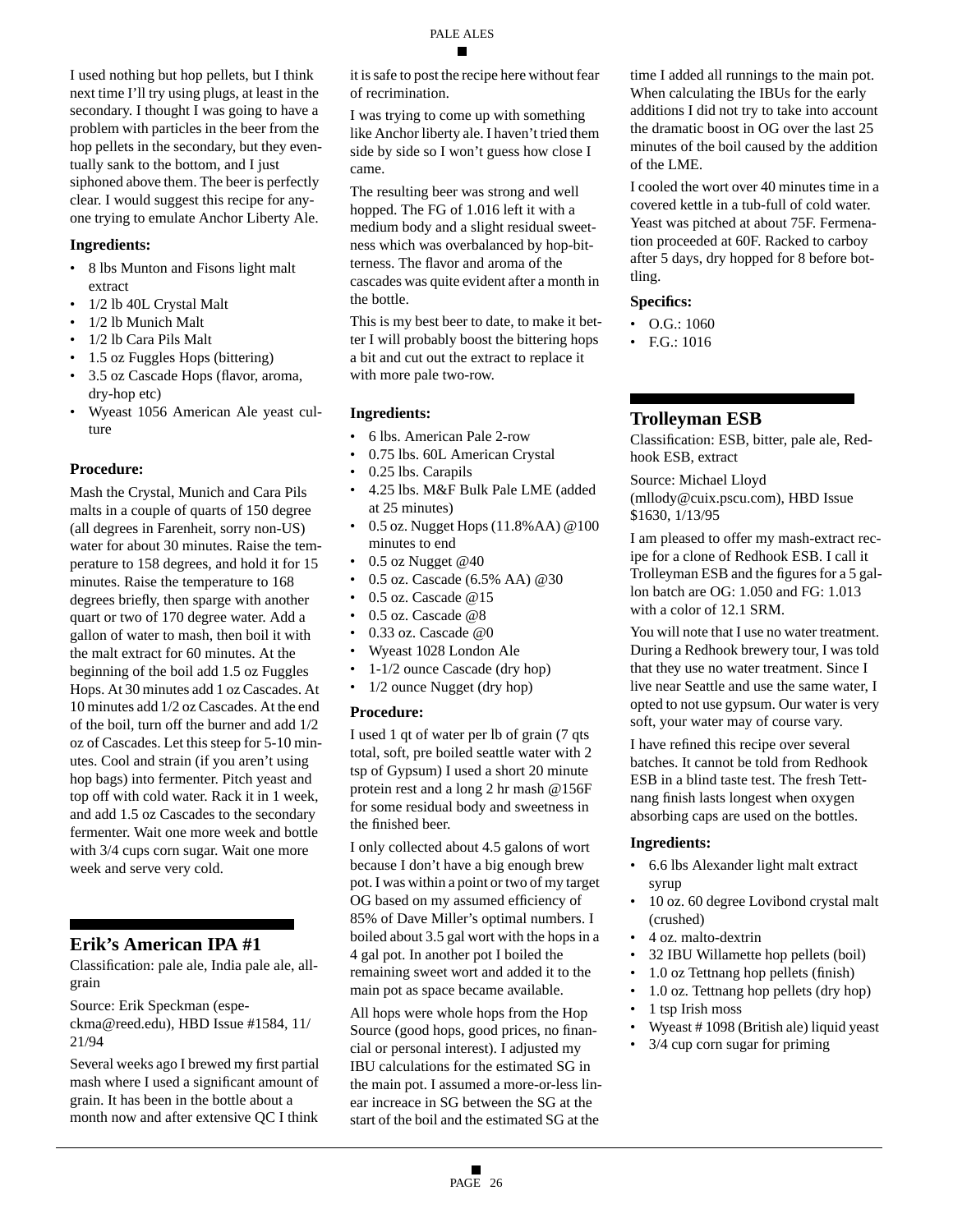### **Procedure:**

Steep crystal malt in 4 gallons 160 degree water for 30 minutes and strain out grains. Bring water to boil and add malt extract syrup, malto-dextrin and Willamette hops for a 60 minute boil. Add Irish moss for last 30 minutes of boil and add Tettnang hops for last two minutes of boil.

Turn off heat and allow to steep for 30 minutes while chilling your wort. Transfer to primary, top off to 5 gallons and pitch yeast at 72 degrees.

Rack to secondary and add 1 oz. Tettnang hop pellets as dry hop. Add appropriate clarifiers, add 3/4 cup corn sugar and bottle.

### **Specifics:**

- O.G.: 1.050
- F.G.: 1.013

# **Roger's Real Ale**

Classification: pale ale, extract Source: John Grant (as160@FreeNet.Carleton.CA

This is a version of CP's Righteous Real Ale from Roger at Defalco's in Ottawa. It is any easy recipe for anyone wanting to go beyond the beer produced from kits. Roger writes:

"Perhaps I could have pushed the finishing gravity lower with aeration and/or enzyme additives, but I like the residual sweetness as it is. The beer is a light amber colour, with excellent body, pleasing hoppiness, and low carbonation. These properties make it similar (except in colour) to an English Pale Ale. I like it but will probably experiment with more bitterness in the next batch. P.S. Don't serve this beer too cold. 55-60F is about right."

### **Ingredients: (for 5 imperial gallons, 23L)**

- 3 kg Light Dry Malt (hold back 1-1/2 cups for priming)
- 2 1/2 cups Crystal malt
- 50g Cascade hop pellets (boiling)
- 17g Willamette hop pellets (finishing)
- 2 1/2 tsp Burton water salts
- 1 tsp Irish moss
- 2 pkgs Nottingham English Ale Yeast

### **Procedure:**

Bring cracked crystal malt just to the boil in approx. 2 litres of water. Strain this "tea" into your boiling pot, discarding the grains. Stir the dry malt into about 2 litres cold water to dissolve. Mix the dissolved malt, Cascade hops, and Burton water salts into the "crystal malt tea". Boil for 1 hour. In the last 15 minutes of the boil, add the Irish moss. In the last 5 minutes, add the Willamette hops. Transfer immediately (through a strainer) into your primary fermentor containing 2-3 gallons of cold water. Top up with cold water to 23L (5 gal) mark. Check the temperature and pitch yeast when ready (68-70F, 20-23C). Ferment at about 68F until the foam subsides, usually 3-4 days. Rack to a secondary fermentor. Check the gravity in about 1 week. When the readings are stable for 2-3 days, you are ready to bottle. Mix the 1 1/2 cups dry malt in 1 1/2 cups cold water. Bring to a boil, then stir into the beer as you rack it into another container just prior to bottling. Bottle and leave to condition at room temperature for 1-2 weeks, then store in a dark cool place for a few more weeks, or until it tastes right to you.

### **Specifics:**

- OG: 1045
- FG: 1020

# **Flaherty's Red**

Classification: pale ale, red ale, Irish red, all-grain, potato beer

Source: Dennis Flaherty (dennisf@denix.elk.miles.com), r.c.b., 4/8/95

The roast barley and 80L crystal should make for a deep red color, maybe too dark. I'll have to see when it's done.

Roast barleys differ greatly in color. What Briess sells, for example, is only 300L, whereas De Wolf's and other imports are over 500L. If you use anyone else's roast barley, scale back the amount accordingly.

The victory and cara-pils malts are strictly to taste, but the potato shouldn't affect the flavor in any way. The yeast is known to finish sweet.

### **Ingredients:**

- 4 oz Briess Roast Barley
- 8 oz Briess 80L Crystal
- 8 oz Briess Victory
- 8 oz Briess Cara-Pils
- 8 lbs Briess 2-Row (your 6-7 lbs of pale extract is equiv.)
- 1 potato, peeled and grated, added to grist
- 1 oz Cascade (6%), boiling
- 1 oz Fuggle, finish
- WYeast European Ale

# **Sierra Nevada Clone**

Classification: pale ale, Sierra Nevada, extract

Source: Patrick Humphrey (HUMPHREY.PATRICK@ igate.abbott.com), HBD #1681, 3/16/95

I recently brewed Tony Babinec's Sierra Nevada Pale Ale clone from the Cat's Meow (see page 15). Tony helped me convert the recipe to a partial extract formulation. Here it is.

A taste of the primary at racking was rather bitter. Is this the style of an American ale of this type? How long might it be before some of this extra bitterness subsides? I like a hoppy brew but not extremely bitter. Tony suggests that the bitterness might be due to the very late addition of the Cascades.

### **Tony Babinec's Comments:**

Offline, Patrick reported that he found the beer to be "bitter" on racking. I wondered what the source of the perceived bitterness might be. The Perle addition should contribute more or less 30 IBUs of clean bitterness. The Cascades will only contribute to bitterness in a minor way, but ought to contribute their signature flavor and aroma. So, the total bitterness of the beer ought to be in the medium to high range. Note that the AHA American Pale Ale style guidelines call for high hop bitterness. Also, I think SNPA weighs in at about 32-36 IBUs. In the end, I don't see that the beer Patrick brewed could be over- bitter, and am wondering what he's tasting in the beer. In any event, the flavors should soften a bit with time. The challenge in an SNPA clone is balancing the hopping with that elusive delightful malt sweetness. Hopefully, the specialty grains help in this regard.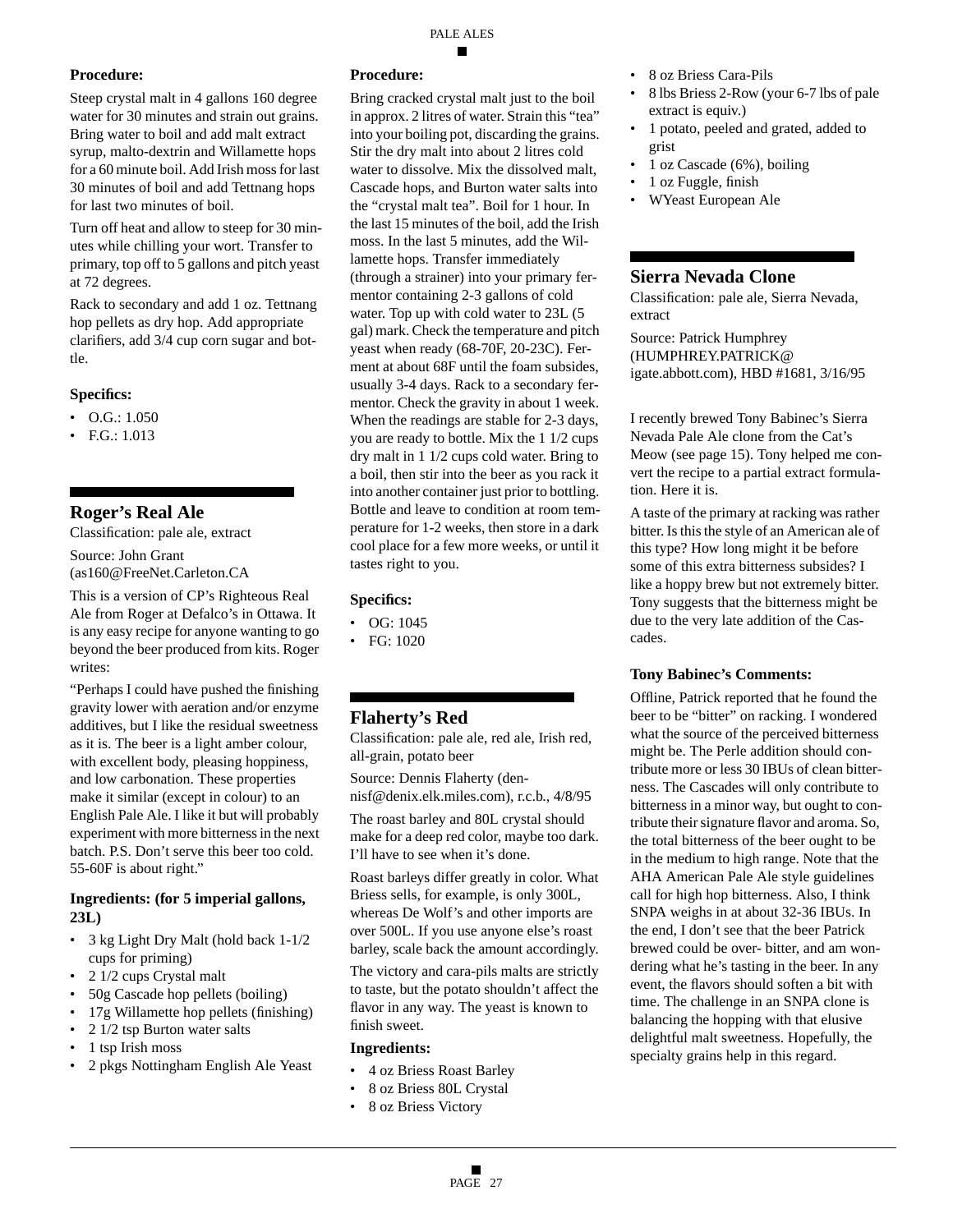# **Ingredients:**

- 6.6# light unhopped malt extract
- 1/2# Cara-pils
- 1/2# caramel
- 1 oz. Perles (boil) 8.5 alpha
- $\cdot$  1/2 oz. Cascade 4.6(?) alpha (15 min. remaining)
- 1/2 oz. Cascade 4.6(?) alpha (5 min.)
- Wyeast 1056

### **Procedure:**

Specialties steeped 1 hour at 155-160 deg. F (68-71 deg. C). 1 hour boil. The %AA of the Perles is higher than Tony's recipe. His calls for 6.5% The %AA of the Cascades were lower (his, 6.3%).

### **Specifics:**

- OG: 1048
- FG: 1010
- Primary: 8 days
- Secondary 12 days +

# **IPA**

Classification: pale ale, India pale ale, IPA, extract

Source: Carl Price (dzyn@msg.ti.com), r.c.b., 4/1/95

I made this recipe several months ago and was very pleased with the results.

# **Ingredients:**

- 5# Pale Malt Extract Syrup
- 4# Amber Malt Extract Syrup
- 1# Crystal Malt
- 1/2# Toasted Malted Barley
- 2 Tsp Gypsum
- 2 oz. Northern Brewers Hops (boil)
- 3/4 oz Cascade Hops (finishing)
- Wyeast Britsh Ale (w/starter)

### **Procedure:**

Hold grains at 150 for 30 mins. Remove, add extracts and proceed as normal with a o ne hour boil. This time I plan to toast my own barley, add irish moss and use dry y east because I don't have time to wait for the starter (and I'm getting cheap :). S orry, don't have the O.G. and F.G. only the ingedient list with me.

# **Amber Ale**

Classification: amber ale, pale ale, all-grain

# Source: Rick Gontarek

(GONTAREK@FCRFV1.NCIFCRF.GOV), HBD #1654, 2/10/95

### **Ingredients:**

- 10 lbs american 2-row pale malt
- 1 lb Vienna Malt
- 1/2 lb Cara-pils malt
- 1 lb light Crystal malt
- $1/2$  lb crystal malt (60L)
- 1/2 cup chocolate malt
- 1 ounce Cascade hops (boil)
- 1/2 ounce Fuggles hops (flavor)
- 1/2 ounce Cascade hops (finishing)
- 1000 ml Yeast starter- Wyeast Chico Ale

### **Procedure:**

Mash grains in 4.3 gallons of water at 75 degC, to bring temp to 67 degC. Hols at 64- 67degC for 1 hour and 20 minutes. Sparge with 4 gallons of 77 degC water. (Mash pH was between 5.0 and 5.5). Collect wort, boil for one hour etc etc. Chill with wort chiller. Pour into fermenter, allowing pelletized hops and cold break to settle for a few hours. Rack wort to another clean fermenter. Aerate, pitch yeast.

# **My ESB**

Classification: ESB, pale ale, bitter, allgrain

Source: Jim Busch

(busch@eosdev2.gsfc.nasa.gov), HBD #1656, 2/13/95

Its not Fullers ESB, but on an engine, its close enough!

### **Ingredients:**

- Munton & Fison Pale ale malt
- Dewolf Munich 3-5%
- Dewolf CaraVienne 3-5%
- Dewolf CaraMunich 3-5%
- 70g Styrian Goldings, 60 min
- 15g Styrian Goldings, 25 min
- 36g East Kent Goldings, 0 min (finish)
- 36g East Kent Goldings, dry hop
- British yeast like Wyeast 1098/1968

### **Procedure:**

Note these are whole hops (5%), reduce if you use pellets. Mash 148F 10 min, raise to 152-4F for 45, raise to 170, lauter.

I actually brew this to an cast out OG of 16.3P and dilute to 13.2P. If you brew a regular version, then go low or skip the Munich malt. I dont list pounds of malt, since this will vary with each brewers system.

### **Specifics:**

- OG: 13.2
- FG: 3.2

# **Bob's Sandia Pale Ale**

Classification: pale ale, extract

Source: Robert Christner

(rchris@jemez.varad.unm.edu), 4/13/95

This is a recipe that appeals to just about everyone who has tried it.

This brew has a fine gold color with a thick creamy white head. This yeast will produce a fine smooth flavor which combines well with the hops to make a brew you make again and again this recipe is great for trying out different hop strategies.

### **Ingredients:**

- 6 lbs light dry malt extract
- 1 lb carapils malt
- $1/4$  cup malto dextrine
- 1 oz northern brewers pellets (boil)
- 2 oz cascade plugs (aroma and dry hop)
- Wyeast (1968) london esb see note below
- 2/3 cup dextrose and small amount of any brewers yeast for prime and bottle

# **Procedure:**

Start wyeast in usual fashion (at least 24 hrs prior). Steep grains at 158F for 15min in 1 gallon water, sparge with 1 gallon  $\sim$ 170F. Start boil with this original 2 gallons add DME, malto dextrine, and northern brewers pellets, boil 45 min, add 1/2 oz cascade, boil 10 more minutes then add another 1/2 oz cascade and turn off heat. Let sit 5 minutes, cool and add to  $\sim$ 3.5 gallons for a total volume 5 - 5.5 gallons. Pitch yeast (should be  $\sim$  1 liter of starter).

Note this yeast (wyeast 1968) activity is low and very little carbon dioxide is given off. This yeast is very flocculant and it will leave bottled beer flat, so just add a small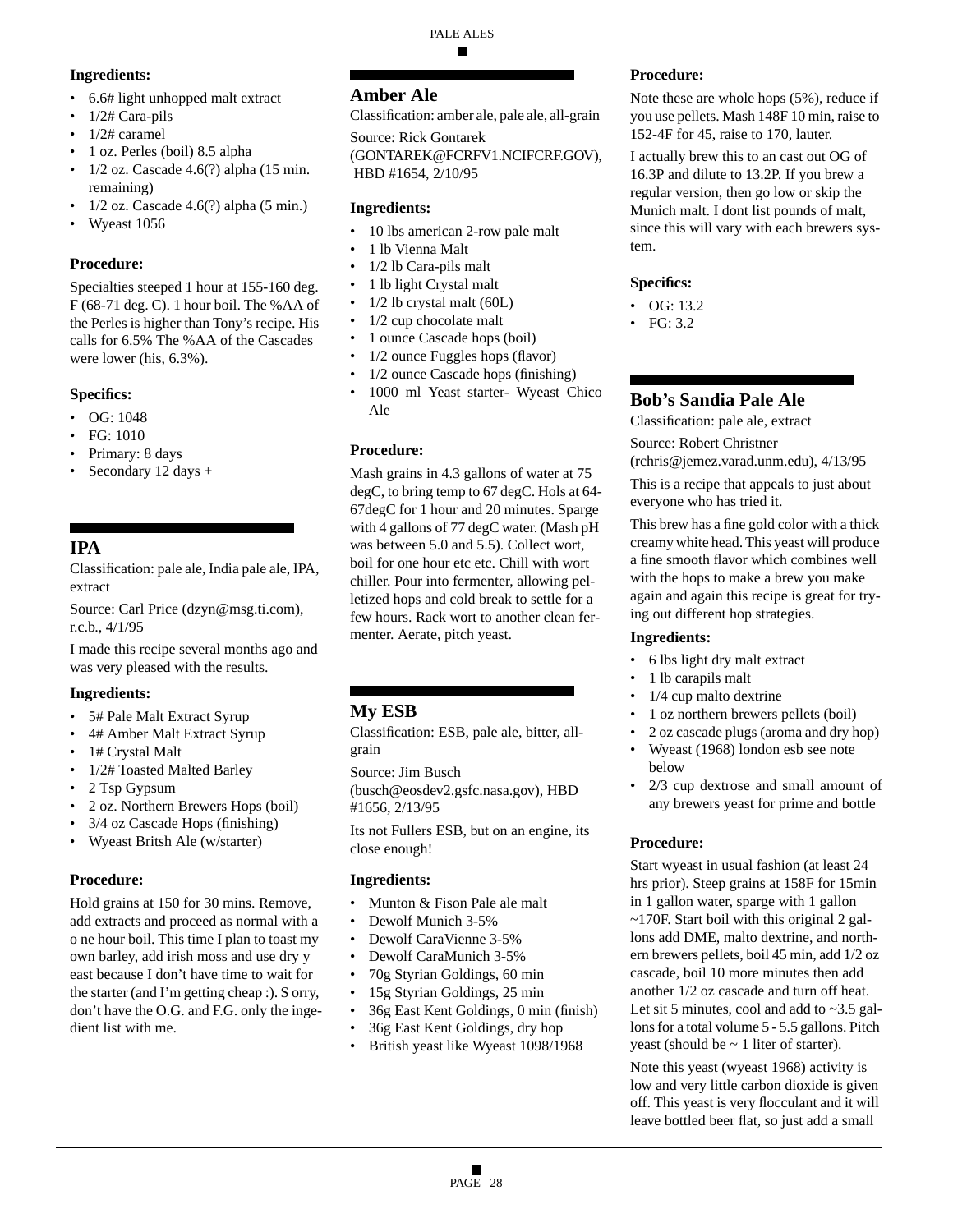amount of any other yeast with the dextrose at bottling to get good carbonation, however it produces a very smooth character to the brew that makes it worth using.

Primary fermentation is complete in 4 days. Rack to secondary and add 1/2 cascade (dry hop). Bottle after  $\sim$  7 days in secondary using 2/3 cup dextrose, and being careful to add additional yeast a 1/4 tsp of any dry yeast is plenty.

#### **Specifics:**

- OG: 1048
- FG: 1008
- Primary ferment: 4 days
- Secondary: 7 days

# **Arizona Pale Ale**

Classification: pale ale, extract, oak chips Source: Jim Volker,

(jimv@sunnet.chotel.com) 03/01/95

As an Arizona resident, I wanted to create a brew compatable with the active lifestyles of myself and other 'Zonies'. Arizona Pale Ale characteristics: is a copper colored (for the Copper State), alchohol content does not impare outdoor activities, ale that is easily quaffable in the summer heat, act as a base recipe allowing other flavor elements to be added.

I have found this Ale is tasteful, alchohol is not prededominant like a full India Ale could be, the flavor of the Oak chips is in the background, and the mouth feel is not heavy. In short, it fits my guidelines. This recipe also serves as a starting point for other Ales.

I used hops for boiling (of course) and flavoring, not for aromatic qualities.

### **Ingredients:**

- 6-7 pounds, pale malt extract
- 1 package Wyeast American Ale Liquid yeast (#1059)
- 2 tsp. gypsum
- Either: 1 pound Crystal malt, 1/2 pound toasted malted barley
- Or: 1 pound Crystal malt, 1/2 pound Victory malt
- 2 ounces Northern Brewer hops (boiling): 10HBU
- 1 ounce Cascade hops (finishing)
- 1 tsp Irish Moss
- 2 cups steamed (sanatized) American Oak Chips (secondary)
- 3/4 cups corn sugar (bottling)

### **Procedure:**

If using Victory malt, toasting is not neccessary since it already is. If not, use standard procedure for toasting grains--spread the grains on a cookie sheet in a preheated oven, cook at 350 degrees for 10 minutes.

Combine all grains in a pot with 1 gallon water. I have found skipping a grain bag obtains a more intense color. Hold at 150 degrees for 30 minutes.

In another pot, heat water for sparging, 1 gallon should do. Sparge grains into the brew pot. I fetched my water from a local Water Mart. This is Reverse Osmosis (RO) water, and could be too thin for a (India) Pale Ale. Thus, I add gypsum. I could have added Burton Water Salts at the expense of quaffability.

Boil wort for 1 hour. Add the Cascade hops and Irish Moss after the boil and for 5-10 minutes to sanatize, as well as obtain flavor instead of mearly imparting aroma.

I did not use a yeast started since the liquid American Ale yeast was less than one month old when purchased.

Age four weeks in the bottle.

### **Specific Gravities:**

- Original: 1.054
- Terminal: 1.015

# **Full Sail Amber**

Classification: pale ale, amber ale, allgrain, Full Sail

Source: Patrick Bardel (prbardel@ucdavis.edu), r.c.b., 4/27/95

I'd like to share a full mash recipe I created and brewed recently for a beer something like the above mentioned. I actually like my recipe a bit better than the original. Its slightly darker, has a bit less malt flavor with a bit more assertive bitterness than FSA.

# **Ingredients:**

- 10.5 lbs Klages malt
- 8 oz 90 L crystal malt
- 2 oz chocolate malt
- $3/4$  oz chinook (11.3 %), 90 minutes
- 1 oz cascade plugs (5.7 %) 15 minutes
- $1/2$  oz cascade plugs (finish)
- $1/2$  oz cascade plugs (dry hop)
- culture of Brewers Resource's English Draft Ale yeast

### **Procedure:**

Mash at 152 F, 90 minutes.

I used a culture of Brewers Resource's English Draft Ale, which has worked well for me in a couple of batches that I've made with it.

#### **Specifics:**

- OG: 1058
- 40 IBU (SUDS calculation)

# **Richard's Red**

Classification: pale ale, red beer, extract, Holy Cow

Source: R.E. Hawkins (rhawkins@iastate.edu), r.c.b., 4/25/95

This beer is modeled on beer from the Holy Cow! brewery.

Sidenote: about 4oz of roast barley & maybe half a pound of dark (120) crystal will be enough to give you nice red.

### **Ingredients:**

- 1 lb munich
- 1 lb dark crystal
- .75 lb cara pils
- 1 lb toasted 2-row
- .25 lb roast barley
- 3.5 lbs light dry malt extract
- 1.3 oz olympic hops at boil
- 2/3 oz cascade hops when heat cut
- Irish ale yeast
- 1.5 oz oak chips

### **Procedure:**

Toast the 2-row grain for 10 minues in an oven preheated at 350 before crushing.

Crush all the grain.

Put the 4 lbs of grain in a grain bag in 4 gal water. If you must use multiple bages, make sure each bag has it's proportion of munich malt; this is where the enzymes are.

Heat the water to 160 and maintain for an hour and a half. Every 10 minutes or so wring out the grain bag, & stir it around. This may be cut to as short as one-half hour if you use an iodine test and it confirms conversion.

Wringe out the grain and put it into a collender (sp?), sieve, or strainer over the water. Slowly pour another gallon (or whatever it takes to get to 5 gallons,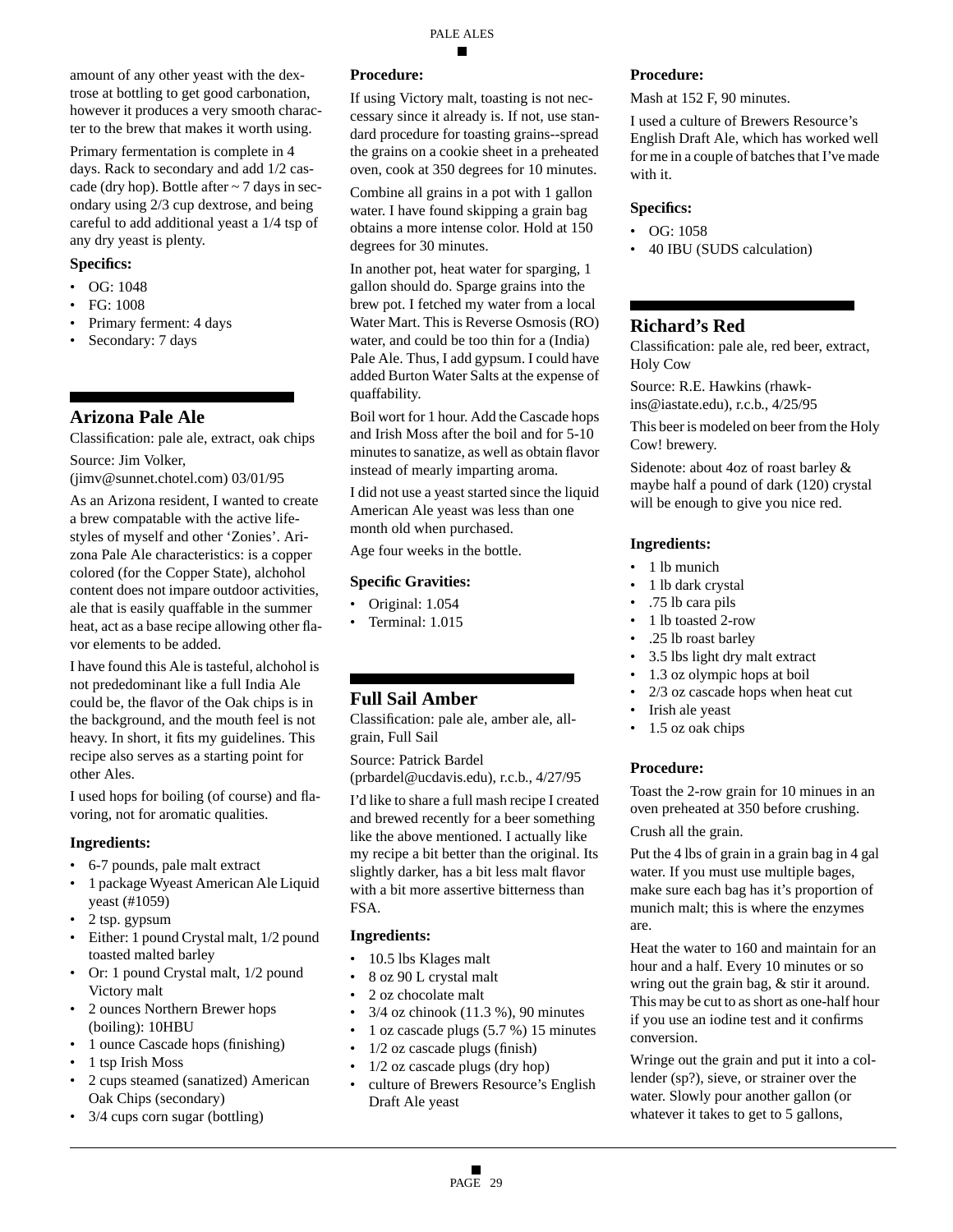depending upon how much you boil off, have already boilded, etc.) of 170 degree water through it to wash off remainng sugars.

Raise to boil, add hops and extract as usual.

Steam the oak chips to sterilie them--i put a bit of water into a pan, and hold them above in a strainer with a lid over it for about 10 minutes.

Toss the hops in the fermenter along with the wort,& add the oak as well (i suggest leaving them all in cheesecloth bags). transfer the oak chips to your secondary as well. If you use a keg, toss them in.

# **Et Tu Brute?**

Classification: pale ale, Saranac, extract, bitter

Source: Michael S Ferdinando (msf2@cornell.edu), r.c.b., 4/25/95

I wasn't trying to copy it, but my recent "Et Tu Brute? Bitter" reminded me of Saranac Pale Ale. It's an all-extract recipe.

It was drinkable in a week, not bad in two, and pretty darn good now (five weeks in the bottle).

### **Ingredients:**

- 2 lbs. (guesstimate) Munton & Fison light DME
- 3.3 lbs. Munton & Fison amber DME
- 1 lb crystal malt
- 2-1/2 oz Cascade hops (boiling)
- 1 oz Fuggles hops (flavor)
- 1/2 oz Fuggles (aroma)
- Edme dry ale yeast (forgot to start the Wyeast English Ale)

### **Procedure:**

I did the usual procedure of bringing 2-gal of water to a high-but-not-boiling temperature (I have no thermometer), and steeped the crushed crystal malt for 30 min, then strained out. I then upped the heat to a boil, added the DME and stirred to dissolve. Then, I added the boiling hops. Boiled 1 hour uncovered. I added the flavor hops, boiled 10 min, covered, then added aroma hops, boiled 2 min, removed from heat. I skimmed out the hops, ran the hot wort through my chiller into my primary, and diluted to 5 gal. Then, I pitched the hydrated Edme yeast.

I racked to a secondary after seven days, and gave it a 2-week secondary fermentation. I primed with 3/4 cup of M&F light DME and bottled.

# **Tyrant Ale**

Classification: brown ale, Pete's Wicked Ale, extract

Source: Jeff Hewit

(jhewit@freenet.vcu.edu), HBD #1719, 5/1/95

I've been trying to brew something close to Pete's Wicked Ale, IMO one of the better widely available micros. I found a number of recipes here and on RCB, all different. I merged what seemed to be the better suggestions from these recipes, plus what I read on the label (without looking, can anyone tell me what two ingredients are indicated on the neck label?) and came up with Tyrant Ale (Tyrants are wicked, aren't they?).

This brew is a bit darker than the real thing, but tastes very similar. I am very pleased with it, and will probably brew it again someday.

### **Ingredients:**

- 6.6 lb amber LME (I used Northwestern)
- 1.0 lb amber DME
- 1.0 lb amber crystal malt
- 0.5 lb chocolate malt
- 1.25 oz Brewers Gold Hops boiling  $(60+ min)$
- 1.00 oz Willamette Hops aroma (end of boil)
- 0.50 oz Willamette Hops dry
- 1 tsp gypsum
- 1 tsp Irish Moss
- Liquid Ale Yeast (I used William's English Brewery Ale)
- 0.75 cup corn sugar for priming

### **Procedure:**

Add gypsum to 2 gal water, and steep grains @150 deg F for 30 min). Add boiling and aroma hops at appropriate times; add Irish Moss whenever you think it's the right time (I've noticed widely varing opinions on this, and I think they're all right) After about a week, transfer to secondary fermenter and add dry hops - prime and bottle after another 2 or 3 weeks.

# **Pete's Wicked Red Clone**

Classification: pale ale, red ale, Pete's Wicked Red clone, extract

Source: Phil Russo (RUSS4036@splava.cc.plattsburgh.edu), HBD Issue #1723, 5/5/95

I tried reproducing Pete's Wicked Red according to the label. Even the Michelob Light drinkers in my house liked it. This was surprising because it came out way darker than the red beer I was trying to recreate.

### **Ingredients:**

- 1/2 lb Roasted Barley
- 1/2 lb Munich
- 1/2 lb Caramel???
- one can of John Bull amber
- one can of M&F amber
- 1 oz EKG fresh hops..bittering..@ 60 min to go
- 1 oz " " " .. " @ 30 min to go
- 1 oz Tettnanger hops.aroma @ 10 Min to go
- ale yeast

### **Procedure:**

I steeped the grains til the boil and then removed. I added the cans of malt extract and boiled for about 60 min...adding the hops as shown above. I forget the OG and FG (I know the people on here love those figures) but it came out a little over 5% alcohol. After it was done fermenting I put it in the beer ball and primed with a little over a half a cup of corn sugar. I threw out the first cup full of yeasty beer but the rest was awesome.

# **Pale Ale**

Classification: pale ale, all-grain

Source: Greg Tatarian (Ana-

tum@aol.com), HBD Issue #1725, 5/8/95

I am not the most advanced brewer, and have tried to perfect my techniques with rather simple ale recipes. This one is simple, but has some subtle flavors.

This is the only recipe I've come up with that I am willing to use again without modifying - hope you like it.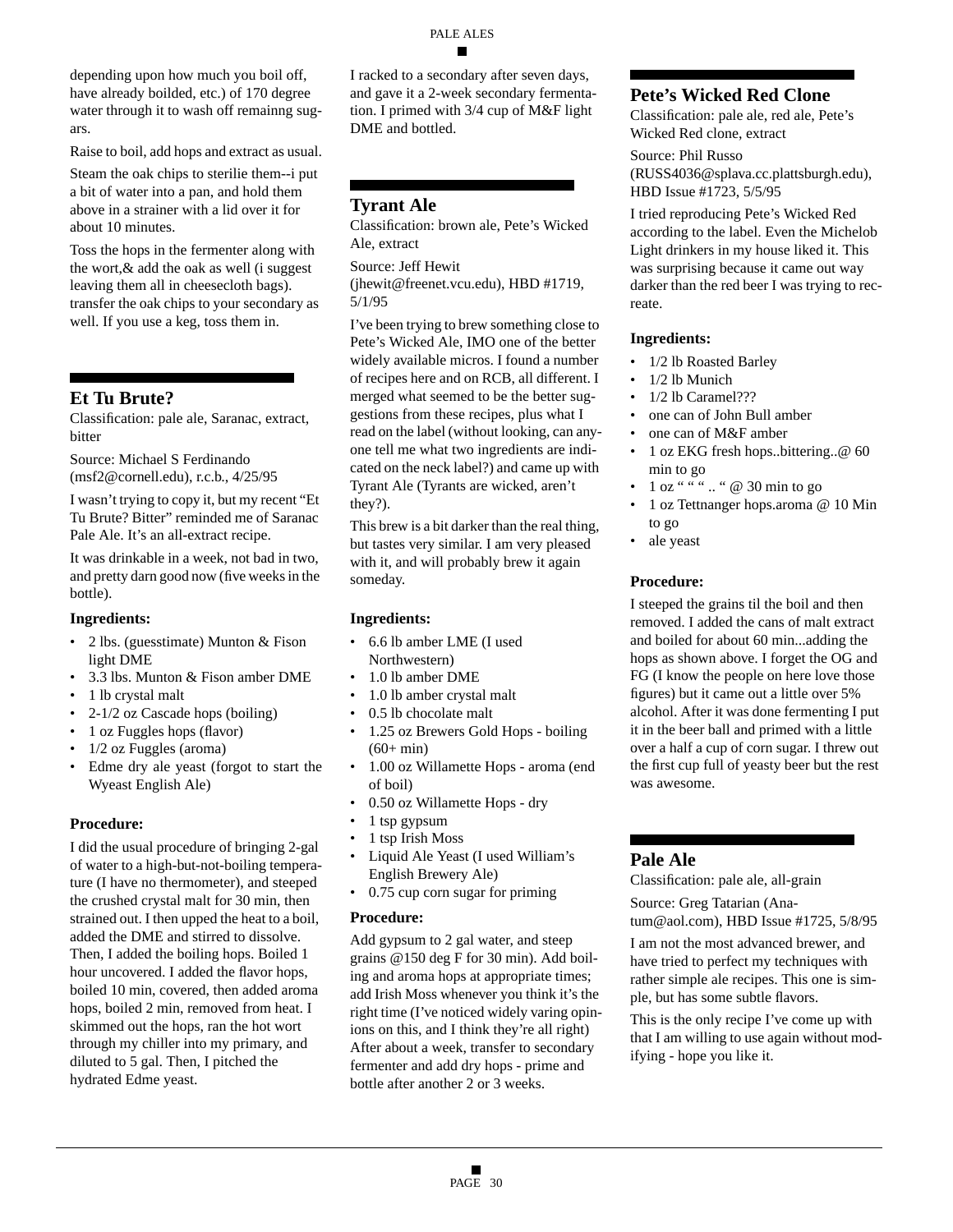#### PALE ALES

- 9.5 lbs. Klages 2-row
- 1.5 lbs. Crystal 40L
- 1 lb. Cara-Pils

**Ingredients:**

- 1 lb. Red wheat malt
- 1.5 oz. Northern Brewers 60 min.
- .5 oz. Cascade 60 min.
- .5 oz. Northern Brewers 30 min.
- .25 oz. Cascade 15 min.
- .75 oz. Cascade dry hop in primary
- 2 Teaspoons gypsum in mash water
- 2 TBS Dextrin powder in boil
- 1 Tsp. Irish Moss in boil
- 1/2 oz. Crushed coriander in boil (yeah, yeah)
- Wyeast 1056 Chico Ale yeast

# **Procedure:**

1.4 qts./lb. mash water

Protein rest @ 125 deg. - 30 min.

Conversion @ 155 deg. - 60 min.

Mash-out 170 deg.

5.5 gal. sparge water, pH 5.5 w/citric acid

Ferment w/Wyeast 1056 Chico Ale yeast - 68 - 70 deg.

5 days primary, 12 days secondary, 10 days bottle before drinking.

# **Pale Ale**

Classification: pale ale, all-grain

Source: Timothy Laatsch (LAATSCH@kbs.msu.edu), HBD Issue #1726, 5/9/95

I just wanted to pass along some comments on the first of a series of pale ales that I'm brewing in an attempt to hone my mashing/ brewing technique. This beer came out pretty good and I would only change a couple things.

Beautiful deep golden color, chill haze, medium bodied, mild hop bitterness, very hoppy aroma and flavor (citrusy!), mild malty finish.

I presume the chill haze is to be expected with a single infusion of klages. A brief protein rest might "clear" this up, but I don't want to hurt the body. I would boost the bittering hops a little and slightly decrease the amount and duration of dryhopping (maybe 0.5 oz for 1 weeks). I also plan to use gelatin for clarification in future batches. The big deficiency from my perspective is maltiness---maybe a half pound of aromatic would make things come alive a little. Any suggestions are welcome.

Note: I have already brewed pale #2 and, of course, I changed too many damned variables at once to determine the predominant influences. Oh well, I have the rest of my life to work out the details. I made some of the changes noted above, substituting toasted malt for aromatic (use what you have), and threw in a half pound of malted wheat just for fun. Mash-in stabilized at 125 F and I immediately heated to rest @ 140 F for 30 min, then on to 156 for 1 hour. Perhaps this brief stint in the protein-rest range will aid in clarification. I also made the classic mistake (read: adventure) of using a different yeast. I bought Wyeast 1084 Irish Ale for an oatmeal stout and then chickened out because I had no 6-row to aid sparging---couldn't let that precious yeast go to waste, so it ended up in pale ale #2. Any ideas what I will end up with here? Brewing in style is over-rated anyway. ;-) The Irish is presently CRANKING away @ 64 F.

# **Ingredients:**

- 9.0 lbs US 2-row
- 1.0 lbs 40L crystal
- 0.5 lbs cara-pils
- 1.0 oz BC Kent Goldings pellets---60 min
- 0.5 oz " 40 min
- 0.5 oz " 20 min
- 0.5 oz " 5 min
- 0.5 oz " steep for aroma
- 1.0 oz " dry-hop, 3 weeks in secondary
- Wyeast 1028 London Ale 500-ml starter

# **Procedure:**

Single Infusion

3.5 gallons

65 min @ 68 C (154 F)

Mashout: Infused additional 1.5 qts. Held 10 min @ 76 C (169 F)

Sparge: Recirculated about 15 qts. Collected 6.5 gallons over 1 hour period

Ferment: 1 week primary, 3 week secondary, 20 C (68 F)

Force-carbonated in keg

# **Specifics:**

- OG: 1057
- FG 1012
- IBU: 22.7 (Suds 3.0)

# **Bass Ale Clone**

Classification: pale ale, Bass clone, extract Source: Rick Hammerstone

(hammer@quasar.eng.pko.dec.com), r.c.b., 5/12/95

I tried some last night (couldn't wait any longer), and it tasted, well, strange. It was flat, which I can attribute to not enough time in the bottle, but the flavor was very fruity and very bitter. The overall taste was somewhat reminiscent of grapefruit juice.

I'm not sure where this flavor is coming from. Is the fruit/citrus flavor coming from the brown sugar? Or is it from the yeast? I don't think that the amount of hops I used should be making this as bitter as it seems to be. Or should it? How much of this will mellow away with age?

# **Ingredients:**

- 3lb Munton & Fison Light DME
- 1/2lb Medium crystal  $(L \sim 50)$
- 1/2lb Dark brown sugar
- 1 oz Fuggles @ 60 min
- 1/2 oz Kent Goldings @ 30 min
- 1/2 oz Kent Goldings @ 2 min
- Wyeast 1098

# **Procedure:**

This was a three gallon batch. I steeped the crystal in 170F water for about 20 min or so, and then added it to the pot. I pitched from a 1 pint starter at 75F, and fermented (primary only) at about 62F for ten days. I didn't get an OG (forgot), but the FG was down to 1.004, so I bottled it last weekend.

# **Specifics:**

• FG: 1004

# **Sister Star of the Sun (1993)**

Classification: pale ale, IPA, all-grain

Source: David Brockington (daveb@alpha.rollanet.org), submitted 06/22/95

This beer won Best of Show at the 1993 CAMRA/Victoria homebrew competition. Of all the beers in my repertoire, the IPA is the one I have brewed the most, and make certain that I always have some around. I like an IPA to have an assertive hop profile, and this beer certainly fits that bill. You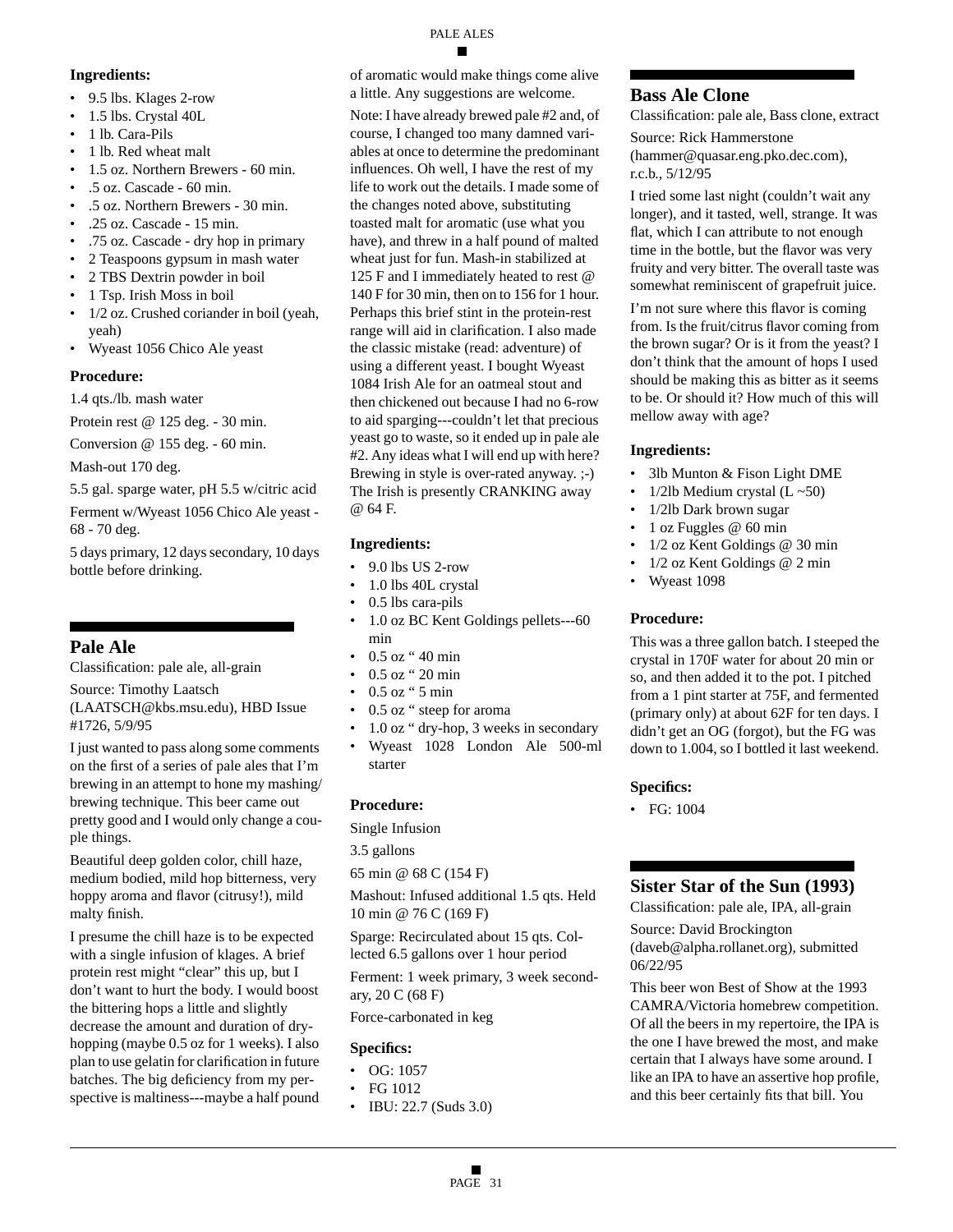will find, however, that it also has a nice balancing maltiness.

### **Ingredients for Five Gallons:**

- 13# Munton & Fison English Pale malted barley
- 3 oz Chinook hops (60 minutes)
- 2 oz East Kent Golding hops (15 minutes)
- 1 oz imported Fuggle hops (1 minute)
- 1 tsp. Irish Moss (@30 minute mark)
- Wyeast 1028 (London Ale)

### **Procedure:**

Mash in a single infusion at 155F for 60 minutes. The hops were, and always are, whole flower. Fermented in a controlled environment at 65F for two weeks. This batch did not use a starter for the yeast, although I highly recommend using a onepint starter for ales. My system is somewhat inefficient, so your extraction may be higher than my reported gravities. As I generally realize 26 points/pound, you should adjust the grain bill accordingly.

This batch of beer resulted in some very nice comments from judges. Several likened it to Anchor Liberty; in fact two judges at the 1993 Dixie Cup initially believed it to be a ringer for Liberty. In 1994 I incorporated several suggestions from better judging sheets, resulting in Sister Star of the Sun, which has remained unchanged since.

### **Specifics:**

- O.G.: 1.061
- F.G.: 1.013

# **Sister Star of the Sun**

Classification: pale ale, IPA, all-grain

Source: David Brockington

(daveb@alpha.rollanet.org), submitted 06/ 22/95

This is the current incarnation of my IPA. This is probably my favorite beer, and I make sure that I have some of it on tap or in bottles at my house at all times. Every batch that I have entered has won at least a second place ribbon at competition. The changes between this beer and the older version of Sister Star are minor but important. The 135 crystal adds a coppery hue and some caramel notes to the maltiness. The wheat merely aids in head retention.

The base malt was changed from M&F to HB because the Hugh Baird is what I get in bulk; I do prefer it to most pale ale malts but M&F works well enough in this recipe. Stay away from domestic 2-row for this beer, or DeWolf-Cosyns Pale Ale malt. Marris Otter- based malts, such as that offered by Crisp Malting, is a stunning malt in this beer.

The conversion temperature had been reduced to 151, more in line with what a pale ale ought to be mashed at. The finishing hop has been doubled, and I now add that while chilling -- I do not boil the hop at that stage. When I keg this beer, (which I will be doing today, in fact) I add a quarter-ounce of fresh imported Fuggles to the keg as a dry-hop. This beer does have an impressive hop profile. In the words of Alan Marshall, this beer is "not for the hop virgin." Marshall rated this beer \*\*\*\* on his four-star scale.

### **Ingredients for Five Gallons:**

- 13# Hugh Baird English Pale malted barley
- 1/4# Hugh Baird 135L crystal malt
- 1/4# Great Western malted wheat
- 3 oz Chinook hops (60 minutes)
- 2 oz East Kent Golding hops (15 minutes)
- 2 oz imported Fuggle hops (while chilling)
- 1 tsp. Irish Moss (@30 minute mark)
- Wyeast 1028 (London Ale), pint starter.

# **Procedure:**

Mash in a single infusion at 151F for 60 minutes. The hops were, and always are, whole flower. Fermented in a controlled environment at 65F for two weeks. My system is somewhat inefficient, so your extraction may be higher than my reported gravities. As I generally realize 26 points/ pound, you should adjust the grain bill accordingly.

# **Specifics:**

- O.G.: 1.060-65
- F.G.: 1.012

# **Fullers ESB Clone**

Classification: pale ale, Fullers ESB, extra special bitter, extract

Source: Christopher R. Vyhnal (Christopher.R.Vyhnal@Dartmouth.EDU), HBD Issue 1766, June 27, 1995

Here's the Fuller's recipe I've been working on for awhile--I haven't yet bottled this particular batch, but it tasted great at racking.

You want an O.G. of around 1.052 - 1.054 (this recipe gave me 1.053). Bittering hops in Fuller's, from what I've read, are not Bullion but Challenger, Target, and/or Northdown (which can be tough to find). Any high AAU, British hop should get you pretty close as long as you finish with Goldings.

The flaked maize is a must and needs to be 8-10% of your total grain bill. I used the dark Belgian candi sugar to try and get a little closer to the right amber/orange color (my first try came out too light).

If you don't want to mash any grains, I'd suggest using another can of M&F, and a pound of corn sugar instead of the grains. You could darken the beer a little by carmelizing some of the extract (leave your kettle on the burner when you add the extract).

### **Ingredients:**

- 3.3# Munton & Fison extra light extract syrup
- 4.5# 2-row malt
- 0.5# crystal (40 deg. L)
- 1.0# flaked maize
- 0.25# dark Belgian candi sugar (275 deg. L)
- 1 oz Bullion pellets (8.5 AAU) 60 mins
- 1 oz Bullion pellets (8.5 AAU) 20 mins
- 1 oz Goldings flowers (4.5 AAU) 20 mins
- 0.75 oz Goldings flowers (4.5 AAU) 10 mins
- 0.25 oz goldings flowers dry-hopped in secondary
- Wyeast 1968 London Ale

# **Procedure:**

1 step infusion, mini-mash @ 154 deg. F for 70 minutes, or until conversion. Mashout @ 170 deg. F for 20 minutes. Sparge w/ 3 gallons water @ 150 deg. F to collect 4.25 gallons.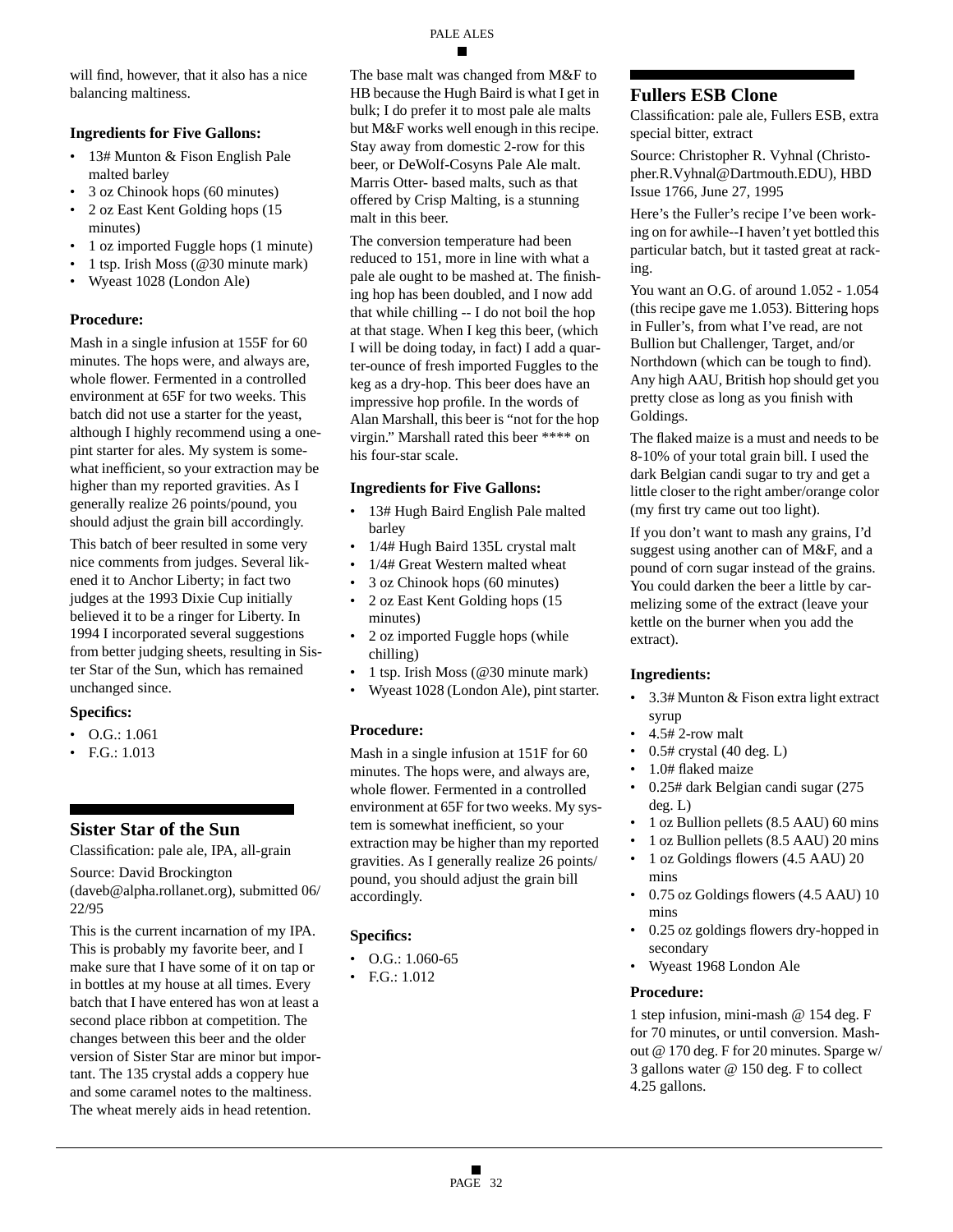#### **Specifics:**

 $\bullet$  OG: 1052-1054

# **Rick's Wicked Summer Ale**

Classification: pale ale, all-grain, Pete's Wicked Summer Brew, lemon

Source: Rick Gontarek

(GONTAREK@FCRFV1.NCIFCRF.GOV), HBD Issue #1744, May 30, 1995

Hi everyone! A few have asked for a clone of Pete's new Wicked Summer Ale. This is not a clone, but an attempt to create a quaffable, refreshing brew for summertime consumption. It is basically a low-hopped ale with wheat malt and some lemon added for flavor. IMHO, a fine brewski for enjoying along with some charcoal-grilled swordfish, grilled red peppers, grilled vidalia onions, and fresh Summer berries. Ah, but I digress...

This is a nice refreshing brew with a hint of lemon. Let me know if you brew and enjoy this one!

#### **Ingredients:**

- 4 lbs. American 2-row pale malt
- 3 lbs American 6-row pale malt (had some sitting around)
- 3 lbs wheat malt
- 1/2 cup crystal malt (40L)
- 1 oz cascade pellets (6.3%AAU)
- 1/2 ounce Tettneng pellets -flavor-(4.5%AAU)
- Grated lemon peel from 2 lemons (do \*not\* use the bitter white pith)
- Juice from 2 lemons
- Wyeast 1056 500ml starter

### **Procedure:**

Step-mash: Add 2.25 gal of 54degC water to crushed grains and stabilize to 50- 51degC for 30 min. Add 1.25 gallons of 93degC water to bring temp to 65degC; hold there for 90 min. Mash out, sparge, etc.

Bring wort to a boil and add Cascade hops. After 30 min, add 1/2 ounce tettnang hops, lemon peel, and lemon juice. Boil for another 30 min or so until volume is about 6 gallons. Chill wort, put into fermenter, let trub settle out for a few hours, transfer clear wort to a sanitized glass carboy, and pitch yeast. OG= 1.052 (for a lighter beer, bring volume to six gallons)

When bottling, add 3/4 cup corn sugar and juice and zest from 2 lemons.

### **Specifics:**

• OG: 1.052

# **Mittelfrueh Brew**

Classification: pale ale, extract Source: Jeff Hewit

(jhewit@freenet.vcu.edu), HBD Issue #1749, June 5, 1995

I recently brewed a batch of ale using the Mittelfrueh hops I received from Boston Beer. Some previous postings described brew hopped with Mittelfrueh as unpleasantly "earthy." I have just tried my batch, which I bottled just two weeks ago, and would also describe the aroma and flavor as "earthy." However, I am very pleased with my batch, and I hope I can control my imbibing so it will have the opportunity to age before it's all gone. For anyone who's interested, here's my recipe.

#### **Ingredients:**

- 6.6 lb Amber LME (I used Northwestern)
- 1.0 lb Amber DME
- 0.75 lb med crystal malt
- 0.25 lb chocolate malt
- 0.25 lb roasted barley
- 1.5 oz Cluster hops bittering 60+ min
- 1.0 oz Mittelfrueh hops 15 min
- 0.5 oz Mittelfrueh hops end of boil
- 1.0 oz Mittelfrueh hops dry hop
- 1.0 tsp gypsum
- 1.0 tsp Irish Moss
- Liquid ale yeast (I used William's California Ale, aka Wyeast American)
- 0.75 cup corn sugar priming

#### **Procedure:**

Steep grains with gypsum @ 150 deg F for 30 minutes. Add Irish Moss whenever you think it should be added. Ferment in primary for about 1 week, transfer to secondary and add dry hops. Bottle after a few more weeks ( I waited 3).

# **American Pale Ale**

Classification: pale ale, American pale ale, all-grain

Source: Timothy P. Laatsch (LAATSCH@kbs.msu.edu), HBD Issue #1782, July 15, 1995

I recently purchased Terry Foster's styleseries book *Pale Ale*. I was quite disappointed that the American Pale Ale category was essentially ignored in this fine treatise on British Pales. Thank goodness for Norm Pyle's most recent article in *Brewing Techniques* regarding emulating and outbrewing your favorite micro, in which he outlines the classic American Pale style quite well. Because I am limited (financially/conveniently) to using American 2-row pale in my brews, I find myself using more crystal malt than recommended by Foster to bump the malty character up a bit, usually around a pound per 5-gallon batch (from various countries of origin and of various lovibond ratings).

### **Ingredients:**

- 9.0 lbs US 2-row pale malt (Briess)
- 1.0 lbs crystal malt (combo of British 50L, US 40L, Special B)
- 0.5 lbs US dextrin malt
- 27-32 IBU from Goldings (bitterness)
- 0.5 oz Cascade or Goldings (flavor)
- 0.5-1.0 oz Cascade or Goldings (aroma)
- 0.5-1.0 oz Cascade or Goldings (dryhop)
- 1 tsp rehydrated Irish moss
- Wyeast Irish 1084 repitched
- gelatin finings

### **Procedure:**

Mash: 1.5 qts per pound total water 90 min @ 152 F.

Boil 90 minutes. 1 week primary, 2-week secondary, one of which is for dry-hopping. Add gelatin finings 2 days before kegging.

### **Fullers London Pride**

Classification: pale ale, Fullers London Pride, all-grain

Source: Rob Haiber (RobHaiber @eworld.com), in HBD Issue #1788, July 22, 1995

There is a book, *Brew Your Own Real Ale at Home*, that has scores of recipes using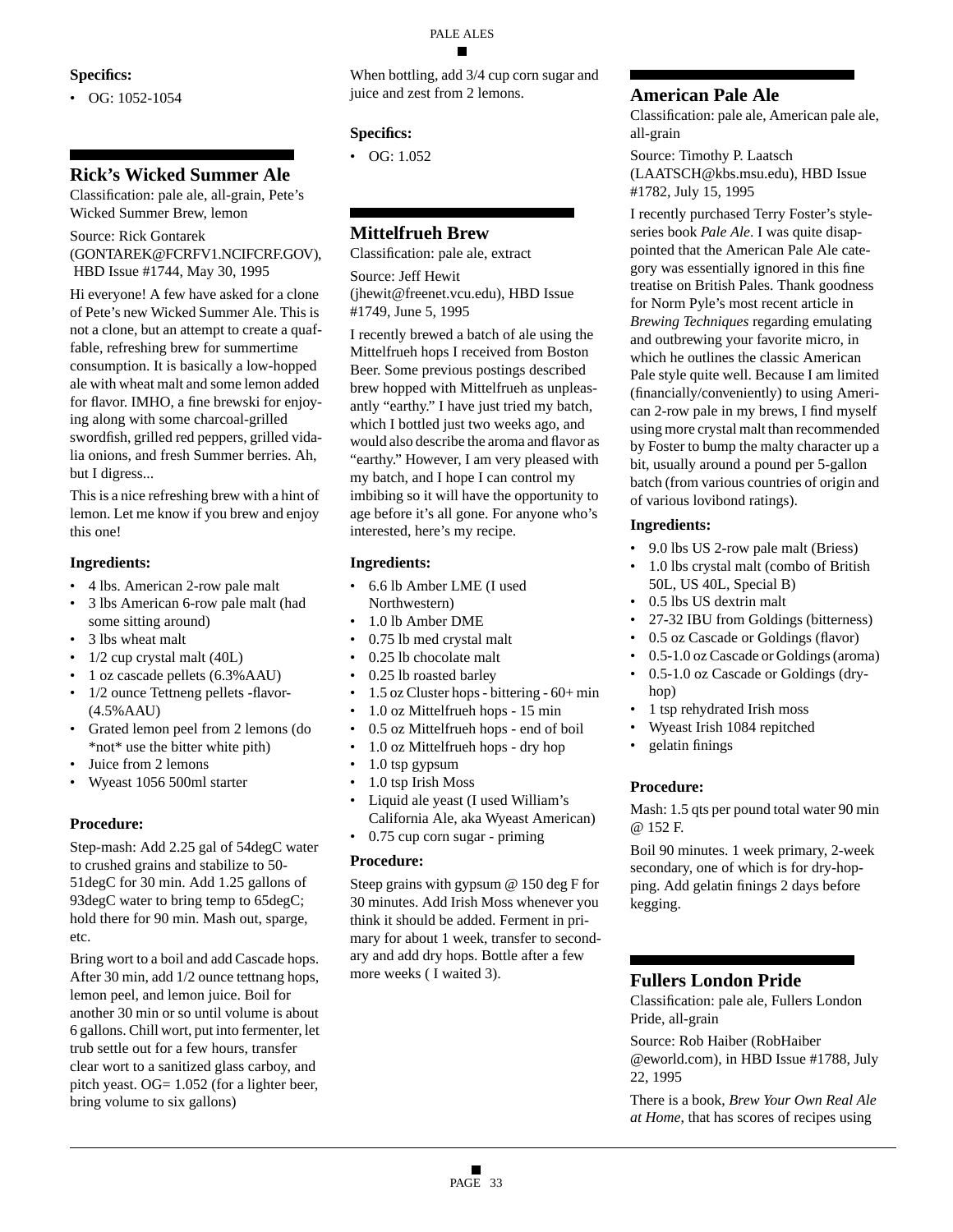Challenger and other British hops. The book contains ACTUAL brewery recipes, and not gereric ones. The book retails for \$14.99 (S&H included with pre-paid orders) and may be purchased from:

The Info Devel Press

Reilly Road

La Grangeville NY 12450

Roger Protz's description: "An astonishing complex beer for its gavity, fine for drinking on its own, or with well-flavoured food. A multi-layered delight of malt and hops, and a deep, intense finish, with hop and ripening fruit notes.

Note: for a partial mash recipe, replace the pale malt with 2,000gm of diastatic malt extract such as Edme DMS.

#### **Ingredients:**

- Pale malt: 2750gm (65%)
- Crystal malt: 430gm (10%)
- Flaked maize: 430gm (10%)
- Invert cane sugar: 640gm (15%)
- Target hops: 20gm (start of boil)
- Challenger hops: 20gm (start of boil)
- Northdown hops: 9gm (last 15min)
- Irish moss: 1tsp (last 15-30min)
- ale yeast

### **Procedure:**

Mash pale, crystal, and flaked maize. Single infusion mash, 65 C, 90 minutes.

Boil 2 hours. Add invert sugar and target hops to boil, then follow schedule listed above.

### **Specifics:**

- OG: 1040
- FG: 1006
- Bitterness: 30 EBU
- Alcohol: 4.6%

# **Light Pale Ale**

Classification: pale ale, American pale ale, extract

Source: tgnee@uno.edu, r.c.b., 7/6/95

I brewed it in May and it made a very refreshing brew as hot weather set in...

You might want to increase the hops amount to 2 oz for extra hoppiness...

### **Ingredients:**

• 6 lbs Alexanders Pale malt extract

- 1.5 oz cascade hops pellets
- 1 packet dry ale yeast
- 3/4 cup corn sugar (for bottling)
- 1 packet knox unflavored gelatin

### **Procedure:**

Add malt extract and 1 ounce hops pellets to 1.5 gallons boiling water. Boil for 30 minutes and add remainder of hops (0.5 ounce). Boil for 10 more minutes.

Place wort in primary fermenter and add water to make 5 gallons. Wait for temperature to reach 70 degrees F and pitch yeast.

After most fermentation activity stops (3 to 4 days), rack to secondary fermenter. Disolve gelatine in one cup boiling water and add to wort. Keep in secondary fermenter one week.

Dissolve 3/4 cup corn sugar in 2 cups boiling water, add to wort and bottle. This beer clears nicely after one week.

# **Hot Summer Nights**

Classification: pale ale, light ale, extract

Source: Robert Balch (balch@nmt.edu), r.c.b., 7/11/95

This beer is light and crisp with a great hallertau aroma...

### **Ingredients:**

- 6lbs extra light liquid malt extract (30% corn in mash)
- 1/2 lb light crystal malt (Lov 10) steeped before boil.
- 1 oz Hallertau 5 minutes into boil (1 hour boil)
- $1/2$  oz Hallertau in muslin bag @ 55 min into boil, and left in primary
- Wyeast German Alt liquid yeast

# **American Light**

Classification: pale ale, American pale ale, light ale, extract

Source: Robert Balch (balch@nmt.edu), r.c.b., 7/11/95

This beer is more hoppy and has a distinct amber color. If you are using dry malt extract you should use about 5lbs total per recipe.

### **Ingredients:**

- 6lbs american light liquid extract
- 1/2 lbs light crystal malt (lov 10) steeped before boil.
- 3/4 oz Cascade hops @ 5 min into boil (1 hour boil)
- 1/2 oz Cascade hops @ 30 min into boil
- $1/2$  oz hallertau @ 55 min (in sock and left in primary)
- Wyeast California Ale liquid yeast

# **Heavy Weather**

Classification: pale ale, summer brew, extract

Source: thaddeus@panix.com, r.c.b., 8/31/95

It's been hot in NYC this summer, but as long as you've got a fridge (and a roomate mellow enough to relinquish space in it in exchange for a homebrew) you can still brew a good beer. To wit: I put together a recipe I like to call Heavy Weather.

100 percent refrigerated ale. For those on upper floors who would rather spend money on new brewing equipment than on AC and electric bills.

### **Ingredients:**

- 1 can Munton's yorkshire bitter
- 2 lbs light malt extract
- 1 lb dark malt extract
- 1 oz goldings hops
- $1/4$  tsp irish moss
- 1 whole vanilla bean (use 1/2 if you hate a sweetish beer)
- Munton's ale yeast

### **Procedure:**

Boil with 1 1/2 gals H2O for 60 mins. add 1/2 the hops, irish moss, and vanilla bean at 15 mins before end of boil. Toss the rest of the hops in 3 mins before done boiling. Have 3 1/2 gals chilled H20 in fermenter and filter in the wert through strainer. Get the batch to 75f or so and pitch the yeast (rehydrated). Agitate the wort, stick on the air lock, and lock it away in the fridge (35f) for 9 days. Prime w/ 3/4 cup corn sugar and bottle away. It was quite drinkable after 2 weeks in bottles, but the longer it stays there, the better it gets.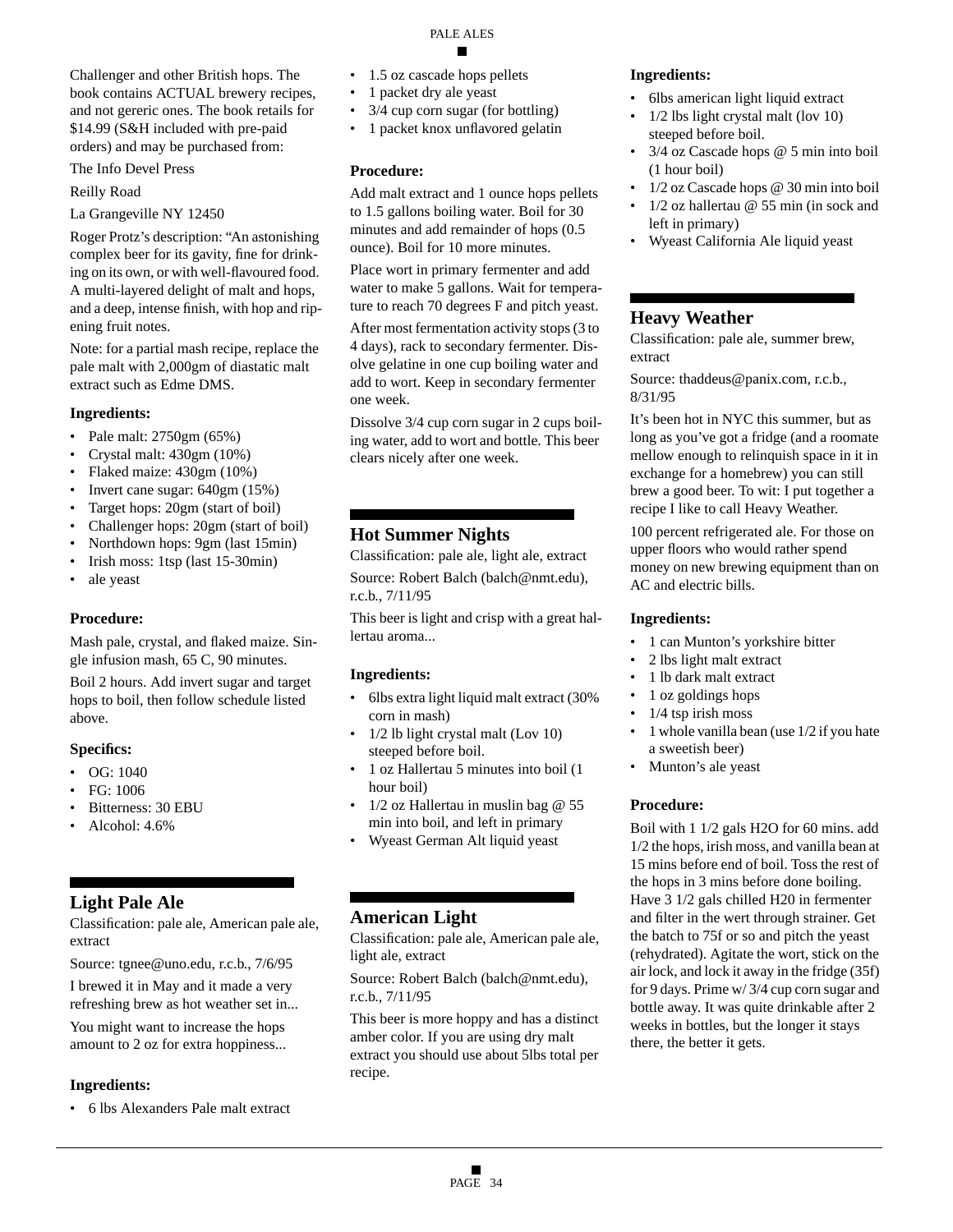# **TGIF Pale Ale**

Classification: pale ale, summer beer, extract

Source: Ed Wyatt (XUUJ75A@prodigy.com), r.c.b., 5/26/95

This is a great lawn mower beer!

# **Ingredients:**

- 6 lbs Light Dry Malt Extract
- 1 lb Crystal Malt 40L
- 1/2 oz Northern Brewer Hops 60 min. (pellets)
- 1/2 oz Northern Brewer Hops 30 min. (pellets)
- 1/2 oz Cascade Hops 10 min. (plug or whole)
- 1/2 oz Cascade Hops dry (plug or whole)
- 1 tsp Irsh Moss 30 min.
- 1 pkg Whitbread dry yeast

# **Procedure:**

Steep crushed grain for 60 min. @ 152F, remove add DME boil 60 min.

# **Too Much Head**

Classification: pale ale, Sierra Nevada clone, all-grain

Source: Roy J. Bourcier (rjbourc@nmia.com), HBD Issue #1797, August 2, 1995

I've been brewing for about 1 1/2 years, all grain for 1 year. For the past 6 months, I've been trying to refine my house pale ale. Started out looking for a SNPA clone, but drifted into more "floral" brew (I LOVE Cascades). With my last batch, I'm getting close - with one problem. The head on this brew is TOO THICK. It's somewhere between whipped cream and lemon meringue. Fun to have around to impress homebrew skeptics, but not what I'm looking for. I figure I probably went overboard with the head retention malts. But maybe something is off in my procedure? Here's a rundown of the brew in question.

# **Ingredients:**

- 8 lb 2 row Klages malt
- 1 lb 20 L Crystal
- 1/2 lb Cara-pils
- 1/2 lb Malted Wheat
- 1/2 oz Perle hops (60 min)
- 1/2 oz Perle hops (30 min)
- 1 1/2 oz Cascade hops (30 min)
- 1 oz Cascade hops  $(2 \text{ min})$
- 1 1/2 oz Cascade hops (dry)
- RO water with 2 tsp Gypsum/5 gal, 1/2 tsp Epsom salts/5 gal,  $1/4$  tsp NaCl/5 = gal
- 1/4 tsp powdered Irish Moss (10 min)
- Yeast Labs American Ale Yeast (16 oz starter)

### **Procedure:**

Protein rest 30 min @ 122F

Mash 154F to conversion

Mashout at 175F and sparge at170F Boil for 60 min.

# **Specifics:**

- OG: 1.052
- FG: 1.007
- **Bass Clone**

Classification: pale ale, extract, Bass clone

Source: Vance Sabbe (sabbe@zymurgy.stortek.com), r.c.b., 8/15/95

This is the recipe of the month from our store's online newsletter.

If you enjoy the taste of this famous imported English Ale you will be pleased to know that there is a homebrew recipe that is very close to the original Bass Ale. Of course you must start by using ingredients from England.

# **Ingredients:**

- 6.6 lbs Munton & Fisons light unhopped liquid malt extract
- 2 1/2 gallons Artesian bottled water or boil and cool water, store in sanitized plastic
- milk jugs
- 1 1/2 lb Crystal Malt 20L
- 1 oz. Kent Goldings hops 5.0 AA (boil)
- 1/2 oz. Fuggle hops 4.8 AA (boil)
- 1/2 oz. Willamette hops (finish)
- 1 tsp Gypsum 1/2 tsp. Irish Moss
- 1 pkg. #1098 British Ale Liquid Yeast
- 1 1/4 cup Light DME or 3/4 cup corn sugar (priming)

### **Procedure:**

Add crushed grains to 2 1/2 gallons of cold tap water, add gypsum. Heat to 170 degrees, remove from heat cover and let sit for 15 minutes. Remove grains from liquid, add liquid malt extracts and boiling hops.

Boil for 60 minutes. Add Irish moss in last 15 minutes of boil. Add finishing hops last 2 minutes of boil. After boiling cover pot and set into cold water bath in sink for 30 minutes. Add 2 1/2 gallons of cold water to the 5 gallon carboy. Add cooled wort to carboy. Shake carboy to add oxygen to wort. Add yeast pkt., shake carboy again to mix yeast.

### **Specifics:**

- OG:  $1.045$
- FG: 1.011

# **Celebration Ale Clone**

Classification: pale ale, Sierra Nevada Celebration Ale, all-grain

Source: Jeff Frane (jfrane@teleport.com), r.c.b., October 13, 1995

There was an early issue of Amateur Brewer (post-Eckhardt, pre-American Brewer, I believe) that had a recipe for Celebration Ale provided by one of the SN brewers.

Here is a 10 gallon version, with a little fiddling. I'm pretty sure they harden the water with gypsum; I know I had to with Portland's soft water.

I've subsequently made versions I liked better, although they weren't as true to the original. I substituted some dextrine malt for some pale (about 2 pounds), and use British caramel malt rather than (yuk) American. Problem is, it's richer and darker that way.

You can't really over-hop this beer, and my experience was that the dry-hopped beer reached its peak after about 4 weeks in the keg. Problem was that the beer usually ran out at about that point. The SN brewer made a similar comment about aging it on the hops (4-6 weeks, I remember) before kegging/bottling.

### **Ingredients: (for 10 gallons)**

- 20# Klages (Harrington's these days)
- 3# Briess crystal malt
- 2 oz Chinook after 30 min
- 1.5 oz Cascade after 60 min
- 1.5 oz Cascade at end-boil
- 1 oz Cascade dry-hopped
- Wyeast Chico ale yeast

### **Procedure:**

Mash at 150 F. for 90 minutes.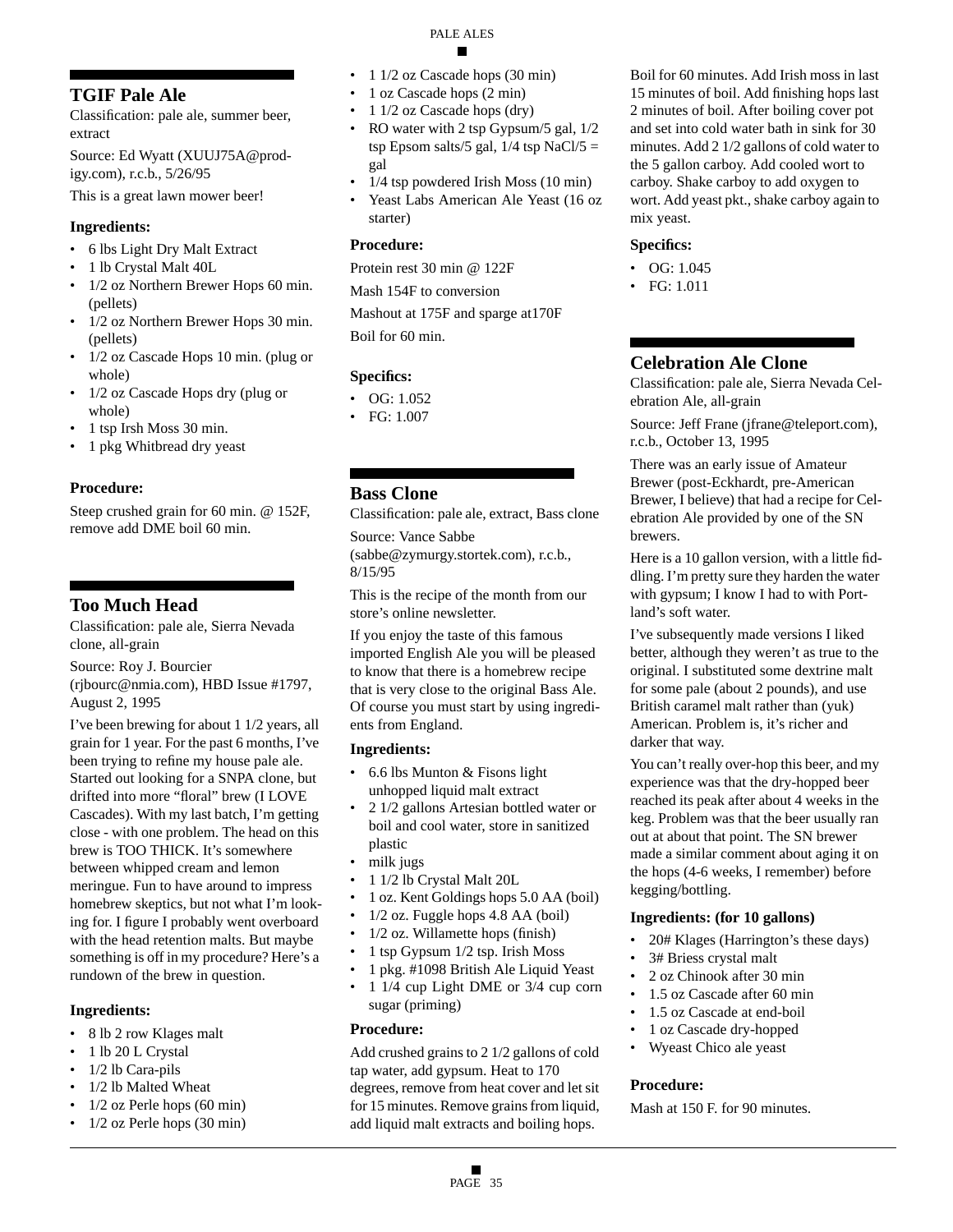#### **Specifics:**

•  $OG: 1.057$ 

# **Pale Ale**

Classification: pale ale, extract

Source: Alan P Van Dyke, (llapv@utxdp.dp.utexas.edu), HBD Issue #1622, 1/4/95

I finally, after a 3 month absence, got to brew a batch of beer on Saturday. Usually, I use liquid yeast, following the manufacturer's instructions & popped the yeast the day before. Unfortunately, that was Thursday, being as that I thought I would get to brew on Friday. Well, I thought that this was the perfect opportunity to do a proper starter. So, following my local homebrew shop propietor's suggestions, I boiled up a pint of H2O with a couple of tablespoons of priming malt in the microwave, put a clean lid on it, & after it cooled, I added the already puffed up package of WYeast British Ale (sorry, don't recall the number). This foamed up nicely, & I pitched it in the wort on the actual brewing day, Saturday.

It's supposed to be a pale ale. Anyway, the problem is that it started to ferment rather nicely, but the head never got more than 3/ 4 of an inch thick. The fermentation has been very active (it slowed down on Monday night some), & the yeast on top looks healthy, but it's just not thick. I did use afilter on the funnel when I put the wort into the carboy, & I had to top it off with about a gallon of preboiled water. I'm not worried about it, but I am curious as to what's going on. Usually I get this head that's 2 inches thick & looks alive. The temp has been sitting at 68, BTW.

A couple of observations unrelated to the above: Sam Adams Triple Bock tastes good on vanilla ice cream. Baptists don't believe in drinking because most of them drink real cheap beer.

#### **Ingredients:**

- 3/4# American Crystal malt
- 1/2# Aromatic grains
- 7# Alexander's pale malt extract
- 1/2# malto-dextrin
- 1/4# turbinado
- 2 tbsp Irish moss
- hops galore (pellets)
- the yeast

### **Light Ale**

Classification: pale ale, light ale, extract

Source: Andy Donohue (andy2@hogpe.ho.att.com), r.c.b., 2/15/95

I made a light ale for my wife that came out

good (after a little aging).

It's got much more hop character than Budswillers but you can leave out 1/2 the hops if that's a problem. I might try something like this again but with 2-row and real rice.

#### **Ingredients:**

- 4# light malt extract (Northwestern)
- 2# rice extract (from a Chinese grocery)
- 1/2# crystal malt
- 2 oz low alpha hops
- Wyeast Chico ale yeast

# **Pete's Wicked Ale Clone**

Classification: brown ale, Pete's Wicked ale, extract

Source: Tim Fields (74247.551@compuserve.com), HBD #1872, 11/1/95

Here is a Pete's Wicked Ale Clone recipe from *Mother Earth News*, Dec '94 or Jan '95 issue.

Note:This recipe is by George Hummel, owner of Home Sweet Homebrew in Philadelphia, PA. It appeared in "Mother Earth News" December 1994, and is used in Cats Meow with the permission of the author.

#### **Ingredients: (5 gallons)**

- 8 oz 2-row Klages Malt
- 8 oz 60 Lovibond Crystal Malt
- 8 oz Special Roast Malt
- 4 oz Chocolate Malt
- 6.6 lbs Northwestern Gold Malt Extract (unhopped)
- 1.5 oz Brewer's Gold Pellets (bittering, 60 minute boil)
- 1 oz Brewer's Gold Pellets (last 10 minutes)
- Wyeast 1056 American Ale yeast
- 1/2 ounce Brewers Gold pellets (dry hopping)

#### **Procedure:**

Here is what I would suggest:

Add grains to a grain bag, steep in 2 Gal water at 155F for 45 mins to 1 hr, stirring occasionally. Remove grains, add extract and bring to a boi l.

Total boil time 75 mins.

-Boil for 15 mins, then add bittering hops.

-Continue for 50 mins, then add aroma hops (10 mins before knockoff)

Cool to pitching temp, pitch yeast (build a starter for the yeast)

Add dry hops after fermentation has completed, so the escaping gas will not carry your hop aroma out of the airlock. I would probably ferment in primary for a week, rack to secondary and add the dry hops after activity had subsided. Others have suggested using primary only, just wait till all fermentation activity has subsided.

# **Cooper's Sparkling Ale Clone**

Classification: Adelaide sparkling ale, Cooper's Sparkling Ale, pale ale, all-grain

Source: Michael Hoopes (decadent@fishnet.net), r.c.b., 12/2/95

I just formulated a recipe ("almost clone") for an Adelaide Sparkling Ale . I based it upon the known OG and hopping schedule for Coopers Sparkling; I added black malt and Crystal 60L to give it some of the character it used to po ssess back when they blended stout with the golden ale.

The yeast is probably t he most important factor; I believe you can culture from a bottle of Coopers or use YeastLabs A01 (they're the same). My recipe is partial mash, with 1 l b. of Belgian candi sugar (added to the boil or as a prime for the secondary) a nd 1 lb. of pale DME.

#### **Ingredients:**

- 5.00 lbs. Harrington 2-row pale
- 6.00 oz. English crystal malt 37L
- 4.00 oz. Crystal malt 60L
- 2.00 oz. Black patent 525L
- 1.00 lbs. DME Australian Pale
- 1.00 lbs. Belgian candi sugar (white) • 0.50 oz. Pride of Ringwood 9.5% (60
- min)
- 0.50 oz. Pride of Ringwood 9.5% (15 min)
- 0.50 oz. Pride of Ringwood 9.5% (2 min)
- Yeast: YeastLabs A01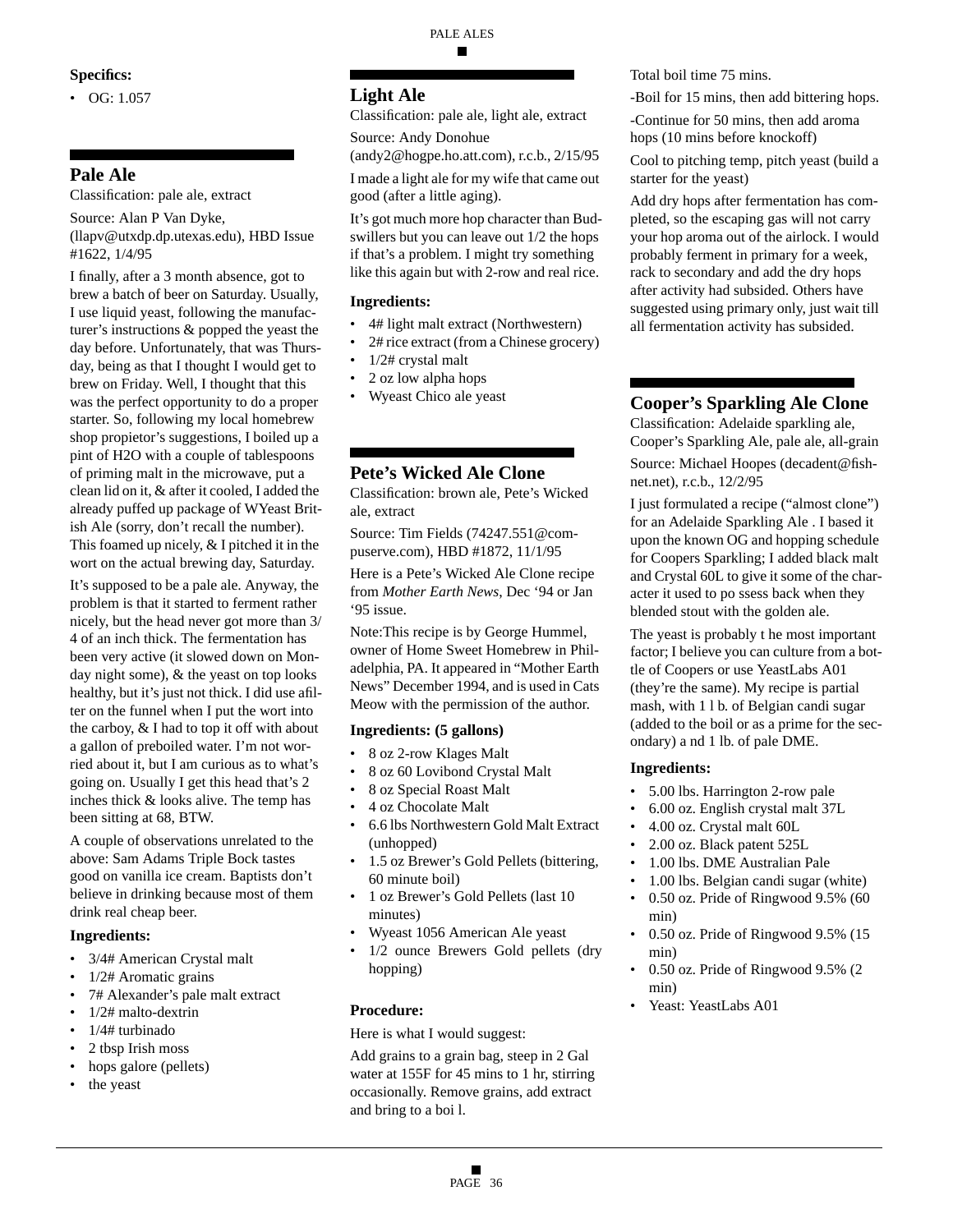# **Dr. Bruce's Skull and Crossbones Old Ale**

Classification: pale ale, all-grain

Source: Bruce A Weisberg (baw2@columbia.edu), r.c.b., 10/20/95

Thick, hoppy with a sexy reddish-amber color. You'll love it!

### **Ingredients:**

- 9 lbs light malt (6-row)
- 1 lb Cara-pils
- 1 lb Crystal malt (medium or dark)
- Ale yeats of your choice (I used Munton dried yeast)
- 4 oz Fuggles hops
- ale yeast

### **Procedure:**

Using light malt only, proceed with protien rest @ 122 degrees f for 30 minutes. Raise temp to 158 f, and add toasted, cara-pils and crystal malts. Mash until conversion is complete, raise temp to 180 and hold for 20 minutes. Sparge until 5-5.5 gallons is obtained. Use 2 oz. hops for boiling, 1 oz for flavoring 10 minutes before end of boil and another oz 2 mintues before for aroma. Primary fermentation is one week, secondary ferm. for another week. Bottle. You have to leave this stuff for a while to mellow it out a bit. Yield will be less than 5 gallons, don't worry as long as your OG is about 1.050 (of course a little higher is fine

### **Specifics:**

• OG: 1050

# **Delightful IPA**

Classification: pale ale, India pale ale, Wild Goose IPA, extract

Source: mattj1066@aol.com, r.c.b., 5/13/ 95

Just thought I'd share my favorite IPA recipe. It is a cleanly bitter ale with a floral aroma that is modeled after Wild Goose, from Cambridge, MD. This is using extracts from Williams Brewing.

### **Ingredients:**

- 0.5 lbs amber crystal, steep until boil
- 6 lbs. English light malt extract: boil 60 min.
- 1 oz. Galena (11% a.a.): boil 60 min
- 1 oz. Willamette whole leaf hops (4% a.a.): boil 10 min.
- 1 oz. Willamette: put in nylon hop bag and pour the hot wort over it in the primary.
- English brewers yeast

# **Procedure:**

You can carry the hop bag over into the secondary if you rack. This English brewers is so fast it really finishes before you need a secondary. If you do rack, or when you bottle, the hop nose will hit you like a baseball bat. Oh, its good.

# **Too Sweet Clone**

Classification: pale ale, extract

Source: John Herman (jmherman@gonix.gonix.com), HBD #1881, 11/11/95

I just got done tasting My concoction of Bill Pemberton's Too Sweet Ale (see page 2) and let me tell you, my batch came out perfect! This is the batch of beer I brewed that had white spots at the top. Be aware of the judging, I am not a judge, I just judged it based on my experiences of tasting English Brown Ales.

### **Ingredients:**

- 3.3 lbs M&F Unhopped Amber Extract (boil 30 mins)
- 3.3 lbs M&F Unhopped Light Extract (boil 30 mins)
- .5 lbs Crystal Malt 60L
- 1 oz Northern Brewers Plugs (boil 30 mins)
- .5 oz Northern Brewers Plugs (boil 20 mins)
- .25 oz Cascade Pellets (boil 10 mins)
- .25 oz Cascade Pellets (boil 0 mins, let sit for 20 mins)
- M&F Dry Ale yeast
- 1/4 teaspoon Irish Moss (boil 10 mins)

### **Procedure:**

Add Crystal malt to 1 1/2 galls of cold water and bring to a boil. Remove Crystal malt, add extract and 1 oz of Northern Brewers Hops. Boil for 30 mins adding 1/2 oz of Norther Brewers Hops at 20 mins, 1/ 4 oz of Cascade Hops at 10 minutes, Irish Moss at 10 minutes, and 1/4 oz of Cascade Hops at the end of the boil. Remove heat and let sit for 20 minutes. Strain into primary fermenter. Add 3 1/2 galls of cold water. Cool using a submersion Wort Chiller to 70

degrees (f). Add yeast. Ferment at room temperature. After one week in primary, transfer to secondary fermenter and let sit at room temperature for one week. Transfer to bottling bucket, add 1 pint of boiled water with 3/4 cup of corn sugar for bottling. Bottle and wait.

#### **Specifics:**

- OG: 1050
- FG: 1014

# **Alex's Delicious E.S.B.**

Classification: pale ale, ESB, bitter, extract Source: alex@conline.com, 12/22/95

### **Ingredients:**

- 6 lbs munton's amber dry malt extract
- 1 lb 60l crystal
- 4 ounces british chocolate malt (for a smoother, less burned flavor)
- 1 oz. 5.3 alpha East Kent Goldings 60 minutes
- 0.5 oz. 4.5 alpha Fuggles 30 minutes
- 0.5 oz. 5.0 alpha tetnanger 10 minutes
- 1 oz. 3.5 alpha Saaz 5 minutes
- 1 oz. 3.5 alpha saaz dryhop in secondary
- 2 tbsps of gypsum
- 1/2 t-spoon of irish mos fifteen minutes before end of boil
- wyeast London Ale Yeast
- $1/2$  c corn sugar to prime

### **Procedure:**

Put grains in 1.5 gal of water and bring to a boil. Remove grains, take pot off heat, and add gypsum and malt extract. Stir well until extract is thoroughly disolved. Put back on heat and bring to boil. Add Goldings. Wait thirty minutes and add fuggles. Wait fifteen minutes and add irish moss. Wait another five minutes and add tetnanger. Wait five minutes more and add Saaz. Cool when hour is up and sparge into fermenter. Pitch yeast. Rack after four days and dryhop for three weeks in secondary.

This beer should be fermented between sixty five and seventy degrees. You want some esters in an ESB for complexity. The chocolate malt will give the beer a roasted taste in the background. I do not call this an english ESB because of the german and czech hops used for flavoring and aroma but it's every bit as tasty.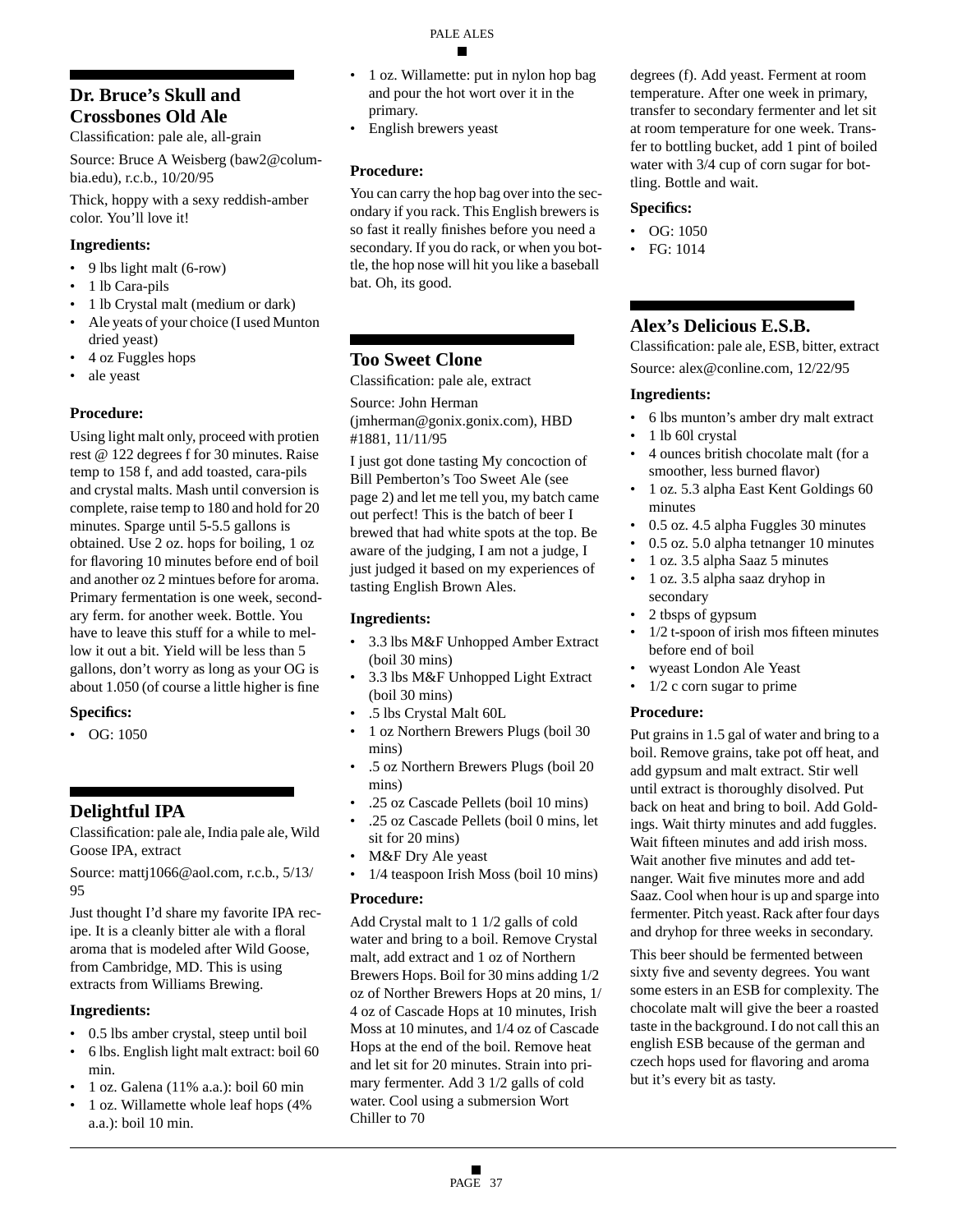#### **Specifics:**

- OG: 1050-1052
- FG: 1010-1012
- IBU: 32-33.5

# **Groovy Time Pale Ale**

Classification: pale ale, extract

Source: Philip Scoggins (recorde9@telalink.net), r.c.b., 2/21/96

After a week and a day in the bottle... it's GREAT! Think that the slow warming of the 2 gallons of water with the crystal malt might have produced some unfermentables resulting in my high final gravity, but it's a great beer so who cares!

Alright, that was my turn, let's get some recipe trading going. I'm looking for a Black Dog Pale Ale taste alike in case anyone has replicated that one in particular...

### **Ingredients:**

- .5 lb 120L Crystal Malt
- 6.6 lb Home Brewery Light Malt Extract (3.3 hopped, 3.3 unhopped)
- 1.5 oz Saaz Hops
- .333 oz. Fuggles Hops
- .5 oz. Cascades Hops
- Doric dry ale yeast
- 3/4 cup corn sugar (priming)

### **Procedure:**

In 2 Gallons of Water I Added the cracked Crystal Malt, heated and removed at 170 deg. f (Approx 30 min) Added the hopped and unhopped extract along with 1 oz. of the Saaz and .333 Fuggles at beginning of boil (boiled for 75 min total) Added .5 oz. Saaz last 10 minutes Added .5 oz. Cascades then cut off the heat.

Had made a yeast starter of 4 Tbls of brewing sugar in 2 cups of water (boiled) then poured into sanitized grolsh bottle with an airlock on top, when it reached 90 deg. f I pitched (2) 5 gram packs of Doric dry ale yeast, it was bubbling like crazy when I pitched it about 45 minutes after pitching the yeast into the bottle.

I used Crystal Springs bottled spring water, nasty water in Smyrna Tennessee.

Primed with 3/4 cup brewing sugar.

### **Specifics:**

- OG 1.048
- FG 1.020

#### PALE ALES ■

# **Nebraska Red**

Classification: pale ale, red ale, extract

Source: Paul McFarland,

(Bucket@aol.com), HBD #1993, 3/25/96

I would like to thank those fine people that replied with advice about my Honey-Wheat recipe. It will be racked and bottled soon, and I'll post the result.

I have been experimenting recently, trying to make an amber - red ale (Along the lines of a red dog clone) and have been moderately successfull with the following recipe.

My Friend George Shutelock has pronounced this recipe a Russian Red Bitter, and since it practically blew the lid of my fermenter, I dubbed it the "Red Russian Atomic Ale", after more consideration, since it does not run true to any given style, I have renamed it............ enjoy.

This ale is very lightly hopped, it does have a nice balance between the sweetness added by the crystal malt and the hops that were used. Next time I try this recipe (Which will be soon) I will use more hops to bring up the bitterness a little. But for now, I have a very nice red ale that is highly enjoyed by my friends that normally don't light darker beers.

# **Ingredients:**

- 6.6 Lbs Munton & Fison Amber Malt Extract (Unhopped)
- 1.0 Lbs Crystal Malt (Steeped 45 minutes at 150-170 F)
- 2.0 Oz Roasted Barley (Same as above)
- 1.0 Oz Cascade Hops (for bittering, First wort Hopped, added with specialty grain,
- steeped 45 minutes then boiled for one hour)
- 0.5 Oz Cascade Hops ( For flavor, Boiled 15 minutes)
- 0.5 Oz Cascade hops (for aroma, Boiled 2 minutes)
- 1.0 Tsp Irish moss, (Rehydrated and added for fining added for last 15 minutes of boil.)
- 2 6 Gram packets of Muntons Dry yeast. (Rehydrated and started in a quart of
- boiled / cooled water-extract slurry.

# **Procedure:**

Wort cooled to 85 F, aerated by stirring, and pitched the yeast starter at 85F.

### **Specifics:**

- OG: 1062
- FG: 1015

# **Liquid Sunshine**

Classification: pale ale, bitter, all-grain Source: Mike Hughes,

(mikehu@lmc.com), HBD #1993, 3/25/96

Here's a real simple one that resembles an English Bitter This is what I brew most of the time, I call it "Liquid Sunshine".

Note: You may want to vary the amount and/or type of hops, depending on the bitterness you desire. I have recently started making this using the "Early Hop Addition" method discussed here in this very forum. The results have been more than spectacular. I have started using Columbus

hops (A=15%!!!) and just throwing them into my boil kettle at the start of the sparge. The beer has NOT been overly bitter as would be expected, but you can definitely taste the hops (yum!). Also, I too use a converted keg system, and usually brew 15 gallon batches. One keg for mash tun, one keg for boil kettle. I use an 80 quart cooler fitted with a slotted copper manifold for my lauter tun. You may want to consider doing this, as I have been very happy with my system.

### **Ingredients: (for 10 gallons)**

- 16 Lbs. 2-row Barley
- 2 Lbs Crystal Malt (medium)
- 3 Oz. Cascade hops
- 1 Jar Grandma's Molasses (unsulphered)
- Yeast 1098 liquid yeast

### **Procedure:**

1) Add crushed grains to 4.5 Gallons of 140 deg. water for protein rest @122 deg. for .5 hr.

2) Raise to 152 deg. for mash (1 - 1.5 hrs) 3) Sparge with 170 deg. water to get 11 gallons.

4) Boil for 1 hr.(with molasses and hops) 5) Cool wort and pitch yeast.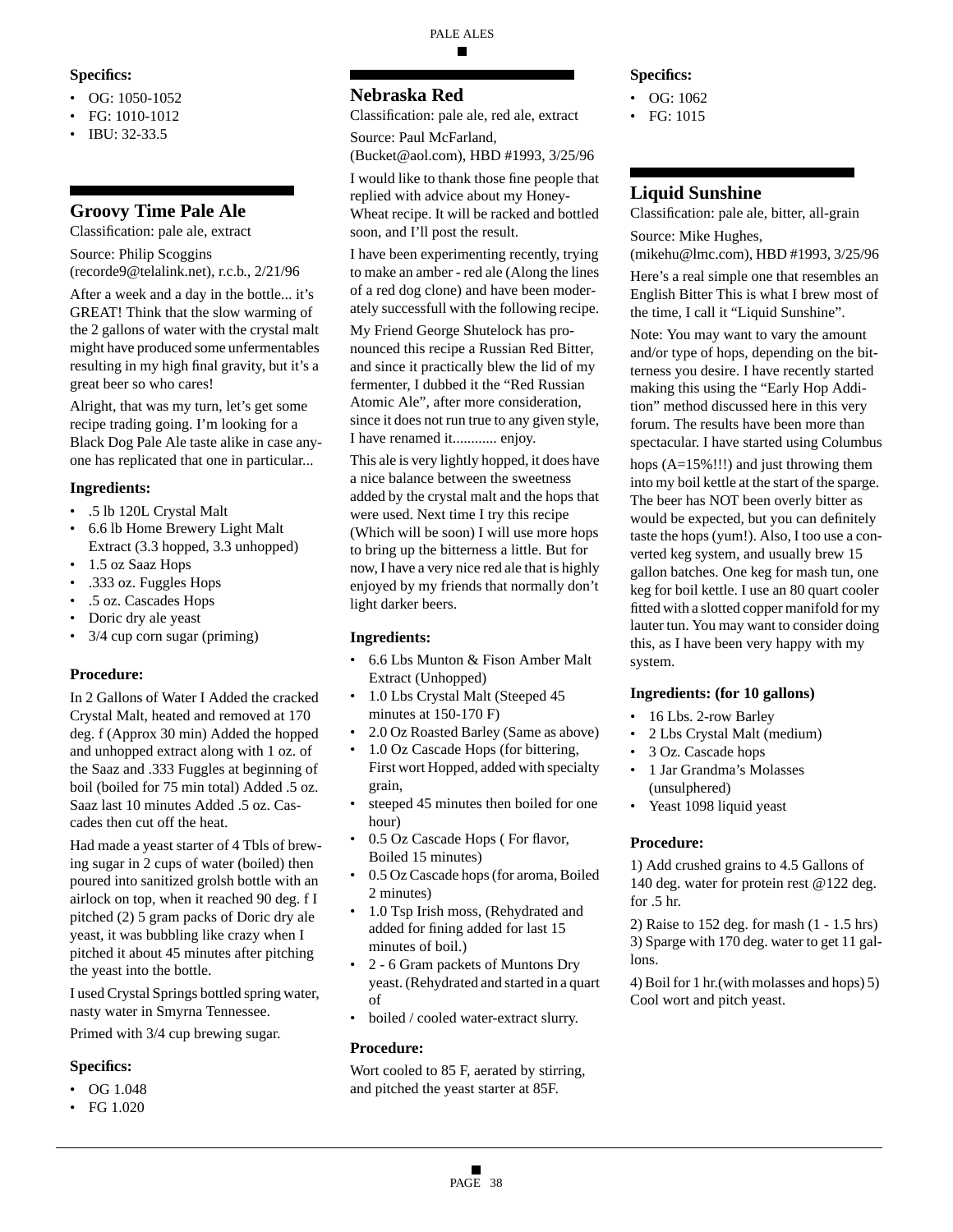# **India Pale Ale**

Classification: India Pale Ale, pale ale, extract

Source: Dale Hosack

(dhosack@frasier.ssd.lmsc.lockheed.com) , r.c.b., 3/8/96

I like this one, although it could use a little more hops.(but then, I'm a hophead).

### **Ingredients:**

- 4.00 lb. Amber Dry Malt Extract
- 4.00 lb. Light Dry Malt Extract
- 1.00 lb. Crystal 20L
- 2 tsp gypsum
- 1 tsp Irish moss at 10 minutes
- 1.20 oz. Northern Brewer 7.9% 60 min
- 1.50 oz. Cascade 5.6% 5 min
- Wyeast 1056 Chico

### **Specifics:**

- $\bullet$  OG: 1070
- FG: 1017
- Alcohol: 6.8%

# **Pete's Wicked Ale**

Classification: pale ale, Pete's Wicked Ale clone, extract

Source: Dale Strommer (dale@mayfield.hp.com), r.c.b., 3/14/96

Here is an extract recipe for Pete's Wicked.

### **Ingredients:**

- 2 cans Unhopped light Extract
- 1 lb Crystal Malt
- 1 oz. bullion hop
- 1 oz. Cascade hops
- 1 oz. Fuggles
- Ale Yeast

### **Procedure:**

Put the 1 lb crystal malt in hop bag and put in gallon of cold water. Bring water up to a boil, then remove bag of crystal with strainer and throw away(you made a tea with the cystal). Remove from heat and add 2 cans of Unhopped light extract. Bring back to a boil and add 1 oz bullion simmer for 30 minutes. Then add 1 oz. cascade hop and simmer for another 15 minutes. Then add 1/2 oz Fuggles simmer for 15 minutes. At last minute add other 1/2 oz. of fuggles.

# **Honey Bitter**

Classification: bitter, honey ale, pale ale, extract

Source: Bruce Taber (BRUCE.TABER@NRC.CA), HBD #1980, 3/9/96

This is a real easy way to make an outstanding brew. I never thought to combine honey with a bitter until I tasted one that a buddy made. Where the idea came from I don't know. If you don't drink bitters, that's OK. The residual sweetness of the honey blends beautifully with the bitterness resulting in a rich, amber ale the goes down real easy. I've made ales with honey before and didn't like the aftertaste, but this one has none of that.

# **Ingredients:**

- 4 lb Brewmaker Victorian Bitter kit (1.8 kg)
- 2.2 lbs clover honey  $(1.0 \text{ kg})$
- yeast as supplied in kit

# **Procedure:**

Half of supplied yeast nutrient in primary, other half goes in secondary. 15 min. boil. I have only used this particular bitter kit but if it isn't available to you then just try another brand and let me know what you think.

# **Specifics:**

- OG: 1030
- FG: 1005

# **Basmati Pale Ale II**

Classification: pale ale, rice, light beer, allgrain

Source: Bart Thielges (bart.thielges@Xilinx.COM), HBD Issue #1972, 2/29/96

We originally formulated this recipe because the Shade Tree Brewery (a.k.a Paul's driveway) was prone to producing deep, flavorful, chewy brews. Our friends "who don't like beer" seemed to shy away from our keg and crack open a Coors Light instead. The solution - brew a rice beer for them.

Unexpectibly, we stumbled across a beer that tastes good to us too. I'd like to share the recipe.

#### **Ingredients: (for 19 gallons)**

- 25 lb. Domestic Pale malt
- 1.5 lb. Carapils
- 1 lb. Flaked Maize
- 6 lb Basmati rice
- 1 Hindi aphorism
- 2 lb. Honey
- 2 oz 5.3% Stryian Goldings 60 min
- 2 oz 5.3% Stryian Goldings 30 min
- 1 oz 3.3% Saaz 15 min
- 1 oz 5.3% Stryian Goldings 5 min
- 1 oz 3.3% Saaz 0
- Wyeast Irish and German ale yeast

### **Procedure:**

Before the mash, the rice was cooked for about 20 minutes in a larger than normal amount of water - a sort of soupy texture. This prevented Paul's housemates from raiding the rice for lunch.

Single infusion mash at 152F, sparged to 16 gallons of wort.

About midway through the boil, invoke the Hindi aphorism, thumb your nose in the general direction of Munich, and say "Nicht Reinheitsgebot". The OG of the wort was 1.078. Yeasts used were stepped up Wyeast strains : Irish and German ale (I forget the numbers). Three batches had German, one had Irish.

The remaining 14.5 gallons left at the end of the boil was split evenly into 4 glass carboys for fermentation. 3/4 to 1.5 gallons of water was added to each primary to dilute down a random amount, insuring that we won't be able to exactly duplicate this recipe. The FGs ranged from 1.010 to 1.012.

### **Specifics:**

- OG: 1.078
- FG: 1.010-1.012

# **Sierra Pale Ale**

Classification: pale ale, Sierra Nevada clone, all-grain

Source: Mark Redman (brewman@vivid.net), HBD Issue #1975, 3/4/96

This is what this group is all about! I recently posted a request for a recipe which clones Sierra Nevada Pale ale, and the response was fantastic. Most of the recipes were very similar, so I would imagine they are pretty close to the real thing. Anyway, the resulting beer was just amazing! I've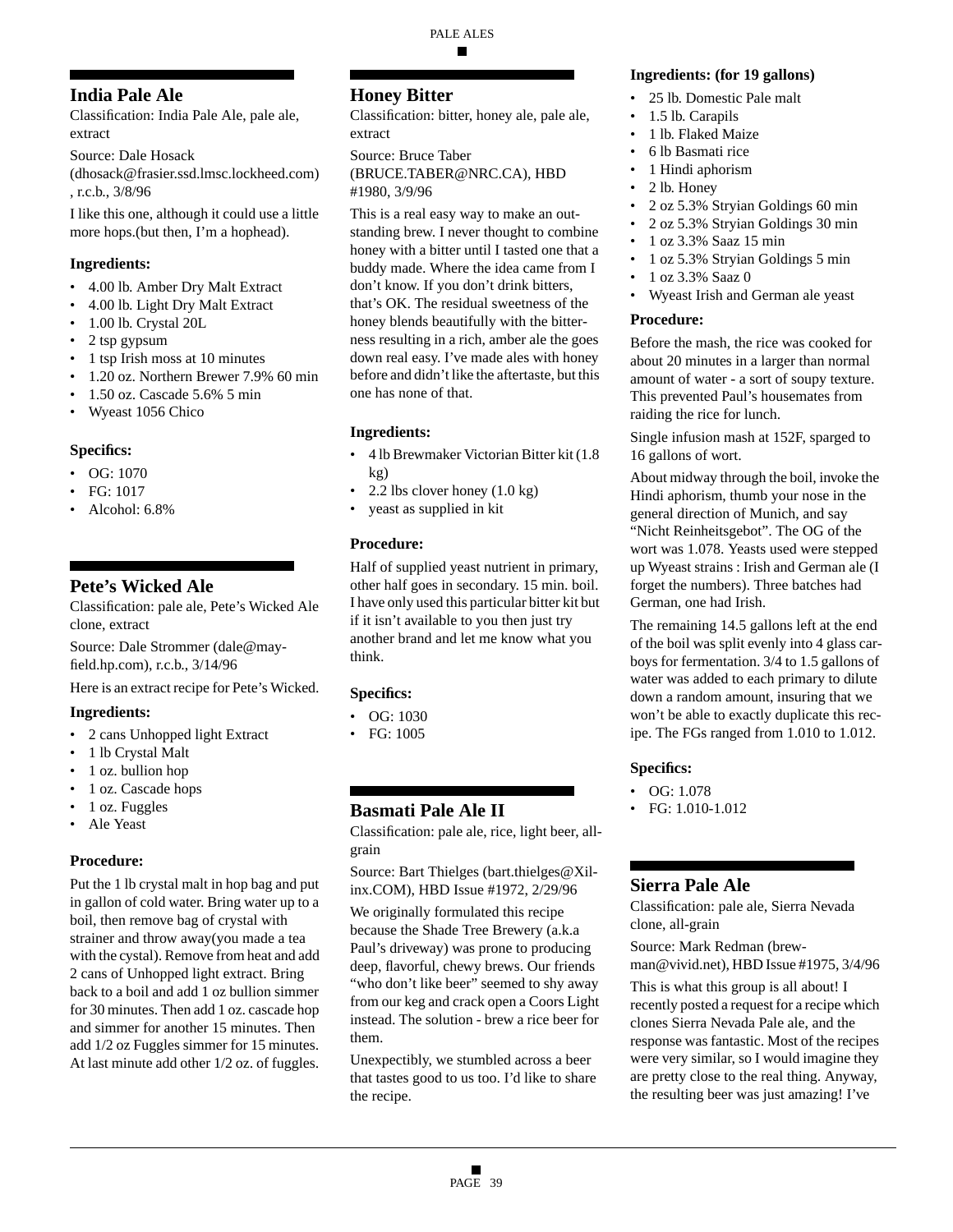been all-grain brewing for a few years, and most of my ales have been attempts to reproduce traditional English ales (Hugh Baird malt, Kent Goldings and Fuggles hops, British yeast, etc), but I've always felt something was "missing". I realize now that it is my preference for American style ales. Whether it is the Cascade hops or the Chico yeast, I don't know, I just prefer the taste. Anyway, for those of you who enjoy Sierra Nevada Pale Ale, but have never tried to brew it, here's my resulting recipe.

The resulting beer was above my expectations. Great hop aroma, nice lingering bitterness with a balance of malt flavor. I didn't dry hop, but the aroma is still very strong, so unless is disappears after a few weeks I won't bother with the dry hopping. If I close my eyes, I would swear I'm drinking the real thing. Anyway, thanks for all the input from you folks, it was great. There is no way I could have received such great info without this digest!

### **Ingredients:**

- 8 lbs. Great Western domestic 2-row malt
- 3/4 lb. 50L crystal malt
- 1/2 lb. CaraPils malt
- 1 oz. 8.3 AAU whole Perle hops (75 min. boil)
- 1/2 oz. 6.0 AAU whole Cascade hops (15 min. boil) (Total IBU is about 33)
- 1 oz. whole Cascade hops (steep while cooling)
- 1 pint starter, Wyeast #1056 (Chico)

# **Procedure:**

1 1/2 tsp gypsum (my water is rather soft) in mash. Lactic acid added to sparge water for pH 5.7.

122 degree protein rest for 30 min (I know I could have skipped this, but I have never used this malt before), 155 degree saccharification rest for 60 min., mash out at 168 degrees for 10 min. Sparge, boil, pitch, etc.etc. My pre-boil yield is about .033 pts/ gal/lb, but since I whirlpool and settle the wort after chilling, then rack off from the trub, my yield drops to about .027 due to the amount of wort left behind in the kettle.

### **Specifics:**

- OG: 1.052
- FG: 1.010

# **Red Ale**

Classification: pale ale, red ale, extract Source: John W. Braue, III (braue@ratsn-

est.win.net), HBD Issue #1936, 1/16/96 This is very lightly hopped; it was con-

trived to match my wife's tastes (she does not like bitter or hoppy beers). Fermentation time will be about one week; bottle aging time minimum of one month. I've got some left over from last August which I intend to check out this weekend.

# **Ingredients:**

- 6 lb amber syrup (I use Stome Brewery)
- 1 lb crystal malt
- 2 oz roasted barley
- 1 1/2 2 oz Cascade hops for bittering (depending on taste)
- 1/4 oz Cascade hops for flavor
- 1/4 oz Cascade hops for aroma
- 115 g dry ale yeast

### **Procedure:**

Steep the speciality malts in 1 1/2 gal water, remove grains, add syrup to liquor, and boil 60 minutes with bittering hops Add flavor hops 10 min before end of boil, add aroma hops end of boil and steep for 5 min Add 3 1/2 gal cold water and pitch at suitable temperature.

### **Specifics:**

- OG 1.050
- FG  $1.017 1.020$

# **IPA**

Classification: pale ale, India pale ale, extract

Source: P.J. Maloney (70134.530@compuserve.com), r.c.b., 1/1/6/96

I just finished my third IPA. All three have been wonderful, and I've never used oak chips. For my money, the hop selection is key. Absolutely delicious!

### **Ingredients:**

- 8 lb. Alexander's Sun Country Pale (Klages) Extract
- 1 lb. 64l Crystal malt
- 2 tsp. gypsum
- 3/4 oz. Norther Brewer Hops (about 9.8 alpha)
- 1 oz. Cascade hops (4.6 alpha)
- 1.5 oz. Cascade hops (4.6 alpha) (dry hopping)
- Wyeast American Ale Yeast

### **Procedure:**

Crack grains and steep in two quarts 150- 155 degree water for 45 minutes. Collect runoff and sparge with additional 1.5 gallons water at 170 degrees. Add malt extract & gypsum and bring to boil. Add Northern Brew hops. After 30 minutes, add Cascades. After another 15 minutes, turn off the heat, let cool and then strain into enough cold water to make 5 gallons. Pitch yeast once the wort's at 75 degrees. Ferment for one week. Rack to secondary, adding 1.5 oz. Cascade at this time. Bottle after another week. Serve very cold.

# **This Pete's Wicked Red Ale**

Classification: pale ale, red ale, Pete's Wicked Red, extract

Source: Peter Blatherwick (blather@bnr.ca), r.c.b., 1/5/96

Deep, rich ruby-red colour, full bodied feel (esp for such a low alcohol brew), fairly bitter with very floral/hoppy aroma and flavour balanced by a trace of malt, good head retention especially after aging > 3 months. A real nose full that won't get you drunk in a big hurry. My personal favorite home brew. Style-wise, I'd say its a California Red Ale, but NOT an immitation of the commercial Pete's Wicked Red (I like mine even better  $:-$ ).

Other Notes: - used dark malt to add richness and malt complexity to otherwise very light ale - Canadiana malt extract picked for redish colour, but any good quality extract would probably do just fine - dextrine added to boost rich feel - dry hopped with pellet since we have more reliable supply of pellet hops here in Ottawa, and this is a key ingredient in a running set of experiments (would prefer fresh leaf) - Nottingham yeast known to be high attenuating and produce dry tasting result (relatively low ester)

### **Ingredients:**

- 2.5 oz roast barley
- 8.0 oz crystal malt (20 L)
- 5 lb Canadiana light malt extract
- 1 lb Edme light dried malt extract
- 2 oz 100% dextrine
- 1 tsp gypsum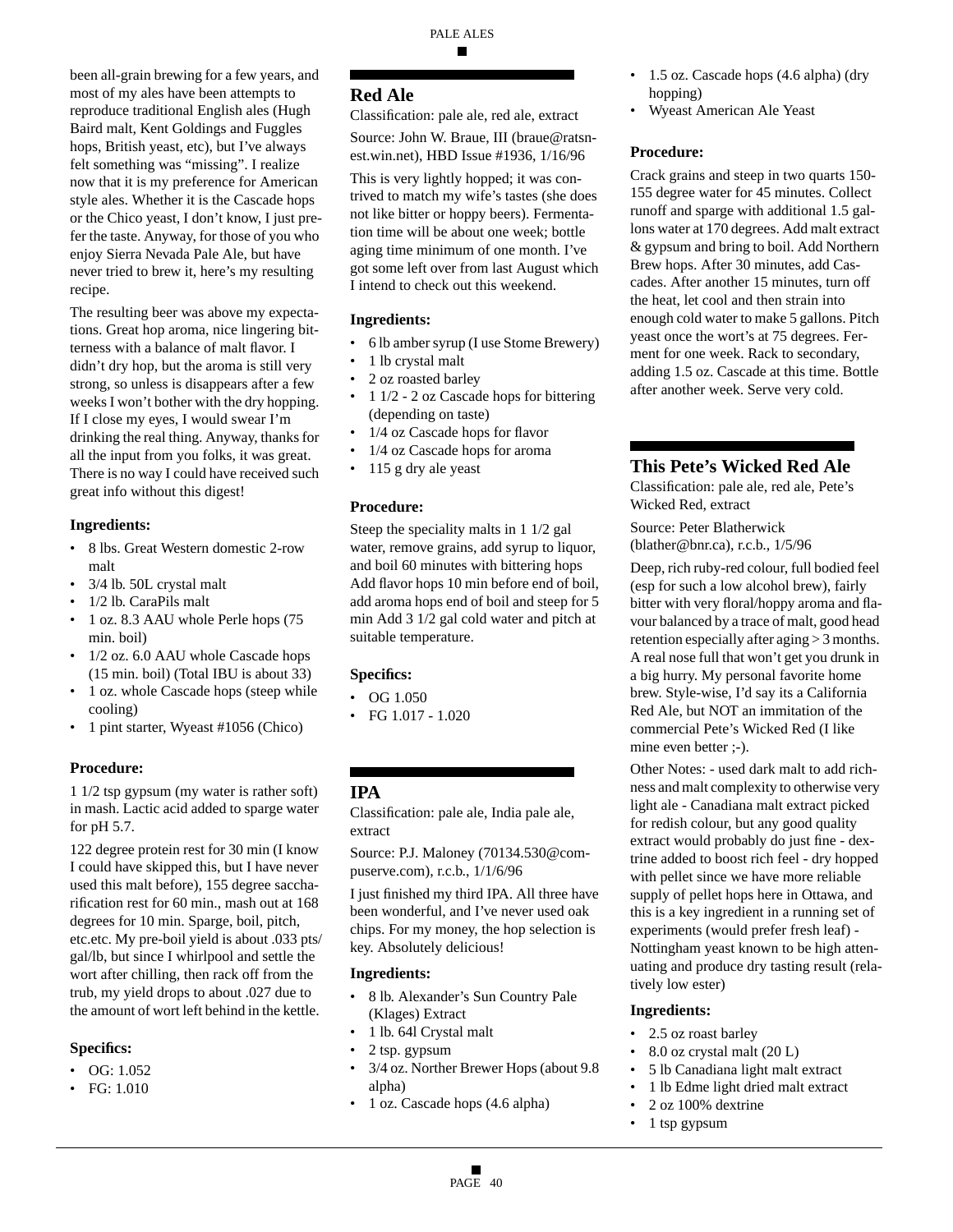# • 28 g Northern Brewer pellet hops (aa

- 10%) • 26 g Styrian Goldings pellet hops (aa 8.5%)
- 7 g Willimette leaf hops
- 7 g Cascade leaf hops
- 3/8 tsp Irish Moss
- 10 g (2 pkgs) Nottingham English Ale dried yeast

# **Procedure:**

Steep grains in 3 qts H2O at 150 deg F, 45 min, then sparge with 170 deg H2O.

Boil (60 minutes) with extracts, dextrine, gypsum, Northern Brewer and Styrian Goldings. Add Willamette, Cascade, and Irish moss in last 12 minutes of boil. Pitch 10 g (2 pkgs) Nottingham English Ale dried yeast (hydrated warm H2O). Dry hop in secondary with 28 g Cascade pellet hops.

Primary fermentation 5 days at 20 deg C (68 F), secondary 20 days at 18 deg C. OG 1032, FG 1005 (3.75 % alc by wt), est bitterness 57 IBU, est colour 15 SRM

# **Specifics:**

- OG: 1.032
- FG: 1.005

# **English Special Bitter**

Classification: pale ale, ESB, bitter, allgrain

Source: Dan Ritter (102446.3717@ CompuServe.COM), HBD Issue #2023, 4/29/96

I recently brewed and kegged an English Special Bitter style ale using Wyeast 1968. The recipe looked like this.

As I poured my first glass this afternoon (drum roll), I carefully examined the color (clear and appropriately deep amber), the aroma (Goldings loud and clear - no diacetyl as I was expecting), and the taste (um...what's this?...something I've never tasted in my ales..I guess it's..ah.. FRUITY...yes VERY FRUITY!).

I've used Wyeast #1056 exclusively until this batch. I remember a warning from one of you to be ready for something really different when using #1968! The spec sheet for #1968 refers to the taste as MILDLY fruity and malty. The sensations as I drink this brew are: hops aroma, followed by immediate in-your-face fruitiness on the

roof of the mouth, followed by hop bitterness at the back of the tongue. Hardly any malt flavors at all. I'd run this beer by a beer tasting expert if I knew one that lived within 100 miles of me!

# **Ingredients:**

- 6 1/2 lbs. English 2-row
- 8 oz. Belgian CaraMunich
- 4 oz. Flaked Wheat
- 1 1/2 oz. Chocolate
- 35 IBU's East Kent Goldings + 1 oz Goldings dry-hopped in the keg
- Wyeast #1968

# **Procedure:**

No process problems other than a difficult sparge (culprit: the flaked wheat?) Primary fermentation 7 days @ 68F

# **Specifics:**

- OG: 1040
- FG: 1007

# **Diaper Pail Ale**

Classification: pale ale, extract

Source: Fred Ogline (oglinef@netrunner.net), HBD Issue #2014, 4/18/96

When my daughter ws born last summer, I commemorated the event with a hoppy extract Pale Ale I named Diaper Pail Ale!

Turned out very nice and fruity, close to what I remembered from a cask conditioned Full Sail Amber at the Pilsener Room in Portland.

Maybe drop to 1 oz Nuggets at 45 to lower IBU a bit.

# **Ingredients:**

- 7.5 lb Coopers Light Malt Extract Syrup
- 0.75 lb. Crystal 40 L
- 2 oz. Nugget hops (11% AA)
- 1 oz Cascade hops (6.1% AA)
- 1 tsp gypsum
- Wyeast 1056 American Ale

# **Procedure:**

Steep Crystal malt at 155 degrees F for 45 min. Add gypsum, extract, bring to boil for 60 min. 1.5 oz Nugget @ 15 min 0.5 oz Nugget @ 30 min 0.5 oz Nugget, 0.5 oz Cascade @ 45 min Dry hop for 2 weeks with 0.5 oz Cascades.

# **Clean Out the Closet**

Classification: pale ale, extract

Source: Mike White (mike@datasync.com), HBD Issue #2018, 4/24/96

Here's the final results of my latest batch. Actually it turned out very good. Nice and dark but no heavy burnt taste. It probably could have used a little more hops, or maybe fresher hops. The alcohol content is rather low and the flavor is excellent, good head too. This beer takes on a decidedly bitter taste when overchilled. Best consumed cool but not cold.

# **Ingredients: (for 2 gallons)**

- 1/4 lb. Munton's Crushed Crystal 2-row Malt
- 1/4 lb. Roast Barley Crushed
- 1/2 oz. Willamette Hops Pellets (boiling)
- 1/2 oz. Northern Brewer Hops Pelletts (finishing)
- 2 lbs. Laaglander Dark Dried Malt Extract
- 1 packet Canadian Ale yeast this came with an Ironmaster Canadian Ale Kit
- 1 packet Irist Stout yeast this came with a Mountmellick Irish Stout Kit
- 1/2 to 3/4 cup of corn sugar

# **Procedure:**

What I did: Placed Munton's & Roast Barley in grain bag and put in pot with 2 1/2 gallons of cold water. Brought water to a boil. Removed grain bag as soon as water started boiling. Added Willamette Hops and Laaglander DME. Boiled for 1 hour. Added Northern Brewer hops and boiled 5 more minutes. Cooled and added to fermenter. Pitched Canadian Ale yeast, oops forgot to rehydrate it first. Waited 3 days, no activity, yeast must have been too old. Repitched with rehydrated Irish Stout yeast which showed good activity within 8 hours. Fermented until done. Bottled with 1/2 cup corn sugar. Aged 2 weeks

# **Specifics:**

- $\bullet$  O.G. 1.034
- F.G. 1.019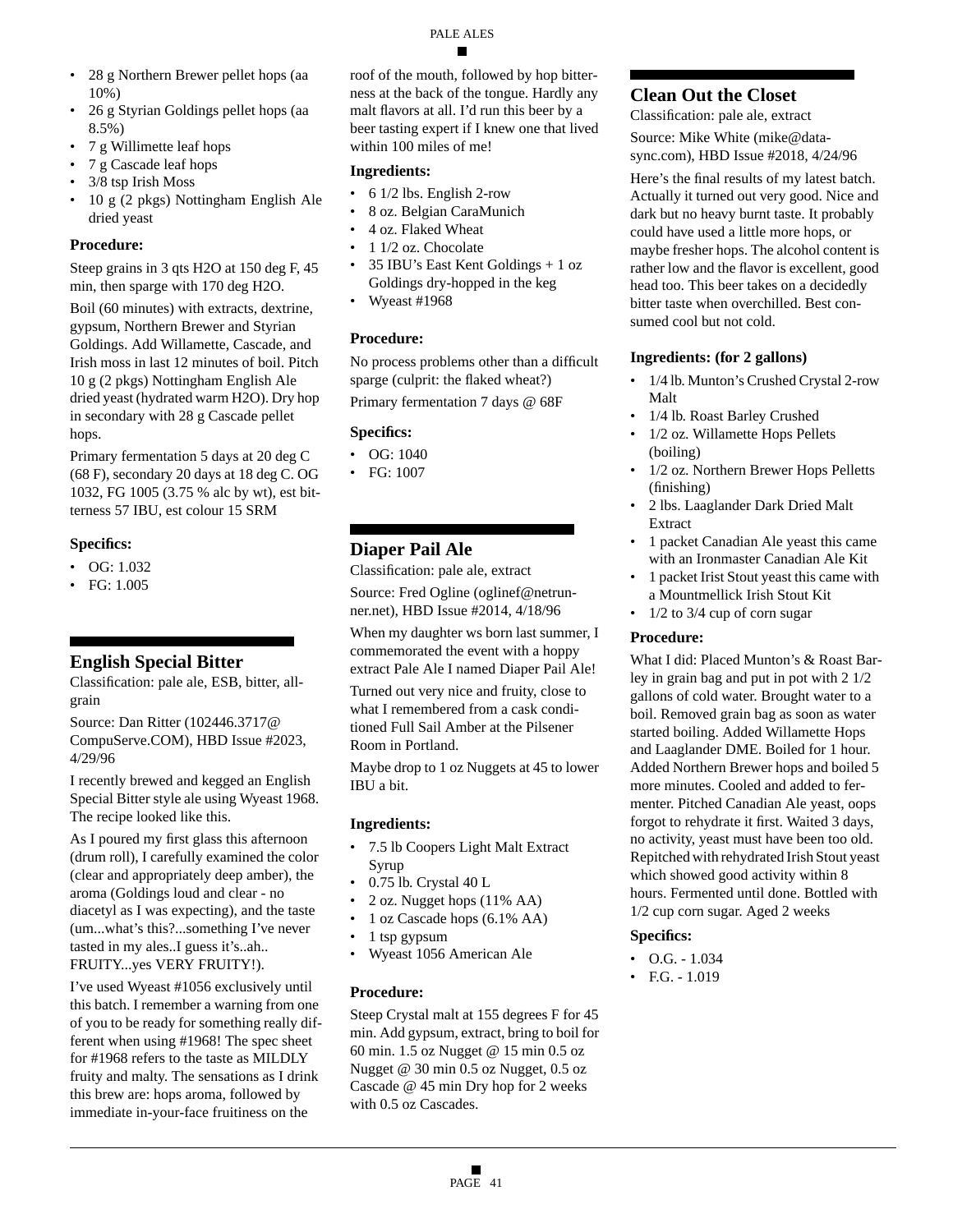# **Marginally Pale Ale**

Classification: pale ale, all-grain

Source: Greg von Winckel (Eyesof-World@worldnet.att.net), r.c.b., 5/21/96

In an interest to potentially revive a recurring thread, what is everyone drinking and/ or brewing? I am drinking an especially malty/nutty pale ale to the tune of the following.

It's fantastic, the head is the best I've had, an inch and a half of richy creamy head that hangs around as long as the beer. The flavor is nutty and malty and very pleasing - in retrospect I might have added another 1/2 pound of pale ale malt. This beer has a remarkably clean taste for an ale, in fact it is reminiscent of a steam beer with ESB overtones.

# **Ingredients:**

- 7# Pale Ale (Hugh Baird)
- 8 oz EPC (CaraStan or 40 degree)
- 7 oz D/C Aromatic Malt
- 3 oz Biscuit Malt
- 2 oz Toasted Barley (such as Briess Special Roast)
- 4 oz CaraPils
- 8 oz Flaked Barley
- 1/2 cup raw clover honey
- 1/2 cup dark brown sugar
- 4 oz E. Kent Goldings
- Wyeast London ESB yeast (starter)

# **Procedure:**

I used a standard step-infusion mash schedule Sparge with 15 quarts water at 165 degrees. Prime with honey/brown sugar (1 cup net).

# **Specifics:**

- $\bullet$  OG: 1.052
- FG: 1.014

# **First All Grain**

Classification: pale ale, India pale ale, allgrain

Source: Bob Wysong (bob@ocs.com), HBD Issue #2015, 4/19/96

I've just completed brewing my first all grain batch after about 20 extract batches. For background, the recipe I was using was based on the IPA from Miller's *Complete Handbook of Home Brewing.*

### **Ingredients:**

- 6 lbs Klages *[I would boost this to 8+. - -Ed.]*
- 1 lb Crystal malt
- 1 lb light DME (due to low extraction rate) *[...and drop this.]*
- 1 oz Chocolate malt
- 1 oz Hallertauer 8.5% for boiling
- 1 oz Cascade 3% last 10 min of boil
- 1 tsp Irish Moss (last 15 min.. Didn't rehydrate)
- 20 oz of starter. Wyeast #1028 (pack was over a year old and took 6 days to swell)

# **Procedure:**

I used about 3 gallons of mash water making for a soupy mash. Boosted the temperature of the mash to 155 without any protein rest. I had used about 3 teaspoons of gypsum to get the mash down to a PH of about 5.0.

Put in insulated box for 2 1/2 hours. Ending temp was 145. The requirement was for two hours, but getting the sparge water ready took longer than I wanted. Then I boosted to 168 degrees for mash-out. (iodine test showed complete conversion).

For the sparge water, I used an 8% Phosporic acid solution to acidify 6 gallons of hot tap water. After 2 tsps, my PH strips looked like they were still above 6.0. Then, on the 3rd teaspoon, the PH abruptly changed, and the test strips remained yellow, indicating that it was now very acidic. I had to add about 3 more gallons of water before it got back up to about 5.0.

I was expecting just a slow trickle for the sparge, but once I opened the spigot on my lauter tun, the wort hissed out. (Used the cylindrical cooler with sparge bag on SS vegetable strainer) It never did slow to a trickle as I was expecting. I slowed the flow of the output and input so that the sparge would take about an hour. (The water was 168 degrees, Re-circulated 1st runnings until clear) NOTE: I don't think the water was leaking thru the sides of the sparge bag, and it looked like it \*was\* filtering through the grain bed OK, which was always held in suspension.

Collected about 8 gallons of wort (ph of the runnings never dropped below 5.8 even though the gravity dropped to about 1.010) and boiled for 90 minutes. A gravity reading before the boil showed only about 1.020 (granted, it was 8 gallons) prompting me to add 1 lb DME. I thought

I had boiled down to 5 gallons, but was actually 6. (Haven't put any sort of volume markings in my Sankey keg boiler yet). Used a CF chiller, shook the 6 1/2 gal carboy for about 5 minutes to oxygenate and pitched yeast. FG was only 1.032 at 60 deg F.

No activity for 24 hours. After about 2 days, the krausen remained only about 2 inches (My weakest ferment ever). Since my first "mostly-grain" batch had a tremendous amount of gray gunk floating on top of the foam, I definitely wanted it to blow out of my car-boy which had about 6 inches of head space. So I added about 1 tsp \*each\* of Yeast nutrient, Yeast energizer, and Amylase enzyme to 180 degree water and then dumped it in. Also, I swirled the contents around in the carboy hoping to get the yeast more active. BTW, I have no idea what the nutrient and energizer consist of.

# **Potluck Ale**

Classification: pale ale, partial mash

Source: Chris Strickland (cstrick@iu.net), HBD Issue #1967, 2/23/96

A couple of weeks batch I started making a batch of beer without taking inventory first. Well, to make a long story short, the beer was pretty good. Kinda smooth, without the stronger tastes I prefer, but a crowd pleaser. Here's the recipe.

# **Ingredients:**

- 4.5 lbs Klages
- 1.25 lbs 60lv Crystal Malt
- 5.25 lbs Rice
- 1.5 lbs LME (all of my starter wort)
- 1 lb clover honey
- 2nd generation American Ale Yeast
- 1 Tbs Gypsum
- 1/2 tps Irish Moss
- 3 oz Saaz (Only had finishing hops)

# **Procedure:**

I ground up the klages and rice in my grainmill. Used Gypsum in my mash water. Mashed according to standard procedures. Boiled until hot break finished. 1hr Added the 1.5 lbs of LME (would have rather used grain, but this is potluck). Added 1oz Saaz (Why not, mild hop's taste). Put Irish Moss in hot tap water. 30 minutes Added 1oz Saaz 15 minutes Added Irish Moss Added Honey 5 minutes Added 1 oz Saaz Let cool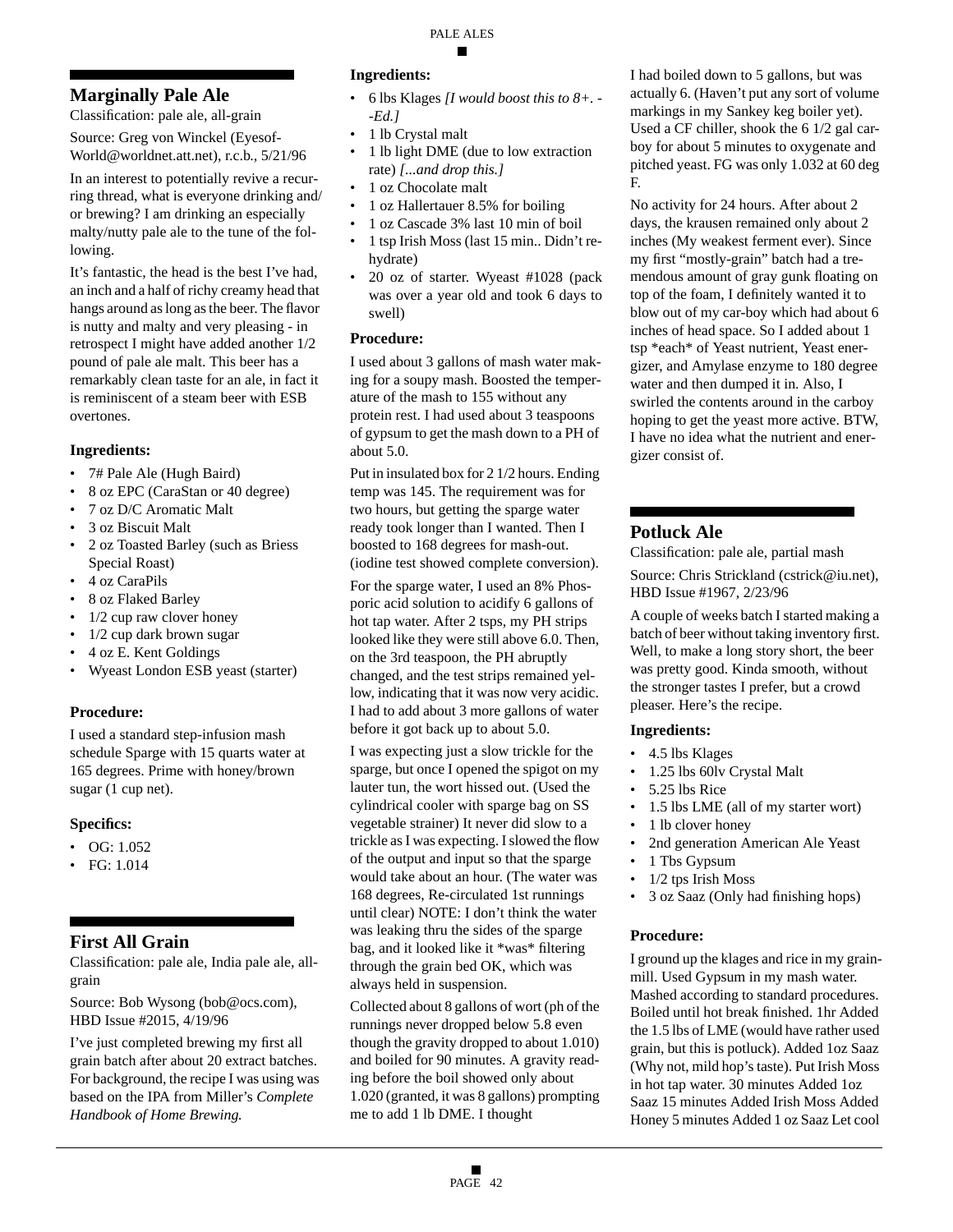in sink (with hops in wort) for about 45 minutes ~90F Poured in carboy with 2nd generation American Ale yeast. Fermented two weeks, Racked, in new carboy Let sit two weeks, then bottled with standard 3/4's cup corn sugar (boiled in water).

# **Simple Recipe**

Classification: pale ale, extract

Source: John Carey (careyj@clan.Tartan-NET.ns.ca), HBD Issue #1969, 2/26/96

I've been reading all the high tech info on brewing for the past week or so but don't see much to help the average person who just wants to make a batch of suds as simply as possible. Hence, for the help of any such person on the HBD list I submit the following recipe which I have been using for some twenty years or so with considerable success.

This makes 14 doz. bottles of brew. About 7% alcohol by vol. *[I think that's probably 1, 4, 1-4 or 1.4 doz bottles. --Ed.]*

### **Ingredients:**

- 4 kg white sugar,(corn if preferred)
- 2 cans (1.13kg) Brewmix malt
- 1 can doric malt

various types of hop pellets to taste. *[Note heavy use of white sugar---this is a recipe I would avoid like the plague. --Ed.]*

# **Procedure:**

I start with half a preserving kettle of water and when that is boiling I dissolve the sugar therein. If I don't forget, I usually add the hops first. Next I pour in the three cans of malt stirring as I do so. When this mix is about to return to a boil I shut off the heat. I then put the mix in a clean hard finish, plastic garbage pail (I thought that might get to some of you.), and add sufficient water to make the 14 doz. bottles.

The whole thing is then set on a wooden case about a foot high with a light bulb under it. (40watts) I then cover the lot with a heavy quilt and leave it alone for 7 or 8 days. After that I check with the Hydrometer to see if the SP is up to about 1.0. If it is I bottle it using a plastic syphon.

I prefer not to drink any of this for at least a month, preferably longer, but then I have about 45 doz. bottles at my disposal. There is a certain amount of sediment in the bottles but if you pour carefully it comes out

crystal clear. There is no taste to the sediment anyway and I have drank it straight out of the bottle on occasion. Cheers.

# **Vail Pale Ale**

Classification: pale ale, India pale ale, allgrain

Source: Wayne Waananen

(SandBrew@aol.com), HBD Issue #1863, 10/21/95

I would like to share with everyone my IPA recipe that won two gold medals at GABF in '92 & '94 when I worked for the Hubcap Brewey in Vail, CO. The same recipe won the gold this year from the Hubcap in Dallas, TX.

*[Wayne is now with the SandLot Brewery, Coors Field, Denver.]*

### **Ingredients: (for 5 gallons)**

- 10 lbs. Bairds English two-row Pale Ale malted barley
- 1 lb. Bairds English two-row 50-60 crystal malt
- 1.2 oz. Centennial hop pellets (90 min. boil)
- 1.2 oz. Centennial hop pellets (60 min. boil)
- 1.2 oz. Cascade hop pellets (10 min.) boil)
- 1.2 oz. Cascade hop pellets(end of boil)
- yeast (1056 works well)

# **Procedure:**

Mash at 68 C. for 90 minutes. Boil 90 minutes. Force cool and ferment with your favorite ale yeast (1056 works well). Rack into secondary, add finings and 1.2 oz. for Cascade whole hops. Let sit in secondary for three weeks, rack into serving vessel and force carbonate. ENJOY. Your equipment may give you different results but what you want to shoot for is O.G. 1.055 F.G. 1.016 IBU 62.

# **Weets Best Bitter**

Classification: pale ale, bitter, all-grain

Source: Peter Neave

(peter@weets.demon.co.uk), r.c.b., 10/8/95

This recipe should give (depending on extraction rates) a premium best bitter with an O.G. of between 1050 to 1055. The mash system I use gives extraction rates of around 80% with an O.G. around 1055. If higher extraction rates are acheived the malt may have to reduced.

An excellent strong mild can be achieved by dropping the pale malt to 11 pounds, adding 0.5 pound of wheat malt and 0.5 pound of chocolate malt. To reduce the bitterness replace the Target with Fuggles or Willamette hops.

### **Ingredients:**

- 12 pounds of pale malt. Marris Otter if possible.
- 1 ounce Target hops (boil 60 minutes)
- 1.5 ounces East Kent Goldings or Mount Hood (boil 30 minutes)
- 0.5 ounce East Kent Goldings or Mount Hood added after boil has finished for a ten minute hot soak
- ale yeast, a Wyeast culture would be fine, in my case a pet yeast strain from a local brewery

# **Procedure:**

Mash at 150 F for 90 minutes. Sparge with 5 gallons at 180 F. Boil for 60 minutes. Cool to 70 F and pitch an ale yeast.

### **Specifics:**

• OG: 1050-1055

# **America Discovers Columbus**

Classification: pale ale, India pale ale, allgrain

### Source: Bruce Debolt

(bdebolt@dow.com), HBD Issue #2030, 5/7/96

The purpose of this batch was two-fold compare Wyeast's new #1272 American Ale to #1056 American Ale and try Columbus as a bittering, flavor and dry hop. This was inspired by all the talk of Columbus hops in IPA's (Rogue, Anderson Valley) and Delano Dugarm's recipe posted Nov.

28, 1995. The departure from Delano's recipe was Columbus for the late and dry hop vs. Cascade. They've been in the bottle for 5 weeks. The 1272 version is great all around - hop bitterness, flavor, and aroma. No grassy notes from dry hopping. I'd have to say the hoopla over Columbus is well justified. The 1056 version is just a little too harshly bitter. Could be due to it being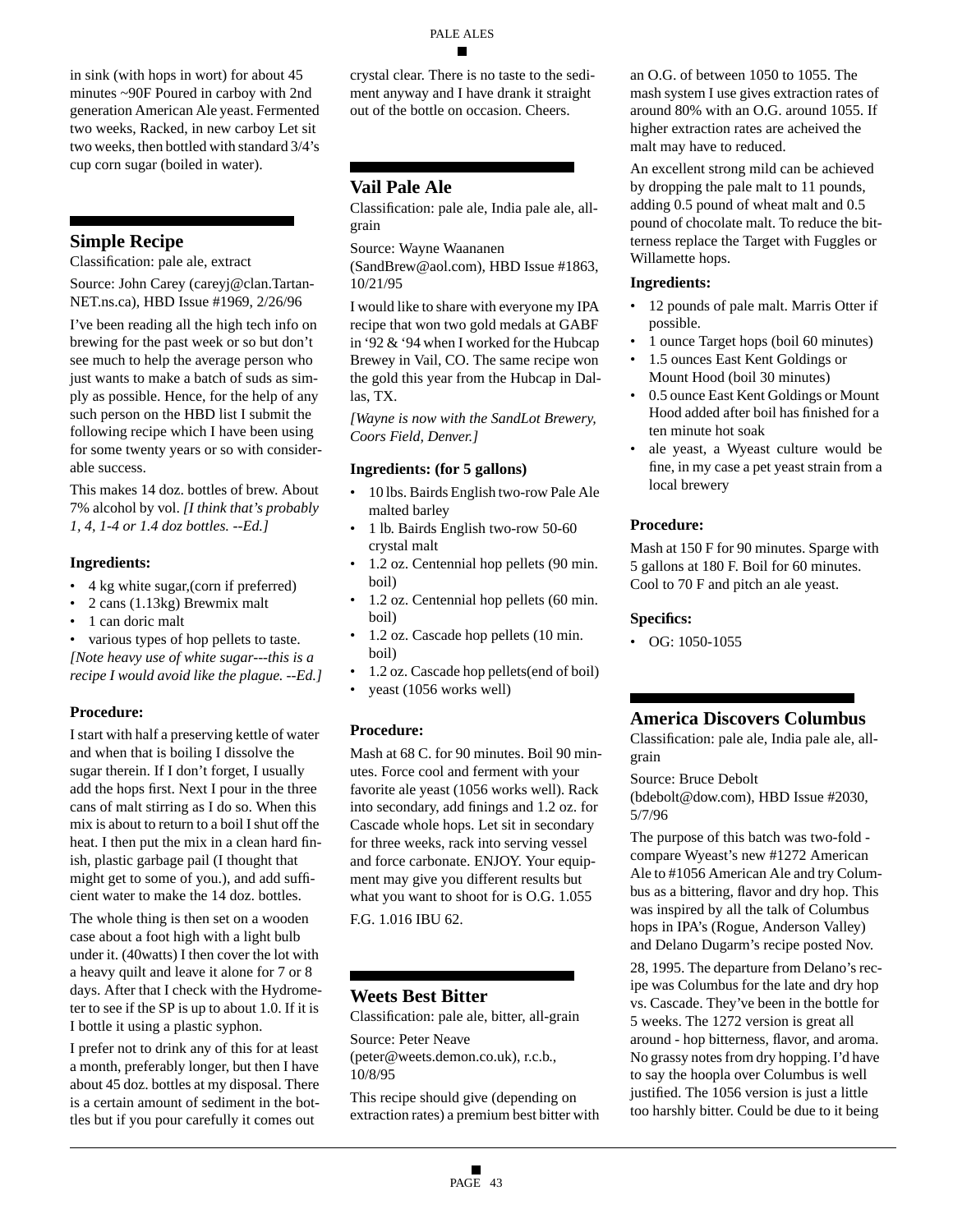a little drier (lower gravity) or the 1056 yeast is letting all the flavors come through unscathed. In any case it should improve as it ages longer.

I don't think the slightly different finishing gravities are entirely due to yeast strain. The 1056 was started from a fresh smack pack and probably a little healthier than the 1272, which was started from a 4 month old 20 ml tube of "beer". I typically add a fraction of a ml from a Wyeast pack to autoclaved wort in 20 ml screw top tubes and allow to ferment out before storing in the fridge. Not optimum yeast technique, but it works.

#### **Ingredients:**

- 11 lb Schreier 2-row pale malt
- 1 lb DWC Munich
- 0.6 lb DWC CaraVienne
- 0.5 lb DWC Biscuit
- 0.5 lb Gambrinus Honey Malt
- 0.25 lb DWC carapils
- 1.5 ounce Columbus hop pellets (12.5%) alpha, 60 minute boil)
- 1/2 ounce Columbus hops (15 minute) boil)
- 1/4 ounce Cascade hops (4.1% alpha, 15 minute boil)
- 1/2 ounce Columbus (finish)
- 1/2 ounce Columbus (dry hop one week in primary)
- ale yeast (Wyeast 1272 or 1056---see notes)

### **Procedure:**

Mashed at 157-155F for 65 min. Water essentially deionized with = tsp gypsum

I split a 5 gallon batch into two glass fermenters. Wyeast 1272 was pitched into the first 2 gallons siphoned out of the kettle and Wyeast 1056 got the last 2.5 gallons with a little more trub. Both yeasts were pitched from 3 cup starters.

### **Specifics:**

- $\bullet$  OG: 1.059
- FG: 1.015-1.017

# **Floyds IPA**

Classification: pale ale, India pale ale, allgrain

Source: Kristine Perez (KrisPerez @aol.com), HBD Issue #2035, 5/13/96

One of my goals as a brewer is to come up with a beer so bitter and hoppy that no one will drink it but me. This was an attempt at that, but I don't think it was quite bitter enough. At one of our club meetings, there were about 6 "hop-heads" that liked it. Everyone else just thought it was \_way\_ too bitter. The Columbus hops were great! I will be making this beer again and again.

### **Ingredients: (for 10 gallons)**

- 18# Hugh Baird
- 2# 40 Crystal
- 2# Belgian Biscuit malt
- 2 oz Columbus, leaf, 15% alpha 60 min
- 1/2 oz Columbus, leaf, 15%, 20min
- 1/2 oz Columbus, leaf, 15%, 10min
- 1 oz Columbus, leaf, 15% dryhopped (1/2 oz in each keg)
- American Ale 1056

### **Procedure:**

High temp mash (no steps) for big body.

### **Specifics:**

• OG: about 1.062

# **Frosty Toad British Ale**

Classification: pale ale, bitter, extract

Source: abrews@aol.com, r.c.b., 7/21/96

This one of the favorite extract recipes at our store. This is a full flavored, full bodied Ale that is sure to please.

### **Ingredients:**

- 1 CAN Edme DMS malt syrup (3.3) LB.)
- 3 LB. Amber Dry Malt Extract
- 2 1/2 OZ. Cascade hop pellets (11 HBU) - (Boil) 60 min.
- 1/2 OZ. Fuggles hop pellets (Finish) when heat is removed
- 1 LB. English Crystal Malt 50/60 L
- Liquid British Ale Yeast (Yeastlab A04 or Wyeast 1098)
- 2 Tbsp. Gypsum
- 1 tsp. Irish Moss (add 15 min. before end of boil)
- 3/4 Cup Dextrose for priming or 1 1/4 cup Dry Malt Extract

### **Procedure:**

Add the gypsum to cold water and heat to 170 degrees. Steep the crushed crystal malt in a straining bag for 15 minutes at 170 degrees. Remove the straining bag, add malt extracts, the cascade hops and bring to a boil. Boil for 60 minutes. Add Irish Moss

15 minutes before the end of the boil. Add the Fuggles when the heat is turned off.

# **Ordinary Bitter**

Classification: pale ale, ordinary, bitter, allgrain

Source: Greg Carter (gcarter@u.washington.edu), r.c.b., 9/12/96

Here's a ordinary bitter recipe that my brewing buddy gave me. Hope you enjoy it as much as I did. It's a recipe for 5 gallons.

#### **Ingredients:**

- 5.5lbs pale malt
- 0.5lbs 60 Maris otter crystal malt
- 0.5lbs corn sugar
- 1oz Northern Brewer hops(7% alpha acid) - 60 min
- 0.5 oz East Kent Goldings hops(5.2% alpha acid) - 15min
- OPTIONAL: dry hop with 0.5 to 1.0 oz of Kent Goldings or Styrian Goldings
- Yeast lab YLA01 liquid Australian ale

### **Procedure:**

Single infusion mash 90 minutes a 150 to 151 degrees F. Raise to 168 degrees F for mash out. Sparge with 170 to 175 degree F water. Boil 90 minutes. Burtonize your water. Ferment at 65 to 68 degrees F at least seven days. Rack with priming sugar.

### **Specifics:**

• OG: 1.036

# **Bass American Style**

Classification: pale ale, Bass, all-grain Source: Nicholas Dahl (ndd3@psu.edu), r.c.b., 11/8/96

Here's one that's not too bad...you can modify it to make it more authentic, I'm sure.

### **Ingredients: (5-1/2 gallons)**

- 7 pounds American Two-Row (the "American" style, remember!)
- 1 pound Caravienne (substitute light crystal malt, etc.)
- 1 pound Brown Sugar
- 1 oz. EKG (5.0%) 60 minutes
- 1/2 oz. EKG (5.0%) 30 minutes
- $\cdot$  1/2 oz. EKG (5.0) 5 minutes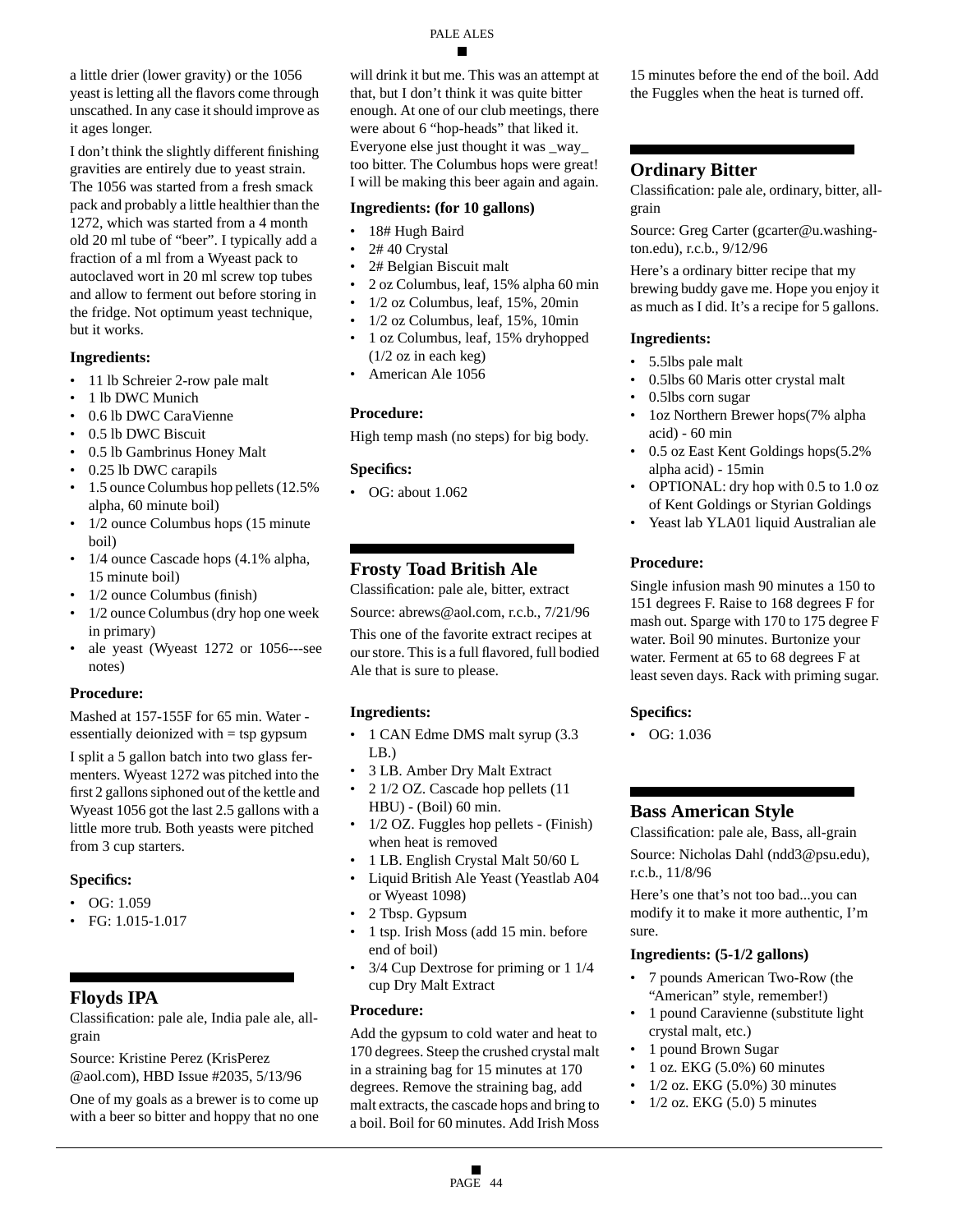- 2 teaspoons Irish Moss, 30 minutes
- Wyeast #1028

### **Procedure:**

Mash in 2.25 gallons of 176F water. Temperature should stabilize at 153F. Hold temperature for two hours. Add 1.25 gallons boiling water for mashout.

Sparge with enough water to get 7 gallons of runnings. After boil is controlled (read: stops boiling over) begin 60 minute boil.

Like the earlier post said, Wyeast #1028 is best, but I've used #1098 with no problems, either. If you want it hoppier, dry hop in the secondary.

# **Specifics:**

- OG: 1.045
- FG: 1.011